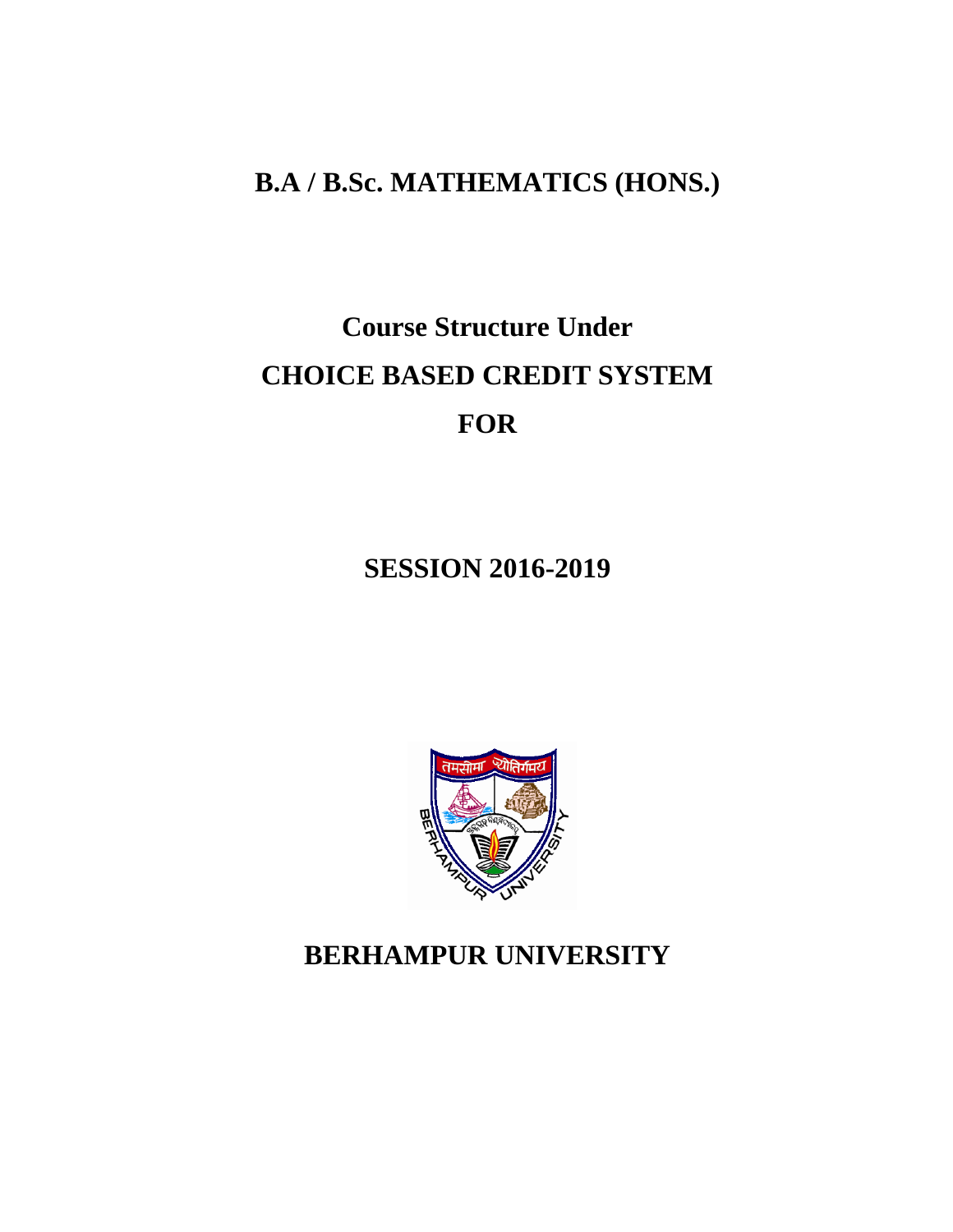## **CORE COURSES B.A/B.SC. (HONOURS.) –MATHEMATICS SEMESTER-I**

## **C-1.1: CALCULUS-I**

## **Part-I(Marks:75) (Theory:60 Marks+Mid-Sem:15 Marks)**

| Unit-I   |                      | Hyperbolic functions, Higher Order Derivatives, Leibniz rule and its<br>applications to problems of the type $e^{ax+b}$ Sinx; $e^{ax+b}$ Cosx; $(ax+b)^n$ Sinx; |
|----------|----------------------|-----------------------------------------------------------------------------------------------------------------------------------------------------------------|
|          |                      | $(ax+b)^n$ Cosx; Concavity and inflection points, Curve tracing in Cartesian                                                                                    |
|          |                      | coordinates, Tracing in polar coordinates of standard curves, L Hospitals                                                                                       |
|          |                      | Rule, Curvature and Asymptotes.                                                                                                                                 |
| Unit-II  |                      | Reduction formulae, derivations and illustrations of reduction formulae of                                                                                      |
|          |                      |                                                                                                                                                                 |
|          |                      | $\int \sin^n x dx$ , $\int \cos^n x dx$ , $\int \tan^n x dx$ , $\int \sec^n x dx$ , $\int (\log x)^n dx$ , $\int \sin^n x \cos^n x dx$                          |
|          |                      | Volumes by slicing, disks and washers methods, Volumes by cylindrical                                                                                           |
|          |                      | shells, Parametric equations, Parameterizing a curve, arc length, arclength of                                                                                  |
|          |                      | parametric curves, area of surface of revolution.                                                                                                               |
| Unit-III | $\ddot{\phantom{0}}$ | Techniques of sketching conics, refletion properties of conics, rotation of                                                                                     |
|          |                      | axes and second degree equations, Classiffcation into conics using the                                                                                          |
|          |                      | discriminant, polar equations of conics. Sphere, Cone, Cylinder, Central                                                                                        |
|          |                      | conicoids.                                                                                                                                                      |
| Unit-IV  |                      | Triple product, introduction to vector functions, Operations with vector-                                                                                       |
|          |                      | valued functions, limits and continuity of vector functions, differentiation                                                                                    |
|          |                      | and integration of vector functions, tangent and normal components of                                                                                           |
|          |                      | acceleration.                                                                                                                                                   |
|          |                      |                                                                                                                                                                 |

## **Part-II(Practical, Marks:25) List of Practicals (Using Any Software) Practical/Lab Work To Be Performed On A Computer.**

- **Record =5 Marks ; Viva-Voce=5 Marks ; Experiment=15 Marks**
- 1. Plotting the Graphs of the functions  $e^{ax+b}$ ;  $\log(ax + b)$ ;  $1/(ax + b)$ ;  $\sin(ax + b)$ ;  $\cos(ax + b)$  $+ b$ ;  $|ax + b|$  and to illustrate the effect of a and b on the graph.
- 2. Plotting the graphs of the polynomial of degree 4 and 5; the derivative graph, the second derivative graph and comparing them.
- 3. Sketching parametric curves (Eg. Strophoid, Cycloid, Epicycloids, Hypocycloid).
- 4. Obtaining surface of revolution of curves.
- 5. Tracing of conics in cartesian coordinates/polar coordinates.
- 6. Sketching ellipsoid, hyperboloid of one and two sheets, elliptic cone, elliptic, paraboloid, hyperbolic paraboloid using cartesian coordinates.
- 7. Matrix Operation (Addition, Multiplication, Inverse, Transpose).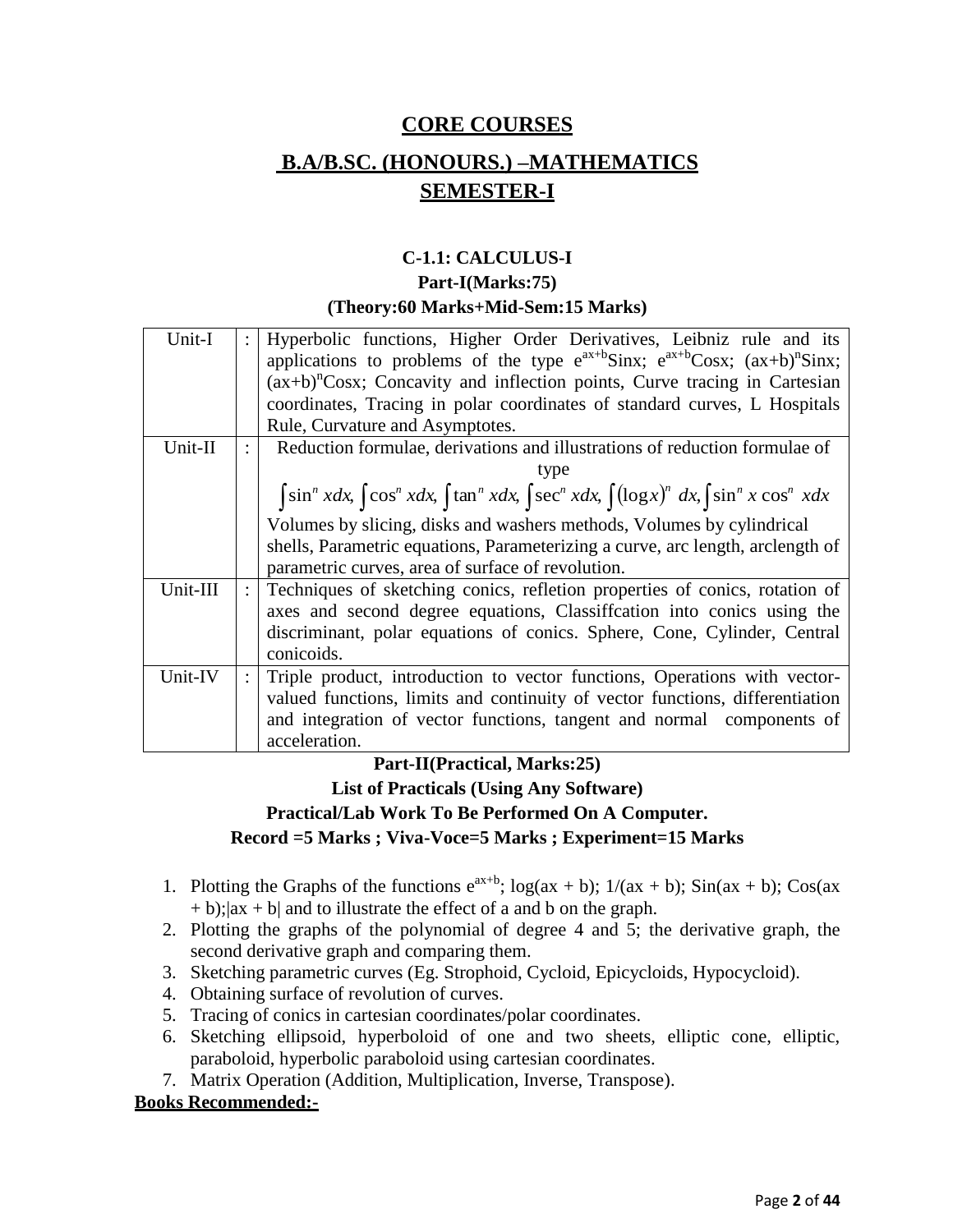- 1. Mathematics For Degree Students By P.K. Mittal , S.Chand & Co. (For B.Sc. 1<sup>st</sup>year).
- 2. Advanced Analytical Geometry & Vector Analysis By B.K karbooks & Allied (P) Ltd. Kolkatta (Chapter—2,4(4.5,4.7)
- 3. Topics In calculus By R.K Panda &P.K Satapathy,S.G Publication ,Puri(Chapter-1,2,5)
- 4. Analytical solid geometry by Shantinaryana & P.K. Mittal ,S. Chand & co.
- 5. Text book of calculus,part-II by Shantinaryana & P.K. Mittal ,S. Chand & co. , chapters: 6,7,10(art 33-36)
- 6. Text book of calculus,part-III by Shantinaryana & P.K. Mittal ,S. Chand & co. Chapters: 1(art 1,2), 3(art 7,8), 6(15 restricted) .

## **Books For Reference:-**

- 1. M.J. Strauss, G.L. Bradley And K. J. Smith, Calculus, 3rd Ed., Dorling Kindersley (India) P. Ltd. (Pearson Education), Delhi, 2007: Chapters:4(4.3,4.4,4.5 & 4.7), 9(9.4), 10(10.1-10.4).
- 2. H. Anton, I. Bivens And S. Davis, Calculus, 7th Ed., John Wiley And Sons (Asia) P. Ltd., Singapore, 2002: Chapters: 6, (6.2-6.5),7(7.8), 8(8.2-8.3, Pages:532-538), 11(11.1), 13(13.5)
- 3. Analytical Geometry Of Quadratic Surfaces, B.P. Acharya And D.C. Sahu, Kalyani Publishers, New Delhi, Ludhiana.
- 4. G.B. Thomas And R.L. Finney, Calculus, 9th Ed., Pearson Education, Delhi, 2005:
- 5. R. Courant And F. John, Introduction To Calculus And Analysis (Volumes I &Ii), Springer-Verlag,New York, Inc., 1989

## **C-1.2: Algebra-I Total Marks:100 Theory:80 Marks+Mid-Sem:20 Marks 5 Lectures, 1 Tutorial (Per Week Per Student)**

| Unit-I   | Polar representation of Complex Numbers, n-th roots of Unity, De             |
|----------|------------------------------------------------------------------------------|
|          | Moivres theorem for rational indices and its applications.                   |
| Unit-II  | Equivalence relations, functions, composition of functions, invertible       |
|          | functions, one to one correspon-dence and cardinality of a set, well-        |
|          | ordering property of positive integers, division algorithm, divisibility and |
|          | euclidean algorithm, congruence relation between integers, principles of     |
|          | mathematical induction, statement of fundamental theorem of arithmetic.      |
| Unit-III | Vector Spaces, Subspaces, Algebra of Subspaces, Quotient Spaces,             |
|          | Linear Combination of Vectors, Linear Span, Linear Independence, Basis       |
|          | and Dimension, Dimension of Subspaces.                                       |
| Unit-IV  | Linear Transformations, Null Space, Range, Rank and Nullity of a Linear      |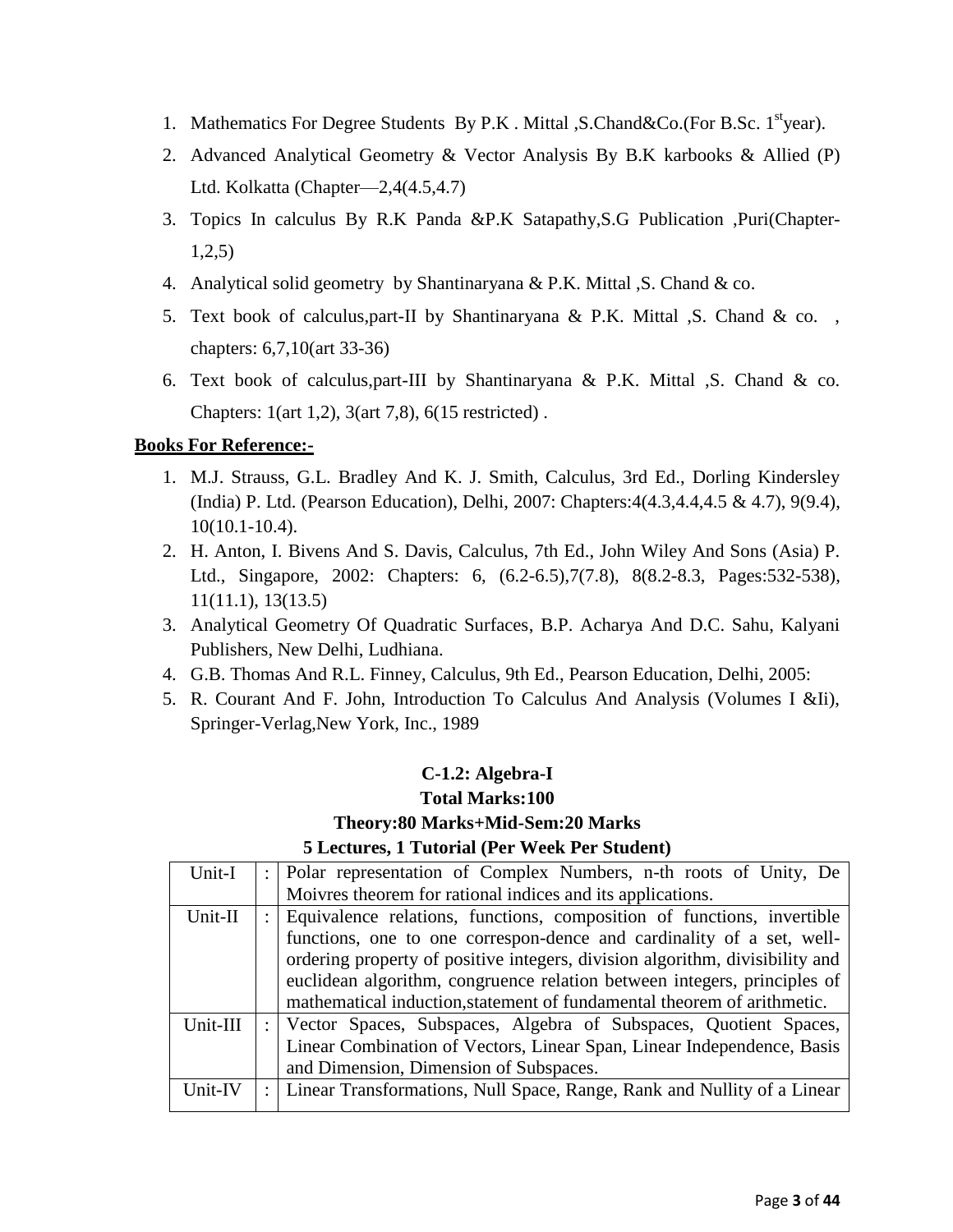| Transformation, Matrix Representation of a Linear Transformation,      |
|------------------------------------------------------------------------|
| Algebra of Linear Transformations. Isomorphism theorems, invertibility |
| and isomorphisms, change of coordinate matrix.                         |

- **1.** Complex Analysis ,S.Armugan ,A.ThangapandiIssac,A.Somasundaram,SCITECH Publication (India)Pvt. Ltd.Chennai .
- **2.** Discrete Mathematics, R. K Bhist&H.SDhami Oxford University Press Kolkota
- **3.** An introduction to linear algebra by V.Krishna Murthy ,V.P Mainra ,J.L Arora, Affilitated east -west Press Pvt Ltd.( Chapters-3, 4(4.1- 4.7)

## **Books Reference:-**

- 1. L.V. Ahlfors, Complex Analysis, Mcgraw-Hill(International Student Edn.)
- 2. TituAndreescu And DorinAndrica, Complex Numbers From A To Z, Birkhauser, 2006: Chapter:2
- 3. Edgar G. Goodaire And Michael M. Parmenter, Discrete Mathematics With Graph Theory, 3<sup>rd</sup> Ed., Pearson Education (Singapore) P. Ltd., Indian Reprint, 2005: Chapters:2(2.4), 3,4(4.1-4.1.6,4.2-4.2.11, 4.4(4.1-4.4.8),4.3-4.3.9, 5(5.1-5.1.4)
- 4. David C. Lay, Linear Algebra And Its Applications, 3rd Ed., Pearson Education Asia, Indian Reprint, 2007: Chapters:1(1.1-1.9), 2(2.1-2.3, 2.8, 2.9), 5(5.1,5.2)

## **SEMESTER-II**

## **C-2.1: Real Analysis (Analysis-I) Total Marks:100 Theory:80 Marks+Mid-Sem:20 Marks 5 Lectures, 1 Tutorial (Per Week Per Student)**

| Unit-I   | Field Structure and Order Structure, Bounded and unbounded sets,          |
|----------|---------------------------------------------------------------------------|
|          | supremum, infimum, completeness property of R, Archimedean Property       |
|          | of Real numbers, Dedekind's form of completeness property.                |
| Unit-II  | Neighbourhood of a point open sets, closed sets and countable sets, limit |
|          | point of a set, closed sets, closure of a set, countable and uncountable  |
|          | sets, Blozanoweirstrass theorem for sets.                                 |
| Unit-III | Real Sequence: Sequence, Limit Points of a sequence Limit inferior and    |
|          | superior, convergent sequences, Non-convergent sequences (definition),    |
|          | Algebra of sequences Cauchy's general Principle of convergence. Some      |
|          | important theorems of Sequences: Sandwich theorem, Cauchy's first         |
|          | limits Cesaro's theorem, Monotonic Sequences,<br>theorem<br>on            |
|          | Subsequences.                                                             |
|          |                                                                           |
| Unit-IV  | Infinite Series: Positive term series, comparison Tests for positive Term |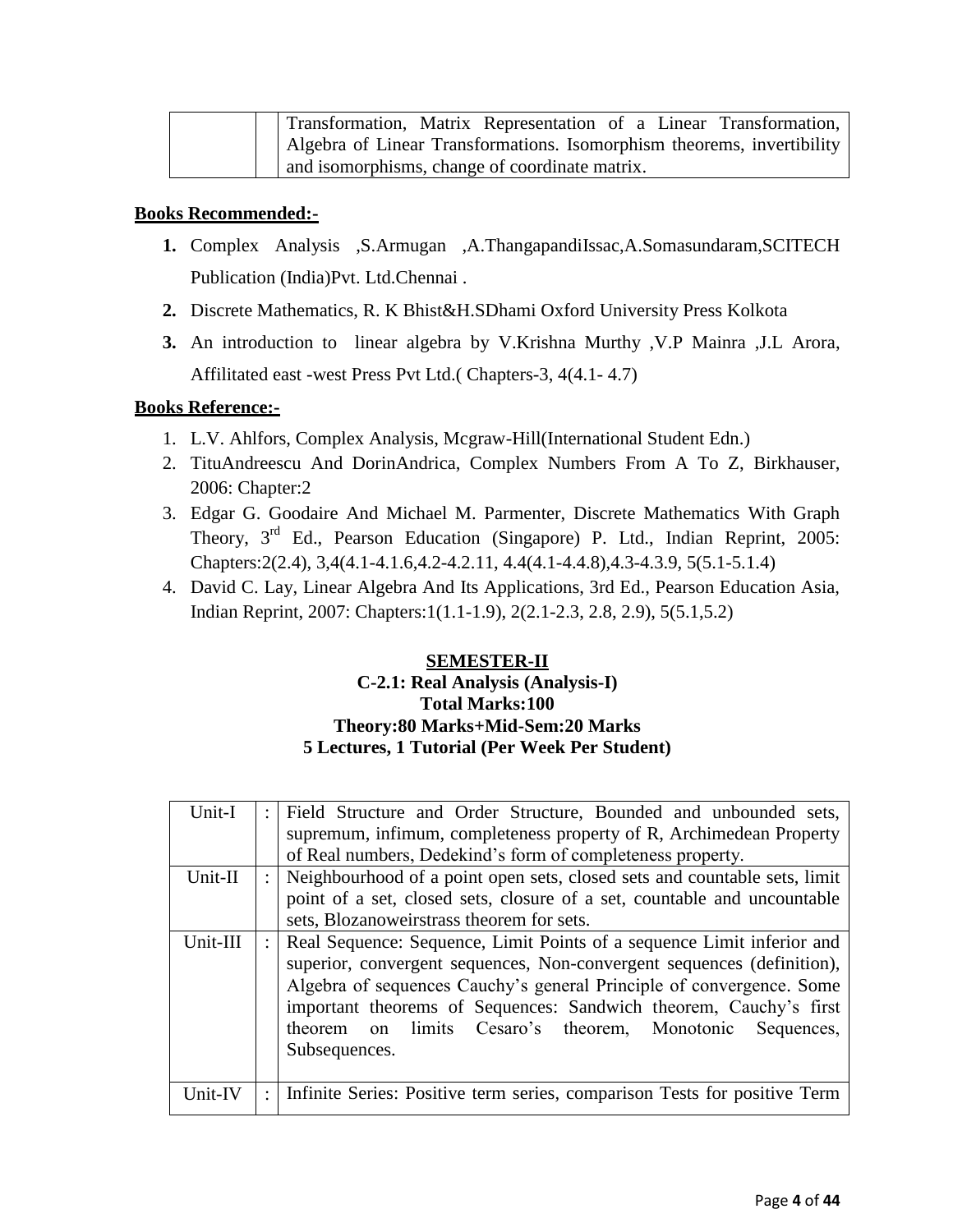| Series, Cauchy's root test, D' Alemberts Ratio Test, Raabe's Test,         |
|----------------------------------------------------------------------------|
| Logarithmic Test Integral Test, Gauss's Test, Series with arbitrary terms, |
| Rearrangement of terms.                                                    |

1. Mathematical Analysis, S.C Malik &S.Arora .New Age Int.Pub .New Delhi, Chapter-1(1.2 to 1.4), 2,3,4.)

## **Books For References:-**

- 1. R.G. Bartle And D. R. Sherbert, Introduction To Real Analysis, 3rd Ed., John Wiley And Sons(Asia) Pvt. Ltd., Singapore, 2002:
- 2. Gerald G. Bilodeau , Paul R. Thie, G.E. Keough, An Introduction To Analysis, 2nd Ed., Jones & Bartlett, 2010:
- 3. Brian S. Thomson, Andrew. M. Bruckner And Judith B. Bruckner, Elementary Real Analysis,Prentice Hall, 2001:
- 4. S.K. Berberian, A First Course In Real Analysis, Springer Verlag, New York, 1994:
- 5. D. SmasundaramAnd B. Choudhury-A First Course In Mathematical Analysis, Narosa Publishing House.
- 6. S.L. Gupta AndNisha Rani-Real Analysis, Vikas Publishing House Pvt. Ltd., New Delhi.
- 7. G. Das And S. Pattanayak, Fundamentals Of Mathematics Analysis, Tmh Pub-LishingCo. ,Chapters: 2(2.1 To 2.4, 2.5 To 2.7), 3(3.1-3.5), 4(4.1 To 4.7, 4.10,4.11,4.12, 4.13).

## **C-2.2: Differential Equations (Total Marks:100) Part-I(Marks:75) Theory:60 Marks+Mid-Sem:15 Marks 04 Lectures(Per Week Per Student)**

| Unit-I   |                      | : Differential equations and mathematical models. First order and first<br>degree ordinary differential equations (variables separable, homogeneous,<br>exact, and linear). Equations of first order but of higher degree.<br>Applications of first order differential equations (growth, decay and          |
|----------|----------------------|--------------------------------------------------------------------------------------------------------------------------------------------------------------------------------------------------------------------------------------------------------------------------------------------------------------|
|          |                      | chemical reactions, heat flow, oxygen debt, economics).                                                                                                                                                                                                                                                      |
| Unit-II  | $\ddot{\phantom{a}}$ | Second order linear equations (Both homogeneous and Non-                                                                                                                                                                                                                                                     |
|          |                      | homogeneous) with constant coeffcients, Second order equations with<br>variable coeffcients, Variation of Parameters, Method of Undetermined<br>Coeffcients, Equations Reducible To Linear Equations with Constant<br>Coeffcients, Euler's Equation. Applications of second Order Differential<br>Equations. |
| Unit-III |                      | : Power series solutions of second order differential equations.                                                                                                                                                                                                                                             |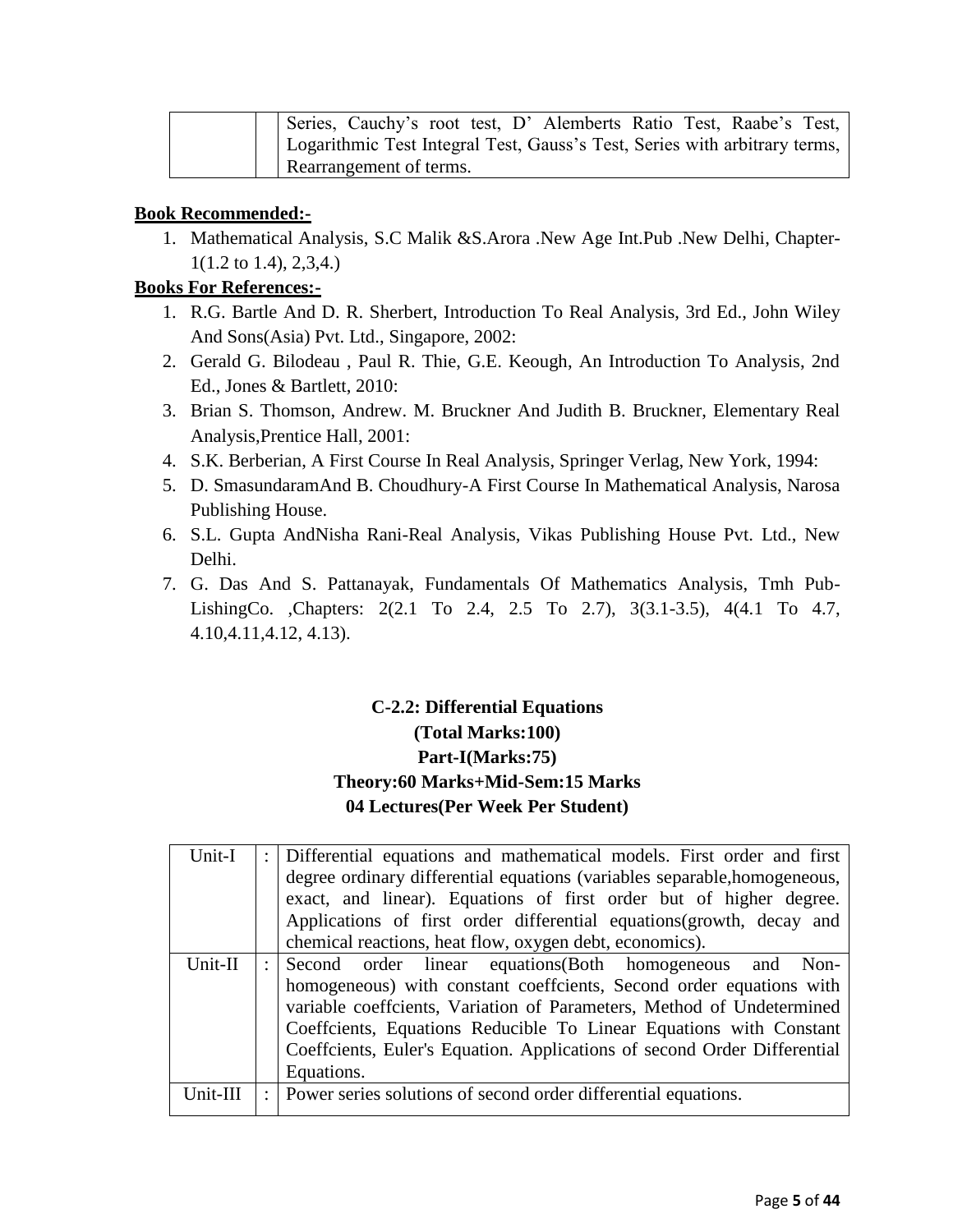|  |            |  | Unit-IV $\vert$ : Laplace transforms and its applications to solutions of differential |  |  |
|--|------------|--|----------------------------------------------------------------------------------------|--|--|
|  | equations. |  |                                                                                        |  |  |

## **Part-II(Practical: Marks:25) List of Practicals (Using Any Software) Practical/Lab Work To Be Performed On A Computer Record =5 Marks ; Viva-Voce=5 Marks ; Experiment=15 Marks**

- 1. Plotting of second order solution of family of differential equations.
- 2. Plotting of third order solution of family of differential equations.
- 3. Growth model (exponential case only).
- 4. Decay model (exponential case only).
- 5. Oxygen debt model.
- 6. Economic model.
- 7. Vibration problems.

## **Book Recommended:-**

1. J. Sinha Roy And S. Padhy, A Course Of Ordinary And Partial Differential Equations, Kalyani Publishers, New Delhi. Chapters: 1, 2(2.1 To 2.7), 3, 4(4.1 To4.7), 5, 7(7.1- 7.4), 9(9.1, 9.2, 9.3,9.4, 9.5, 9.10, 9.11, 9.13).

#### **Books For References:-**

- 1. Martin Braun, Differential Equations And Their Applications, Springer International.
- 2. M.D. Raisinghania-Advanced Differential Equations, S. Chand & Company Ltd.,NewDelhi.
- 3. G. Dennis Zill-A First Course In Differential Equations With Modelling Applications, Cengage Learning India Pvt. Ltd.
- 4. S.L. Ross, Differential Equations, John Wiley & Sons, India, 2004.

## **SEMESTER-III**

## **C-3.1: Theory Of Real Functions (Analysis-II) Total Marks:100 Theory:80 Marks+Mid-Sem:20 Marks 5 Lectures, 1 Tutorial (Per Week Per Student)**

| Unit-I  | :   Limits of functions ( $\in$ and $\delta$ approach), sequential criterion for limits, |
|---------|------------------------------------------------------------------------------------------|
|         | divergence criteria. Limit theorems, one sided limits. Infnite limits and                |
|         | limits at infnity. Continuous functions.                                                 |
| Unit-II | : Algebra of continuous functions and theorems related to discontinuity                  |
|         | and kinds of discontinuity. Continuous functions. Uniform continuity,                    |
|         | non-uniform continuity criteria, uniform continuity theorem.                             |
|         | Differentiability of a function at a point and in an interval, Caratheodorys             |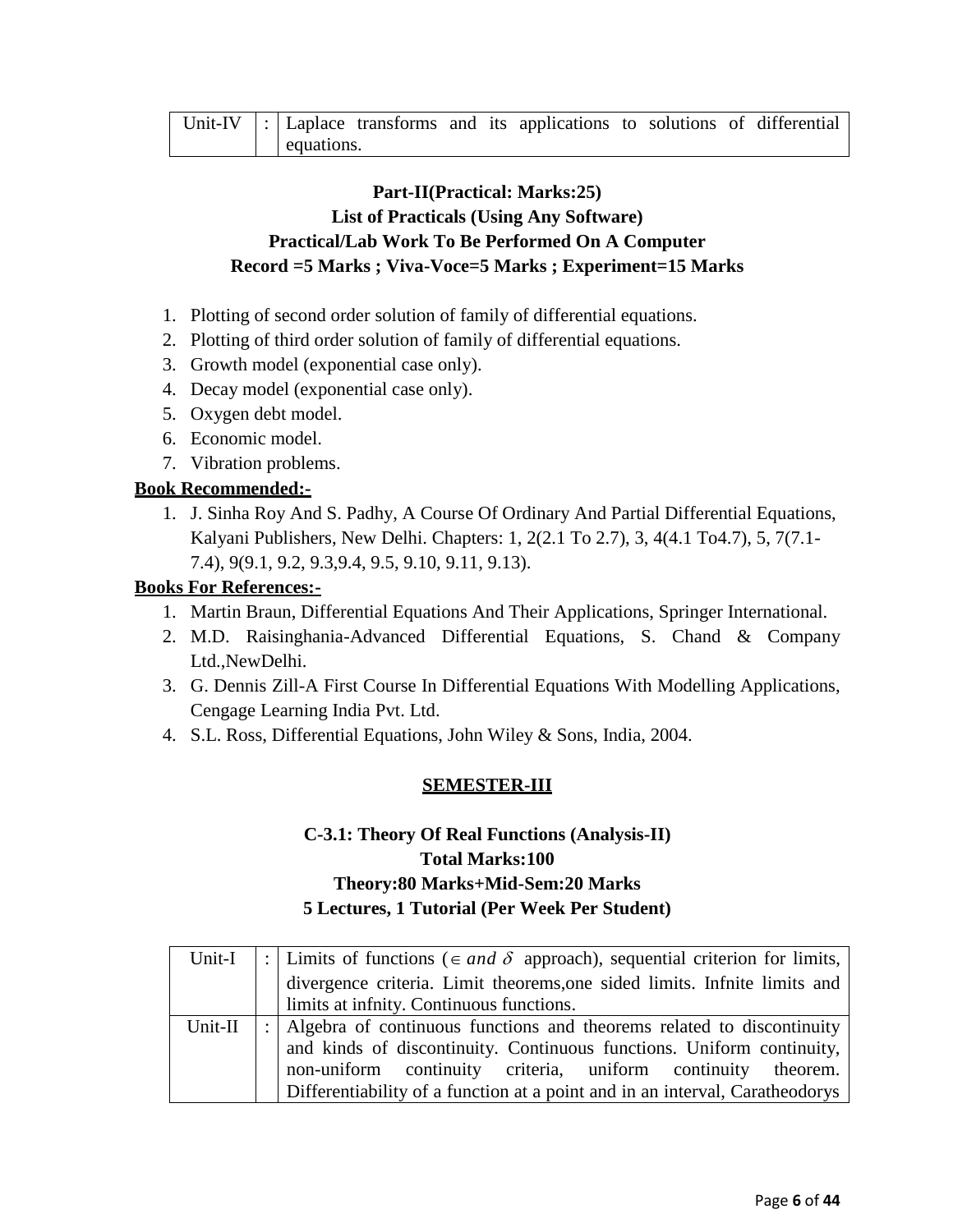|          |              | theorem, algebra of differentiable functions.                         |
|----------|--------------|-----------------------------------------------------------------------|
| Unit-III | $\therefore$ | Relative extrema, interior extremum theorem. Rolles theorem, mean     |
|          |              | value theorem, intermediate value property of derivatives, Darbouxs   |
|          |              | theorem. Applications of mean value theorem. Taylors theorem to       |
|          |              | inequalities.                                                         |
| Unit-IV  |              | Cauchys Mean Value Theorem. Taylors Theorem with Lagranges Form       |
|          |              | of Remainder, Taylors Theorem with Cauchys Form of Remainder,         |
|          |              | Application of Taylors Theorem to Convex Functions, Relative Extrema. |
|          |              | Taylors Series and maclaurins Series Expansions of Exponential and    |
|          |              | Trigonometric Functions,                                              |
|          |              | $\ln(1+x)$ , $1/(ax + b) \& (1+x)^n$                                  |

- 1. Mathematical Analysis (4<sup>TH</sup> Edn.) S.C Malik & S. Arora .New Age Int. Pub .New Delhi Chapter-5,6,7,8.
- 2. Mathematics for Degree Students By P.K Mital ,Dr U.S Rana,S.Chand& Co

## **Books For References:-**

- 1. G. Das And S. Pattanayak, Fundamentals Of Mathematics Analysis, Tmh Pub-Lishing Co.,Chapters:6(6.1-6.8), 7(7.1-7.7), 9(9.7) only
- 2. R. Bartle And D.R. Sherbert, Introduction To Real Analysis, John Wiley And Sons, 2003.
- 3. K.A. Ross, Elementary Analysis: The Theory Of Calculus, Springer, 2004.
- 4. A. Mattuck, Introduction To Analysis, Prentice Hall, 1999.
- 5. S.R. GhorpadeAnd B.V. Limaye, A Course In Calculus And Real Analysis, Springer, 2006.

## **C-3.2: Group Theory(Algebra-II) Total Marks:100 Theory:80 Marks+Mid-Sem:20 Marks 5 Lectures, 1 Tutorial (Per Week Per Student)**

| Unit-I<br>Unit-II |   | Symmetries of a square, dihedral groups, definition and examples of<br>groups including permutation groups and quaternion groups (illustration<br>through matrices), elementary properties of groups. Subgroups and<br>examples of subgroups, centralizer, normalizer, center of a group, product<br>of two subgroups.<br>Properties of Cyclic groups, Classification of Subgroups of Cyclic groups<br>of Group A, cycle notation properties of Permutations, Even and Odd<br>Permutations, Alternating Group of Degree $n$ . Properties of cosets,<br>Lagrange's Theorem and Consequences, including fermat's little<br>theorem. An application of cosets to permutation groups. |
|-------------------|---|-----------------------------------------------------------------------------------------------------------------------------------------------------------------------------------------------------------------------------------------------------------------------------------------------------------------------------------------------------------------------------------------------------------------------------------------------------------------------------------------------------------------------------------------------------------------------------------------------------------------------------------------------------------------------------------|
| Unit-III          | ÷ | External direct product of a finite number of groups, normal subgroups,                                                                                                                                                                                                                                                                                                                                                                                                                                                                                                                                                                                                           |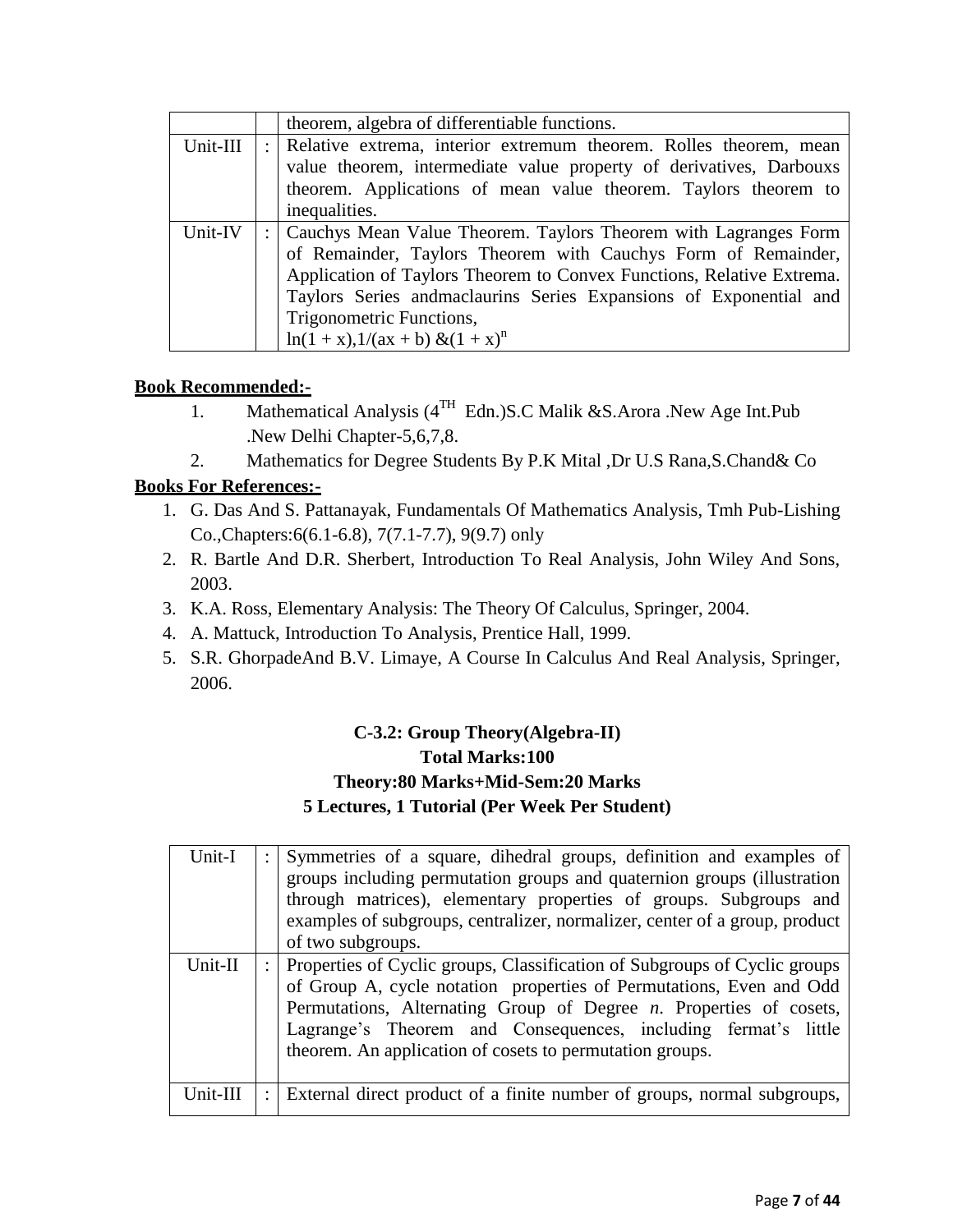|         | factor groups, cauchys theorem for finite abelian groups.            |
|---------|----------------------------------------------------------------------|
| Unit-IV | :   Group Homomorphisms, Properties of Homomorphisms, Isomorphisms:  |
|         | Definition and examples Cayleys Theorem, Properties of isomorphisms, |
|         | first, second and third Isomorphism theorems                         |

1. Joseph A. Gallian, Contemporary Abstract Algebra(4th Edn.), Narosa Publishing House, New Delhi.

**Chapters:** I, II,III,IV,V,VI(up to Theorem 6.2 only), VII, VIII, IX, XC

## **Books For References:-**

- 1. A Course In Abstract Algebra By V.K Khana& S.K Bhamri ,Vikash Pub. House New Delhi.
- 2. John B. Fraleigh, A First Course In Abstract Algebra, 7th Ed., Pearson, 2002.
- 3. M. Artin, Abstract Algebra, 2nd Ed., Pearson, 2011.
- 4. Joseph J. Rotman, An Introduction To The Theory Of Groups, 4th Ed., Springer Verlag, 1995.
- 5. I.N. Herstein, Topics In Algebra, Wiley Eastern Limited, India, 1975.

## **C-3.3:Partial Differential Equations And Systems Of Ordinary Differential Equations (Total Marks:100) Part-I(Marks:75) Theory:60 Marks+Mid-Sem:15 Marks 04 Lectures(Per Week Per Student)**

| Unit-I   | Systems of Linear Differential Equations, Types of Linear Systems,<br>Differential Operators, An Operator Method for Linear Systems With<br>Constant Coefficients, Basic Theory of Linear Systems In Normal Form,<br>Homogeneous Linear Systems with Constant Coeffcients (Two Equations |  |  |  |  |
|----------|------------------------------------------------------------------------------------------------------------------------------------------------------------------------------------------------------------------------------------------------------------------------------------------|--|--|--|--|
|          | in Two Unknown Functions). Simultaneous Linear First Order Equations                                                                                                                                                                                                                     |  |  |  |  |
|          | in Three Variables, Methods of Solution, Pfaffian differential equations,                                                                                                                                                                                                                |  |  |  |  |
|          | Methods of Solutions of Pfaffian Differential Equations in Three                                                                                                                                                                                                                         |  |  |  |  |
|          | Variables.                                                                                                                                                                                                                                                                               |  |  |  |  |
| Unit-II  | Formation of first order partial differential equations, linear and non-                                                                                                                                                                                                                 |  |  |  |  |
|          | linear partial differential equations of first order, special types of first-                                                                                                                                                                                                            |  |  |  |  |
|          | order equations, solutions of partial differential equations of first order                                                                                                                                                                                                              |  |  |  |  |
|          | satisfying given conditions.                                                                                                                                                                                                                                                             |  |  |  |  |
| Unit-III | Linear partial differential equations with constant coeffcients, equations                                                                                                                                                                                                               |  |  |  |  |
|          | reducible to linear partial differential equations with constant coefficients,                                                                                                                                                                                                           |  |  |  |  |
|          | partial differential equations with variable coefficients, separation of                                                                                                                                                                                                                 |  |  |  |  |
|          | variables, non-linear equation of the second order.                                                                                                                                                                                                                                      |  |  |  |  |
| Unit-IV  | Laplace equation, solution of laplace equation by separation of variables,                                                                                                                                                                                                               |  |  |  |  |
|          | one dimensional wave equa-tion, solution of the wave equation (method                                                                                                                                                                                                                    |  |  |  |  |
|          | of separation of variables), diffusion equation, solution of one-                                                                                                                                                                                                                        |  |  |  |  |
|          | dimensional diffusion equation, method of separation of variables.                                                                                                                                                                                                                       |  |  |  |  |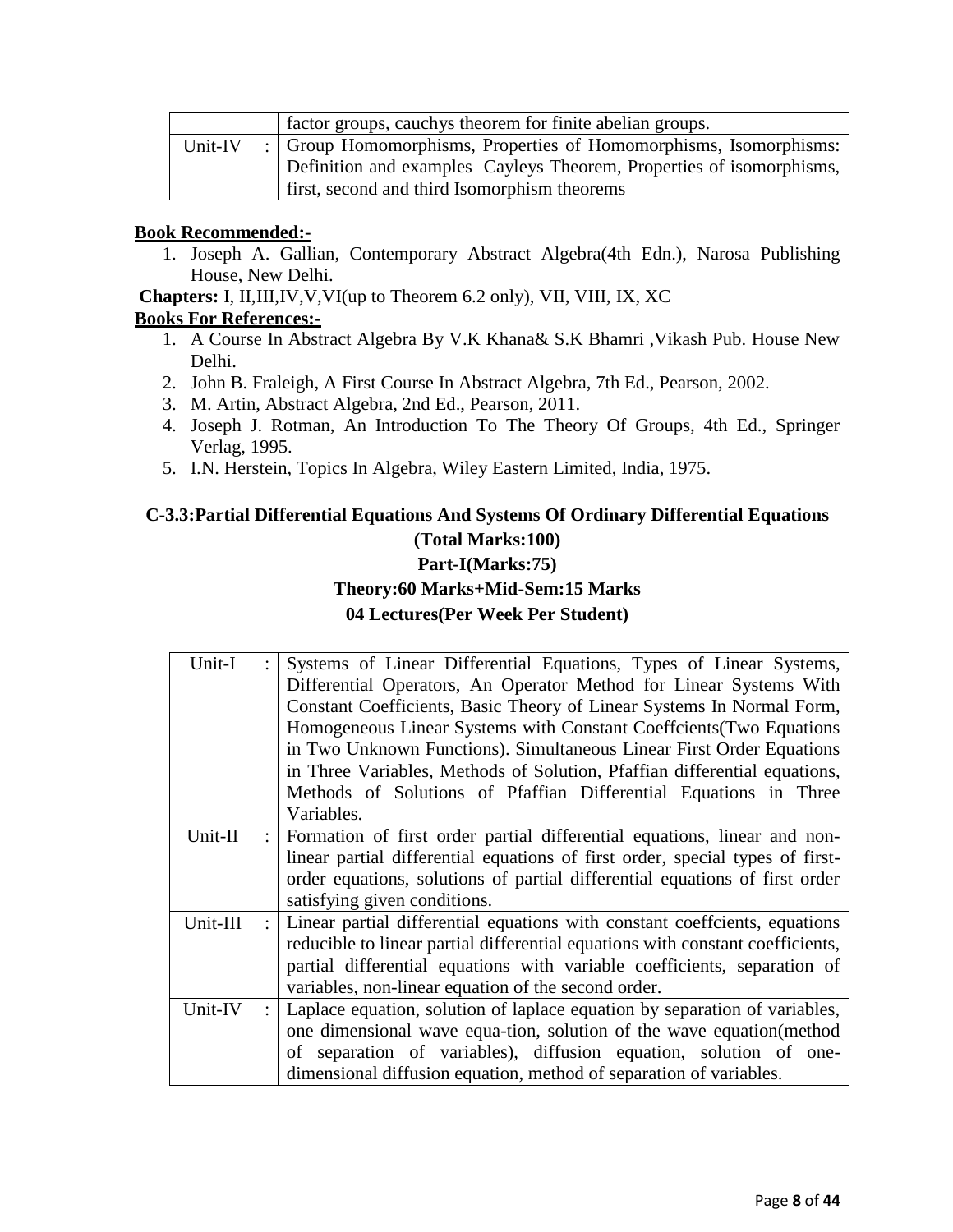## **Part-II(Practical: Marks:25) List of Practicals (Using Any Software) Practical/Lab work to Be Performed on a Computer. Record =5 Marks ; Viva-Voce=5 Marks ; Experiment=15 Marks**

1. To find the general solution of the non-homogeneous system of the form:

$$
\frac{dx}{dt} = a_1x + b_1y + f_1(t), \frac{dy}{dt} = a_2x + b_2y + f_2(t)
$$

with given conditions.

- 2. Plotting the integral surfaces of a given first order PDE with initial data.
- 3. Solution of wave equation  $\frac{\partial^2 u}{\partial t^2} c^2 \frac{\partial^2 u}{\partial x^2} = 0$  for the following associated conditions: (a)  $u(x, 0) = \phi(x), u_t(x, 0) = \psi(x), x \in \mathbb{R}, t > 0$ . (b)  $u(x, 0) = \phi(x), u_t(x, 0) = \psi(x), u_x(0, t) =$  $0, x \in (0, \infty), t > 0.$  (c)  $u(x, 0) = \phi(x), u_t(x, 0) = \psi(x), u(0, t) = 0, x \in (0, \infty), t > 0.$  (d)  $u(x, 0) = \phi(x), u_t(x, 0) = \psi(x), u(0, t) = 0, u(1, t) = 0, 0 < x < l, t > 0.$
- 4. Solution of wave equation  $\frac{\partial u}{\partial t} k^2 \frac{\partial^2 u}{\partial x^2} = 0$  for the following associated conditions: (a)  $u(x, 0) = \phi(x), u(0, t) = a, u(l, t) = b, 0 < x < l, t > 0.$ 
	- (b)  $u(x, 0) = \phi(x), x \in \mathbb{R}, 0 < t < T.$
	- (c)  $u(x, 0) = \phi(x), u(0, t) = a, x \in (0, \infty), t \ge 0.$

## **Book recommended:-**

1. J.Sinha Roy and S. Padhy, A course on ordinary and Partial Differential Equations, Kalyani Publishers, New Delhi, Ludhiana, 2012.

Chapters:8(8.1-8.3), 11, 12, 13(13.1-13.5), 15(15.1,15.5), 16(16.1, 16.1.1), 17(17.1, 17.2, 17.3).

## **Books for references:-**

- 1. Tynmyint-u and Lokenath Debnath, linear partial deferential equations for scientists and engineers, 4th edition, Springer, Indian Reprint, 2006.
- 2. S.L. Ross, Differential Equations, 3rd ed., John Wiley and Sons, India, 2004.

## **SEMESTER-IV**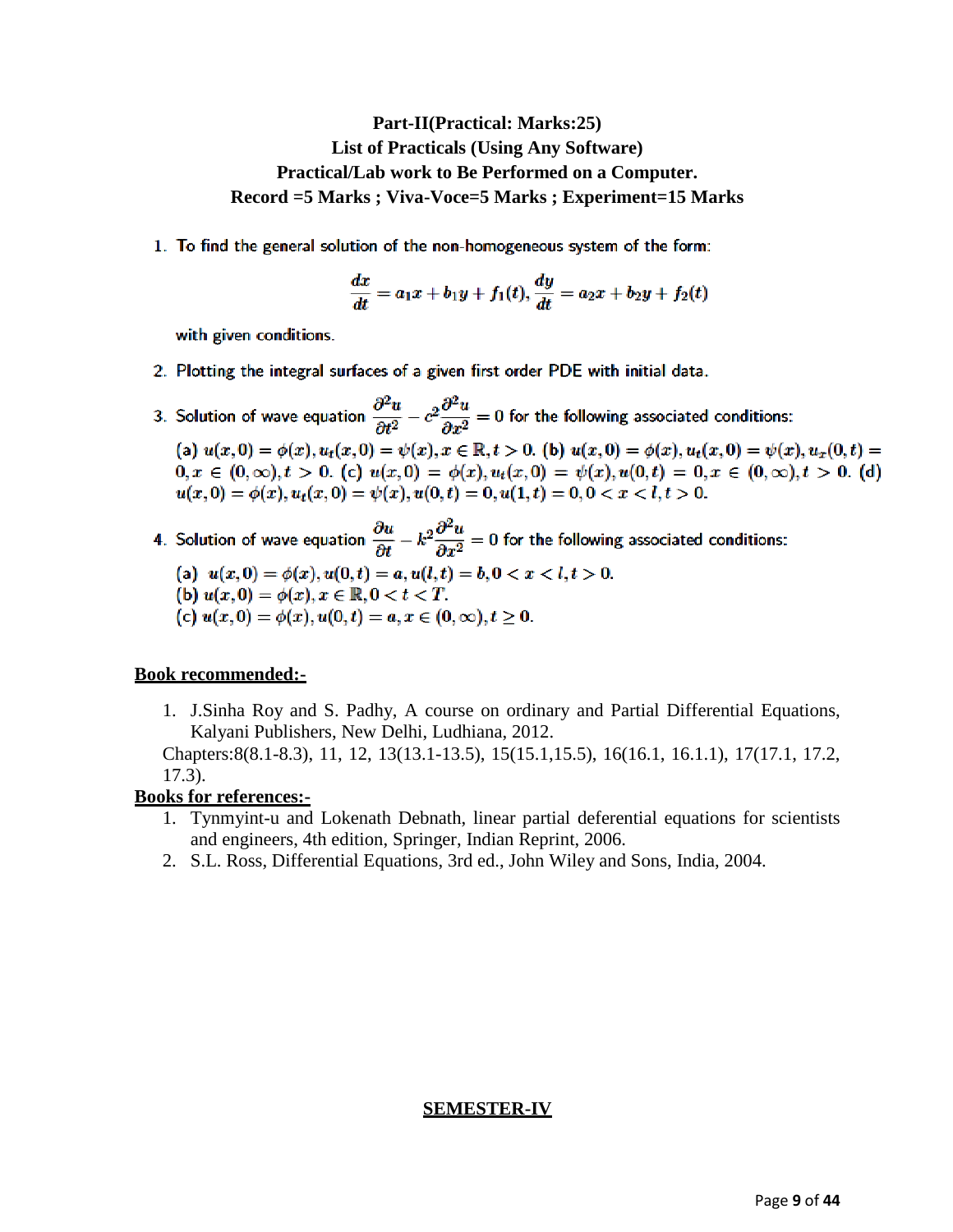## **C-4.1: Numerical Methods (Total Marks:100) Part-I(Marks:75) Theory:60 Marks+Mid-Sem:15 Marks 04 Lectures(Per Week Per Student)**

| Unit-I   | Algorithms, convergence, errors: relative, absolute, round off, truncation. |
|----------|-----------------------------------------------------------------------------|
|          | Transcendental and polynomial equations: bisection method, newtons          |
|          | method, secant method. Rate of convergence of these methods.                |
| Unit-II  | System of linear algebraic equations: gaussian elimination and gauss        |
|          | jordan methods. Gauss Jacobimethod, gauss seidel method and their           |
|          | convergence analysis.                                                       |
| Unit-III | Interpolation: Lagrange and Newtons Methods. Error Bounds. Finite           |
|          | Difference Operators. Gregory Forward And Backward Difference               |
|          | Interpolation.                                                              |
| Unit-IV  | Numerical Integration: Trapezoidal Rule, Simpsons Rule, Simpsons 3/8th      |
|          | Rule, Booles Rule. Midpoint Rule, Composite Trapezoidal Rule,               |
|          | Composite Simpsons Rule. Ordinary Differential Equations: Eulers            |
|          | Method. Runge-Kutta Methods Of Orders Two, Three and Four.                  |

## **Part-II(Practical: Marks:25)**

## **List of Practicals (Using Any Software) Practical/Lab Work To Be Performed On A Computer. Record =5 Marks ; Viva-Voce=5 Marks ; Experiment=15 Marks**

1. Calculate The Sum

 $1/1 + 1/2 + 1/3 + 1/4 + - - - - - - - - - + 1/N$ .

- 2. To Find The Absolute Value Of An Integer.
- 3. Enter 100 Integers Into An Array And Sort Them In An Ascending Order.
- 4. Bisection Method.
- 5. Newton Raphson Method.
- 6. Secant Method.
- 7. RegulaiFalsi Method.
- 8. LU Decomposition Method.
- 9. Gauss-Jacobi Method.
- 10. Sor Method Or Gauss-Siedel Method.

## 11. Lagrange Interpolation Or Newton Interpolation.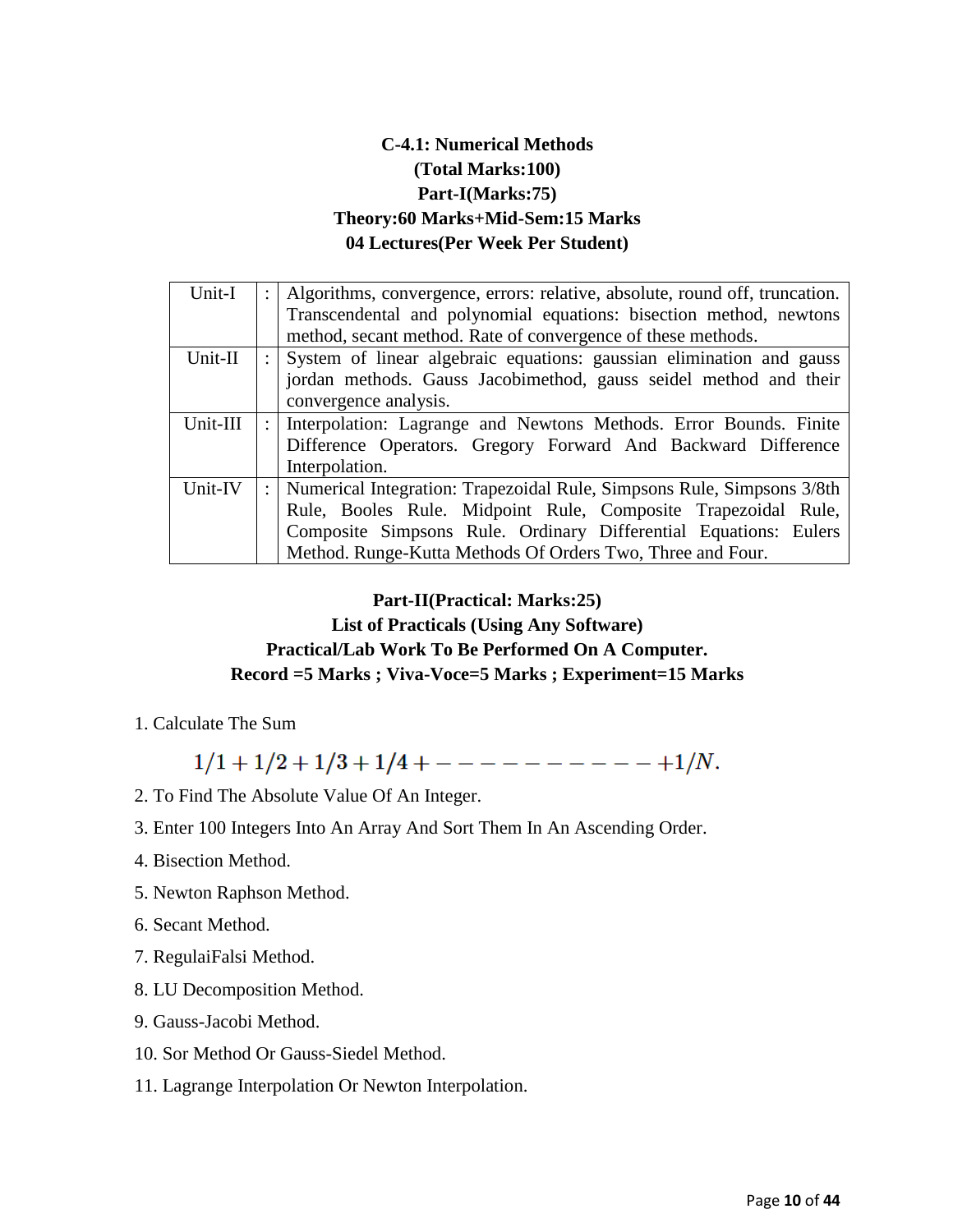## 12. Simpsons Rule.

Note: For Any Of The CAS (Computer Aided Software) Data Types-Simple Data Types, floating Data Types,Character Data Types, Arithmetic Operators And Operator Precedence, Variables And Constant Declarations,Expressions, Input/Output, Relational Operators, Logical Operators And Logical Expressions, Control Statements And Loop Statements, Arrays Should Be Introduced To The Students.

## **Book Recommended:-**

B.P. Acharya And R.N. Das, A Course On Numerical Analysis, Kalyani Publishers, New Delhi,Ludhiana.

## **Chapters:**

1. 2(2.1-2.4,2.6,2.8,2.9),3(3.1-3.4,3.6,3.11), 4(4.1, 4.2), 5(5.1, 5.2, 5.3), 6(6.1, 6.2, 6.3, 6.10, 6.11), 7(7.1-7.5 & 7.7).

2. Brian Bradie, A Friendly Introduction To Numerical Analysis, Pearson Education, India, 2007.

## **Books For References:-**

1. M.K. Jain, S.R.K. IyengarAnd R.K. Jain, Numerical Methods For Scientific And Engineering Computation, 6th Ed., New Age International Publisher, India, 2007.

2. C.F. Gerald And P.O. Wheatley, Applied Numerical Analysis, Pearson Education, India, 2008.

3. Uri M. AscherAnd Chen Greif, A First Course In Numerical Methods, 7th Ed., Phi Learning Private Limited, 2013.

4. John H. Mathews And Kurtis D. Fink, Numerical Methods Using Matlab, 4th Ed., Phi Learning Private Limited, 2012.

**Chapters:** 1, 2(2.1 To 2.4, 2.6, 2.8, 2.9), 3(3.1 To 3.4, 3.6 To 3.8

## **C-4.2: Riemann Integration and Series of Functions (Analysis-III) Total Marks:100 Theory:80 Marks+Mid-Sem:20 Marks 5 Lectures, 1 Tutorial (Per Week Per Student)**

| Unit-I   | : Riemann Integration; Definitions and existence of the integral       |
|----------|------------------------------------------------------------------------|
|          | Inequalities of Upper and Lower Sums; Riemann Conditions of            |
|          | Integrability. Riemann Sum and Definition of Riemann Integral Through  |
|          | Riemann Sums; Equivalence of Two Definitions; Riemann Integrability    |
|          | of Monotone and Continuous Functions, Properties of the Riemann        |
|          | Integral; Definition and Integrability of Piecewise Continuous and     |
|          | Monotone Functions.I ntermediate Value Theorem for Integrals;          |
|          | Fundamental Theorems of Calculus.                                      |
| Unit-II  | : Improper Integrals; Convergence of Beta And Gamma Functions.         |
| Unit-III | : Pointwise and uniform convergence of sequence of functions. Theorems |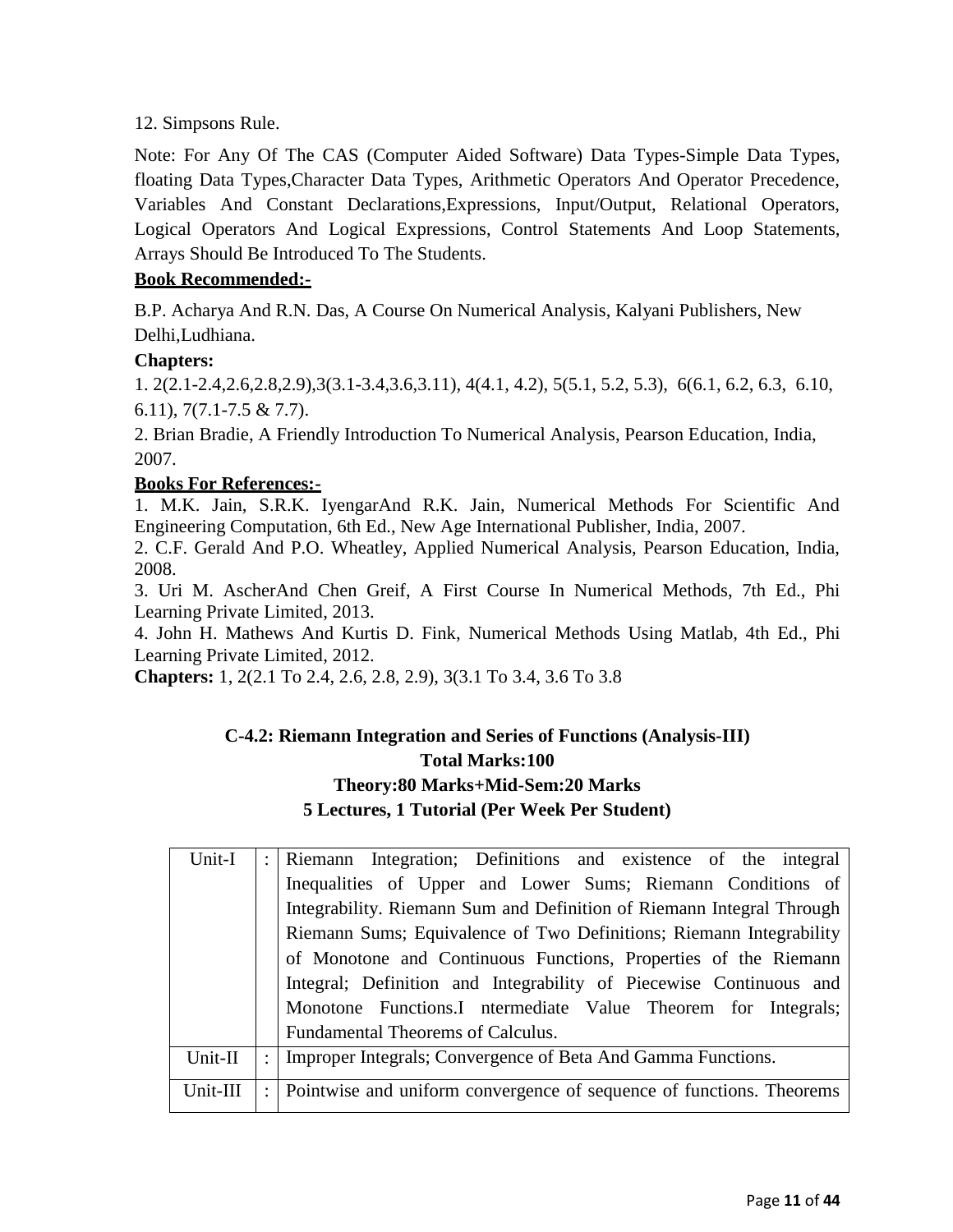|         | on continuity, derivability and integrability of the limit function of a<br>sequence of functions. Series of functions; theorems on the continuity and<br>derivability of the sum function of a series of functions; cauchy criterion<br>for uniform convergence and weierstrass m-test. |
|---------|------------------------------------------------------------------------------------------------------------------------------------------------------------------------------------------------------------------------------------------------------------------------------------------|
| Unit-IV | Limit Superior and Limit Inferior. Power Series, Radius of Convergence,<br>Cauchy Hadamard theorem, Differentiation and Integration of Power<br>Series; Abels theorem; Weierstrass Approximation Theorem.                                                                                |

1.S.CMallik&S.Arora ,Mathematical Anyalysis ,New Age Pub. House New Delhi . Chapters: 9,10,11(3.3,4.3) 12(12.1 to 12.4), 13 Appendix-I.

## **Books For References:-**

1. K.A. Ross, Elementary Analysis, The Theory of Calculus, Undergraduate Texts in Mathematics, Springer (Sie), Indian Reprint, 2004.

2. R.G. Bartle D.R. Sherbert, Introduction To Real Analysis, 3rd Ed., John Wiley And Sons (Asia) Pvt. Ltd., Singapore, 2002.

3. Charles G. Denlinger, Elements of Real Analysis, Jones & Bartlett (Student Edition), 2011.

4. Shanti Narayan And M.D. Raisinghania-Elements Of Real Analysis, S. Chand & Co. Pvt. Ltd.

5.G.Das&S.Pattanayak ,Fundamental Of Mathematics Anyalysis, TMH Publishing & Co-8,9

## **C-4.3: Ring Theory And Linear Algebra-I Total Marks:100 Theory:80 Marks+Mid-Sem:20 Marks 5 Lectures, 1 Tutorial (Per Week Per Student)**

| Unit-I   | : Definition and examples of rings, properties of rings, subrings, integral<br>domains and fields, characteristic of a ring. Ideal, ideal generated by a<br>subset of a ring, factor rings, operations on ideals, prime and maximal<br>ideals. |
|----------|------------------------------------------------------------------------------------------------------------------------------------------------------------------------------------------------------------------------------------------------|
| Unit-II  | Ring homomorphisms, properties of ring homomorphisms, isomorphism<br>theorems i, ii and iii, field of quotients.                                                                                                                               |
| Unit-III | Systems of linear equations, row reduction and echelon forms, vector<br>equations, the matrix equation $ax = b$ ; solution sets of linear systems,<br>applications of linear systems, linear independence.                                     |
| Unit-IV  | Introduction to linear transformations, matrix of a linear transformation,<br>inverse of a matrix, character-izations of invertible matrices. Subspaces<br>of rn, dimension of subspaces of Rn. Rank of a Matrix, Eigen Values,                |
|          | Eigen Vectors and Characteristic Equation of a Matrix.                                                                                                                                                                                         |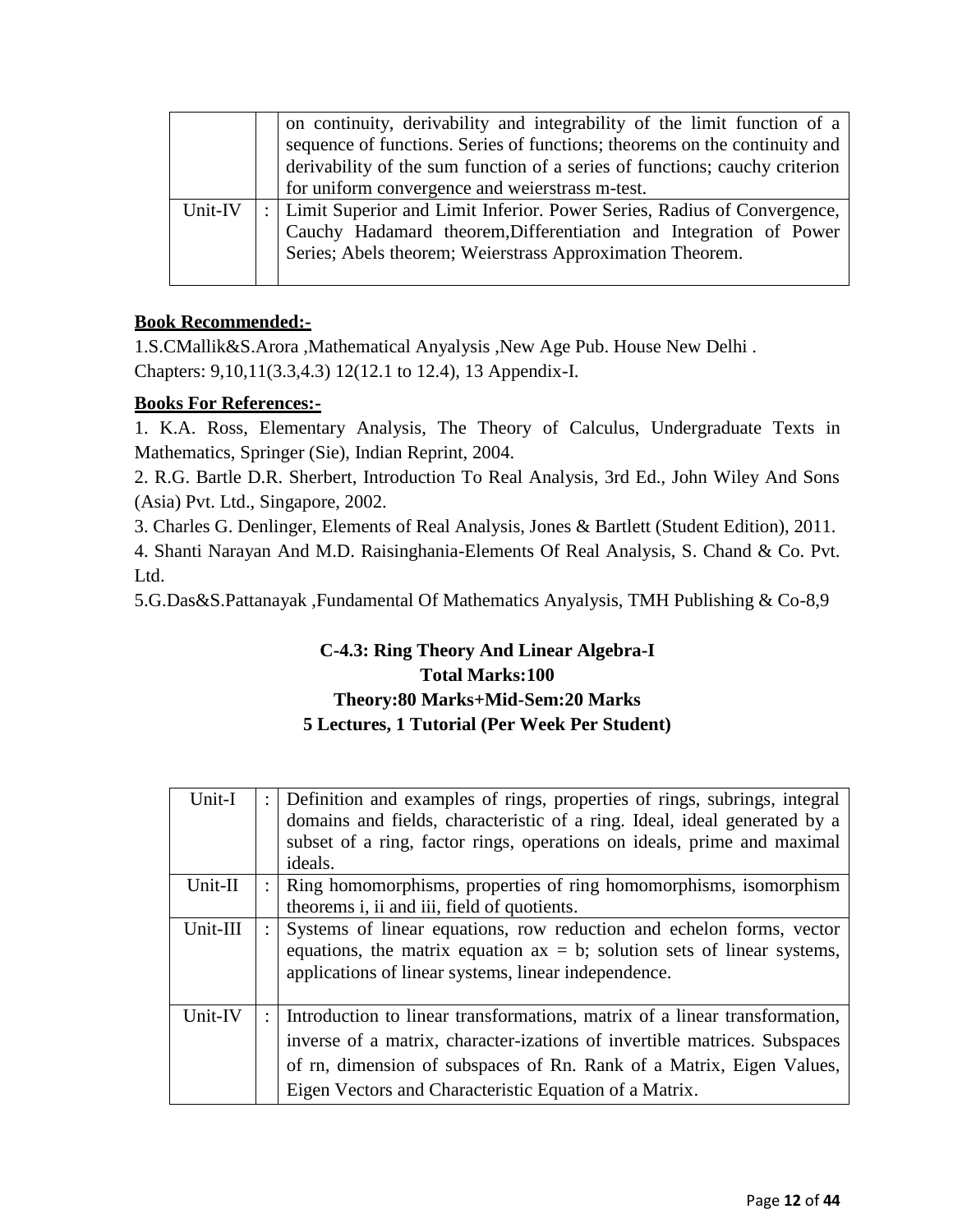1. Joseph A. Gallian, Contemporary Abstract Algebra(4th Edn.), Narosa Publishing House, New Delhi. Chapters:12, 13, 14, 15.

2. Stephen H. Friedberg, Arnold J. Insel, Lawrence E. Spence, Linear Algebra, 4th Ed., Prentice-Hall Of India Pvt. Ltd., New Delhi, 2004. Chapters: 1 (1.2-1.6), 2(2.1-2.5).

3.A Course In Abstract Algebra V.K Khana,&S.K Bhamri ,Vikash Pub. New Delhi.

## **Books For References:-**

1. John B. Fraleigh, A First Course In Abstract Algebra, 7th Ed., Pearson, 2002.

2. M. Artin, Abstract Algebra, 2nd Ed., Pearson, 2011.

3. S. Lang, Introduction To Linear Algebra, 2nd Ed., Springer, 2005.

4. Gilbert Strang, Linear Algebra And Its Applications, Cengage Learning India Pvt. Ltd.

5. S. Kumaresan, Linear Algebra- A Geometric Approach, Prentice Hall Of India,1999.

6. Kenneth Hofman, Ray Alden Kunze, Linear Algebra, 2nd Ed., Prentice-Hall Of India Pvt.

Ltd.,1971.

7. I.N. Herstein-Topics In Algebra, Wiley Eastern Pvt. Ltd.

## **SEMESTER-V** C**-5.1: Multivariate Calculus (Calculus-II) Total Marks:100**

## **Theory:80 Marks+Mid-Sem:20 Marks 5 Lectures, 1 Tutorial (Per Week Per Student)**

| Unit-I   | $\ddot{\cdot}$       | Functions of Several Variables, Limit and Continuity of Functions of          |
|----------|----------------------|-------------------------------------------------------------------------------|
|          |                      | Variables, Partial Differentiation, Approximation<br>and<br>Two               |
|          |                      | Differentiability, Chain rule for one and two independent parameters          |
| Unit-II  | $\ddot{\phantom{0}}$ | Directional derivatives and gradient, maximal property of the gradient,       |
|          |                      | normal property of the gradient, tangent planes and the normal lines,         |
|          |                      | extrema of functions of two variables, method of Lagrange multipliers,        |
|          |                      | constrained optimization problems, a geometrical interpretation.              |
| Unit-III |                      | Double integration over rectangular region and over non-rectangular           |
|          |                      | region, double integrals in polar co-ordinates, triple integrals, triple      |
|          |                      | integrals over a parallelepiped and solid regions, volume by triple           |
|          |                      | integrals, cylindrical and spherical co-ordinates, change of variable in      |
|          |                      | double integrals and triple integrals.                                        |
| Unit-IV  | $\ddot{\cdot}$       | Definition of vector field, divergence and curl, line integrals, applications |
|          |                      | of line integrals. Mas and work, Fundamental theorem and path                 |
|          |                      | independence of line integrals. Green's theorem, Area as a line integral,     |
|          |                      | Alternative forms of green's theorem, Normal derivatives, surface             |
|          |                      | integrals, Integrals over parametrically defined surfaces, stokes theorem     |
|          |                      | the divergence theorem.                                                       |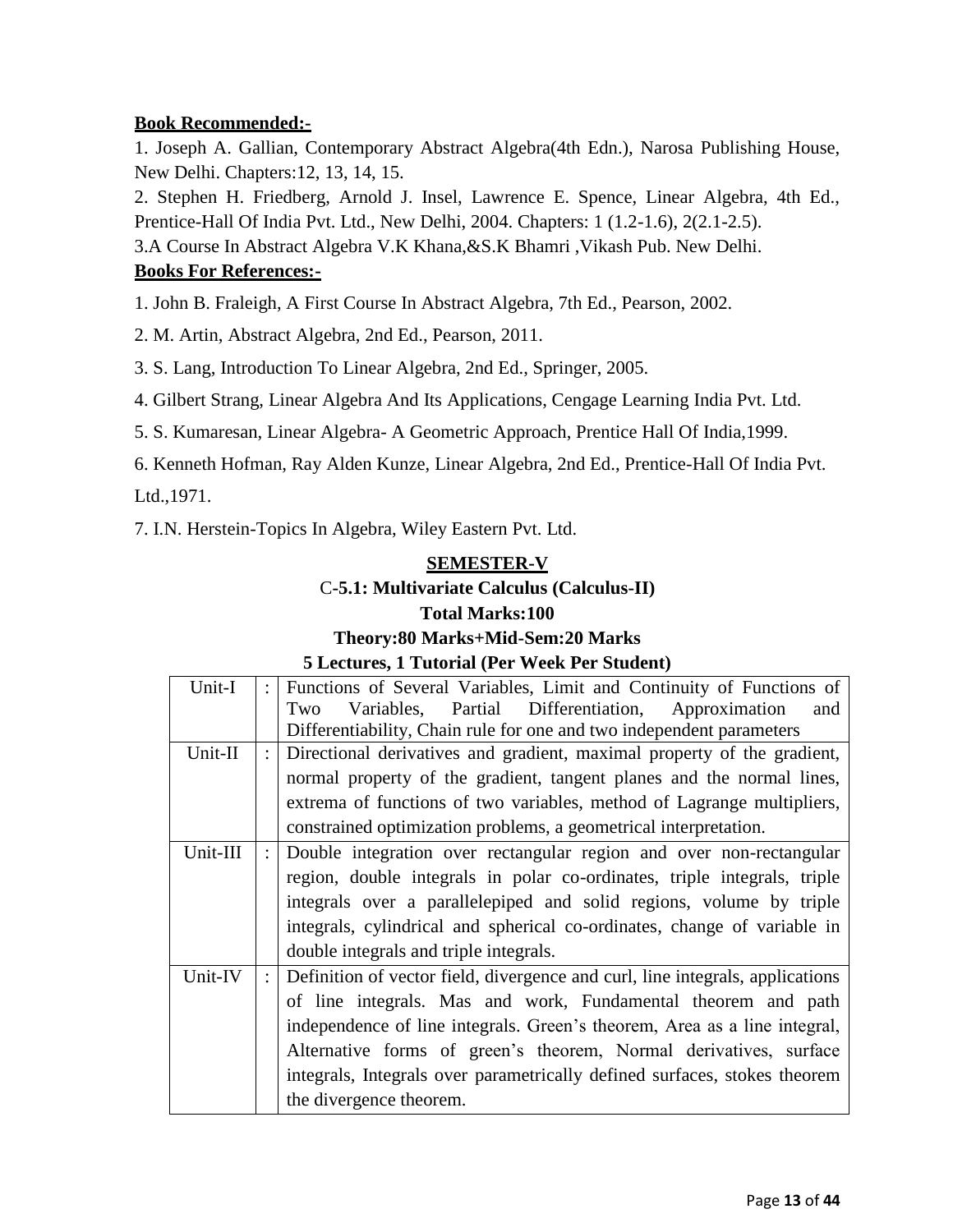- 1. M.J.Strauss, G.L.Bradley and K.J. Smith, Calculus  $3<sup>rd</sup>$  Ed. Dorling Kindersley(India) Pvt. Ltd. (Pearson Education), Delhi, 2007, (Chapters: 11(11.1,11.2,1.6,11.7(Pages 598-605), 11.8(Page 610-614), 12(12.1, 12.3, 12.4(Pages 652-660), 12.5, 12.6), 13(13.1-13.3, 13.4 (Pages 712-716, 718-720), 13.5(pages 723-726, 729-730), 13.6(Pages 733-737), 13.7(Pages 742-745).
- 2. Mathematical Analysis By S.C Malik &S.Arora (Chapter-15,17,18).
- 3. Topics In CalculuS By R.K Panda & P.K Satapathy ,S.G Publication ,Puri

## **Books For Reference:-**

1. G.B. Thomas And R.L. Finney, Calculus, 9th Ed., Pearson Education, Delhi, 2005.

2. E. Marsden, A.J. TrombaAnd A. Weinstein, Basic Multivariable Calculus, Springer (Sie), IndianReprint, 2005.

3. Santosh K. Sengar-Advanced Calculus, Cengage Learning India Pvt. Ltd.

## **C-5.2: Probability And Statistics Total Marks:100 Theory:80 Marks+Mid-Sem:20 Marks 5 Lectures, 1 Tutorial (Per Week Per Student)**

| Unit-I   |                | Sample Space, Probability axioms, Independent events, conditional<br>probability and Bayes' theorem, Real random variables(discrete and<br>continuous), Cumulative distribution function, Expectation of random<br>variables, some special expectations.                                                                                      |
|----------|----------------|-----------------------------------------------------------------------------------------------------------------------------------------------------------------------------------------------------------------------------------------------------------------------------------------------------------------------------------------------|
| Unit-II  |                | Multivariate distributions, Joint cumulative distribution functions, Joint<br>Probability distributions, Marginal and conditional distributions, some<br>probability distributions (Discrete case), uniform distribution, binomial<br>distribution, negative binomial and geometric distributions poisson<br>distribution.                    |
| Unit-III | $\ddot{\cdot}$ | Some probability distributions (Continuous case), uniform, Gamma,<br>Exponential, Beta Distributions, Normal distributions, Normal<br>approximation to the Binomial distributions Bivariate normal distribution.                                                                                                                              |
| Unit-IV  |                | Distribution of two random variables, expectation of function of two<br>random variables, moment generating functions, conditional distributions<br>and expectations, correlation coefficient, co-variance independent random<br>variables, linea regression of two variables. Limit theorems, Markov's<br>inequality, chebyshevs inequality. |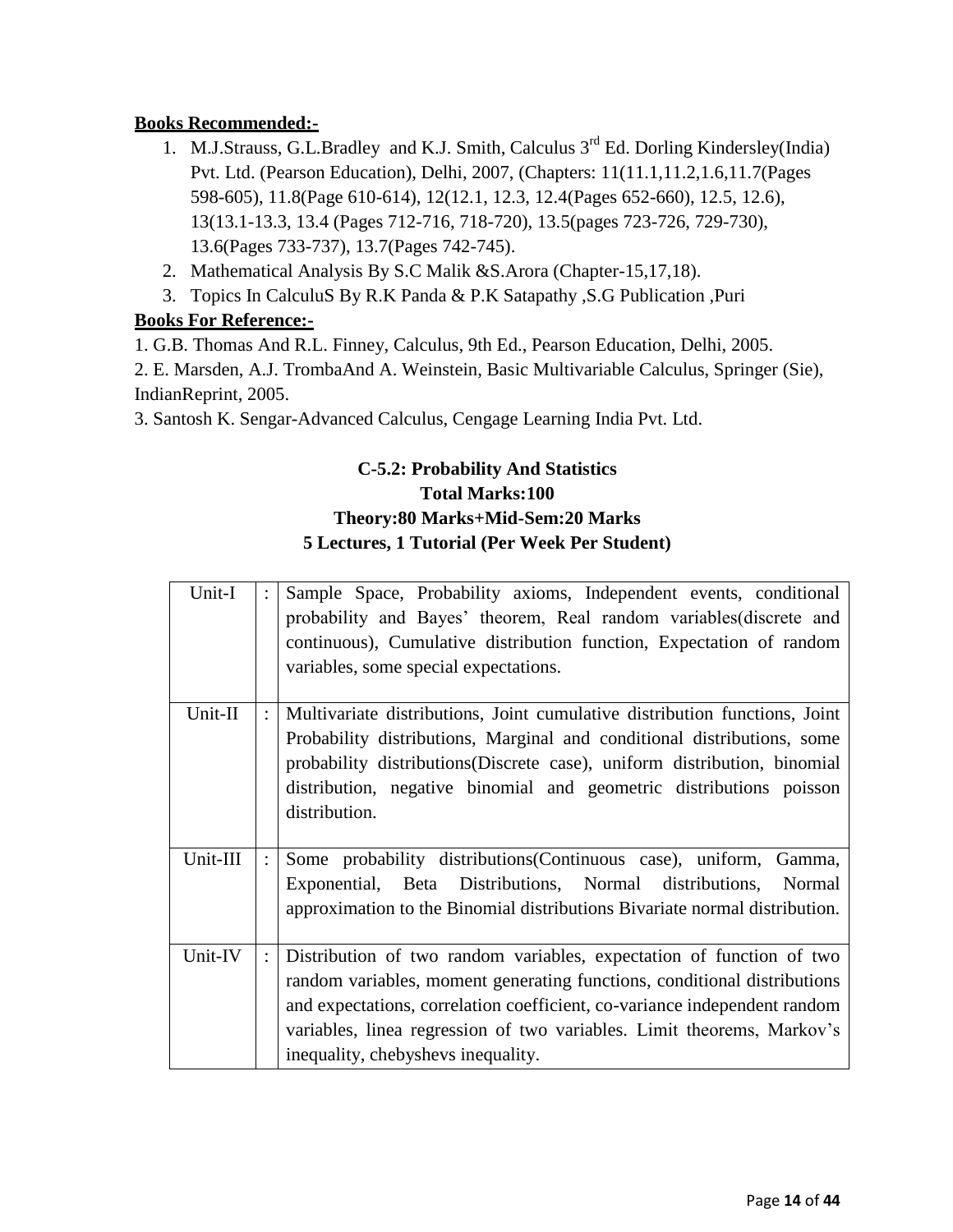1. Irwin Miller and Marylees Miller, John E. Freund, Mathematical Statistics with Applications, 7<sup>th</sup> Ed., Pearson Education, Asia, 2006. Chapters: 2(excluding Art 9),3(Excluding Art 8), 4, 5(5.1,5.2,5.4,5.5,5.7), 6(6.1-6.7), 14(14.1,14.2)

2. Sheldon Ross, Introduction to Probability Models, 9th Ed., Academic Press, Indian Reprint, 2007 Chapters:8(8.1-8.4(upto page 428)), 9(9.1,9.2).

## **Books For References:-**

1. Alexander M. Mood, Franklin A. Graybill And Duane C. Boes, Introduction to the Theory of Statistics, 3rd Ed., Tata Mcgraw- Hill, Reprint 2007.

2. S.C. Gupta And V.K. Kapoor-Fundamentals of Mathematical Statistics, S. Chand and Company Pvt. Ltd., New Delhi.

3. S. Ross-A First Course In Probability, Pearson Education.

4. Robert V. Hogg, Joseph W. Mckean and Allen T. Craig, Introduction to Mathematical Statistics, Pearson Education, Asia, 2007. Chapters: 1(1.1, 1.3. 1.5-1.9), 2(2.1, 2.3-2.5).

## **SEMESTER-VI**

## **C-6.1: Metric Spaces and Complex Analysis (Analysis-Iv) Total Marks: 100 Theory: 80 Marks+Mid-Sem: 20 Marks 5 Lectures, 1 Tutorial (Per Week per Student)**

| Unit-I   |                | Metric Spaces: Definition and examples, open and closed spheres,            |
|----------|----------------|-----------------------------------------------------------------------------|
|          |                | neighborhoods, Interior points, open set, closed set, boundary points,      |
|          |                | limit points and isolated points, closure of a set, dense sets, separable   |
|          |                | metric spaces, sequences in metric space, convergent sequences, cauchy      |
|          |                | sequences, complete metric space, distance between sets and diameter of     |
|          |                | a set, subspaces, cantor's theorem. Continuous functions, definition and    |
|          |                | characterizations, sequential criterion and other characterizations of      |
|          |                | continuity, uniform continuity, homeomorphism, connectedness,               |
|          |                | connected subsets of separated sets, disconnected sets, contraction         |
|          |                | mappings, Banach fixed point theorem.                                       |
| Unit-II  | $\ddot{\cdot}$ | Properties of Complex Numbers, regions in the complex plane, functions      |
|          |                | of complex variable, mappings. limit and continuity of complex functions    |
|          |                | derivatives, differentiation formulas, cauchy-riemann equations,            |
|          |                | sufficient conditions for differentiability, polar co-ordinates.            |
| Unit-III |                | Analytic functions, examples of analytic functions, exponential function,   |
|          |                | logarithmic function, trigonometric function, derivatives of these          |
|          |                | functions, definite integrals of functions. Contours, contour integrals and |
|          |                | its examples, upper bounds for moduli of contour integrals theorem on       |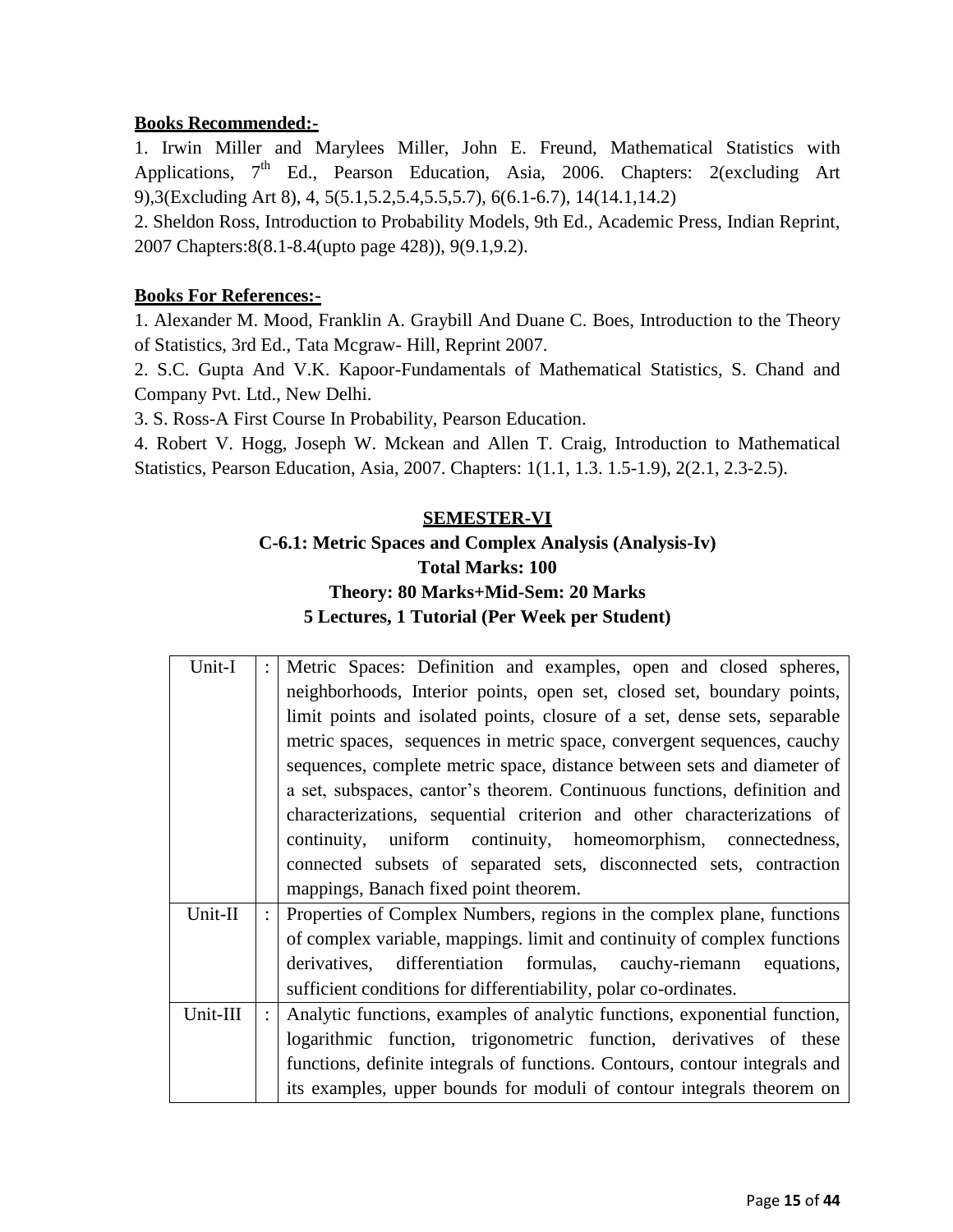|         | anti derivatives. Cauchy-goursat theorem (statement only), cauchy    |
|---------|----------------------------------------------------------------------|
|         | integral formula.                                                    |
| Unit-IV | :   Liouvilles Theorem and the fundamental theorem of algebra.       |
|         | Convergence of sequences and series, taylor series and its examples. |
|         | Laurent series(without proof) and its examples, absolute and uniform |
|         | convergence of power series.                                         |

1. P.K. Jain and K. Ahmad, Metric Spaces, Narosa Publishing House, New Delhi. Chapters:  $2(1-9,$ 

12), 3(1-4), 4(1-4), 6(1-2, 4), 7(1 Only).

2. Mathematics For Degree Students By P.K . Mittal ,S.Chand& Co .

3.Complex Analysis ,S.Armugan ,A.ThangapandiIssac,A.Somasundaram,SCITECH

Publication (India)Pvt. Ltd.Chennai .(Chapter-2,6,7).

## **Books For References:-**

1. Mathematical Analysis by S.C Malik &S.Arora (Chapter-19).

2. James Ward Brown and Ruel V. Churchill, Complex Variables And Applications, 8th Ed.,

Mcgraw Hill International Edition, 2009. Chapters: 1(11 Only), 2(12,13), 2(15-22, 24, 25),

3(29, 30, 34) 4(37-41, 43-46, 50-53), 5(55-60, 62,63,66).

3. S. Ponnusamy-Foundations Of Complex Analysis, Alpha Science International Ltd.

4. J.B. Conway-Functions Of One Complex Variable, Springer.

5. N. Das- Complex Function Theory, Allied Publishers Pvt. Ltd., Mumbai.

## **C-6.2: Linear Programming Total Marks: 100 Theory: 80 Marks+Mid-Sem: 20 Marks 5 Lectures, 1 Tutorial (Per Week per Student)**

| Unit-I  | Introduction to linear programming problems (LPP), Mathematical         |
|---------|-------------------------------------------------------------------------|
|         | formulation of the LPP with illustrations, Graphical method, general    |
|         | Linear programming problems, canonical and standard form of LPP.        |
|         | Theory of simplex method, optimality and unboundedness, the simplex     |
|         | algorithm, simplex method in tableau format, introduction to artificial |
|         | variables, two – phase method, big-M method and their comparisons.      |
| Unit-II | Duality in LPP: Introduction, General Primal-Dual Pair, Formulation of  |
|         | the Dual Problem, Primal Dual relationship duality theorems,            |
|         | complementary slackness theorem, duality and simplex method,            |
|         | Economic interpretation of the duality.                                 |
|         |                                                                         |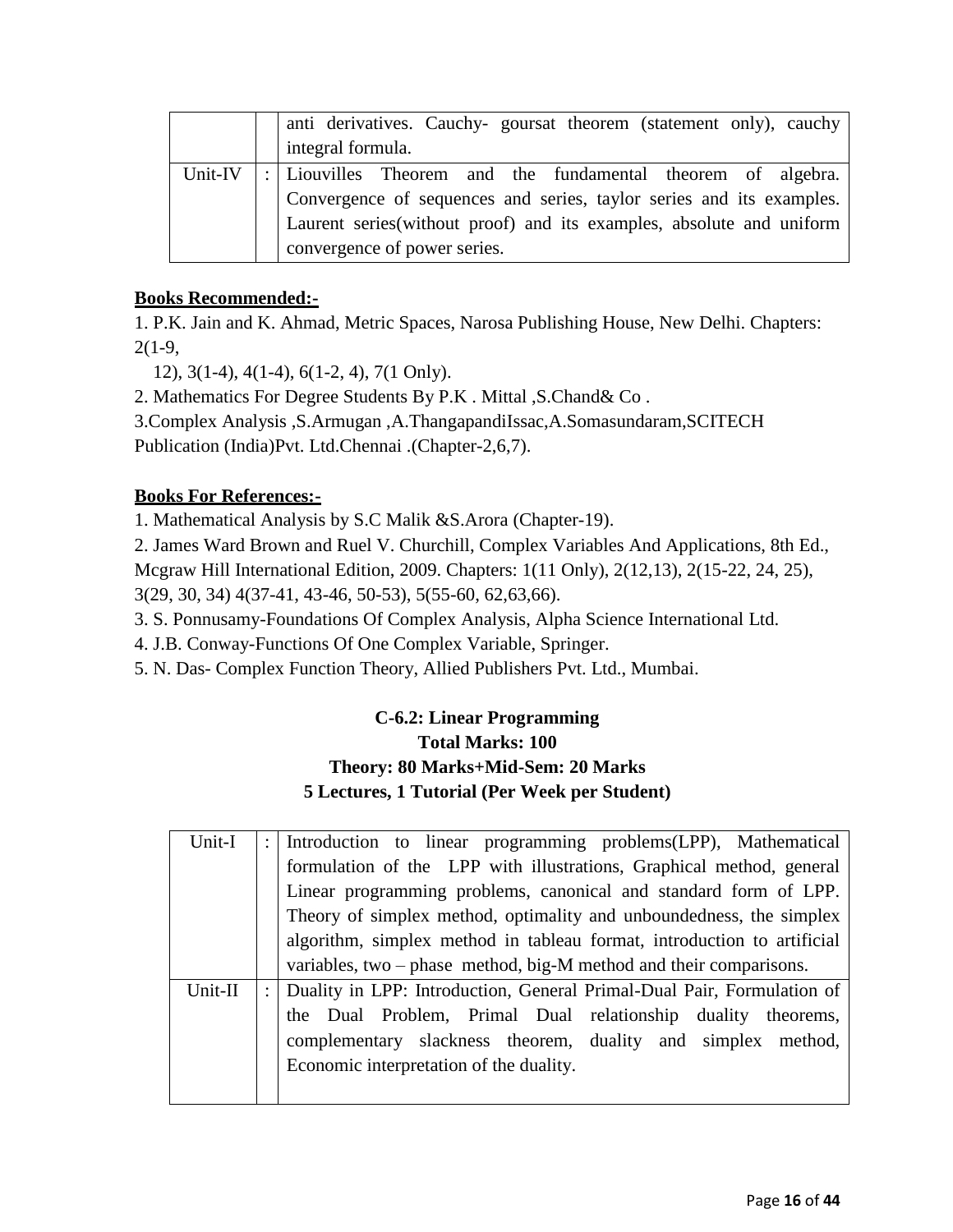| Unit-III | $\ddot{\cdot}$ | Transportation Problem (TP): LP formulation of TP, Existence of solution |
|----------|----------------|--------------------------------------------------------------------------|
|          |                | and duality in TP. Solution of transportation problems, North-West       |
|          |                | corner method, Least-cost method and Vogel approximation method for      |
|          |                | determination of strategy basic solution, algorithm of solving           |
|          |                | transportation problem, assignment problem and its mathematical          |
|          |                | formulation. Solution methods of assignment problem, special cases in    |
|          |                | assignment problems.                                                     |
| Unit-IV  |                | Games and strategie4s: Introduction, Formulation of two person zero sum  |
|          |                | games, solving two person zero sum games, maximin-minimax principle,     |
|          |                | Games without saddle points, games with mixed strategies, Graphical      |
|          |                | solution procedure to (2xn) and (mx2) games.                             |

1. KantiSwarup, P.K. Gupta and Man Mohan-Operations Research, S. Chand and Co. Pvt. Ltd. (chapters: 2, 3, 4, 5(5.1-5.8), 10(10.1-10.10), 11(11.1-11.4), 17(17.1-17.6)

## **Books For Reference:-**

- 1. G. Hadley, Linear Programming, Narosa Publishing House, New Delhi, 2002.
- 2. N.V.R. Naidu, G. Rajendra and T. Krishna Rao-Operations Research, I.K. International Publishing House Pvt. Ltd., New Delhi, Bangalore.
- 3. P.K. Gupta and D.S. Hira-Operations Research, S. Chand And Company Pvt. Ltd., New Delhi.
- 4. R. Veerachamy and V. Ravi Kumar-Operations Research- I.K. International Publishing House Pvt. Ltd., New Delhi, Bangalore.
- 5. Mokhtar S. Bazaraa, John J. Jarvis and Hanif D. Sherali, Linear Programming and Network Flows,2nd Ed., John Wiley and Sons, India, 2004. Chapters:3(3.2-3.3, 3.5- 3.8), 4(4.1-4.4), 6(6.1-6.3).
- 6. F.S. Hillier and G.J. Lieberman, Introduction to Operations Research, 9th Ed., Tata Mcgraw Hill, Singapore, 2009. Chapter: 14
- 7. Hamdy A. Taha, Operations Research, An Introduction, 8th Ed., Prenticehall India, 2006. Chapter:5(5.1, 5.3, 5.4).
- 8. G. Hadley, Linear Programming, Narosa Publishing House, New Delhi, 2002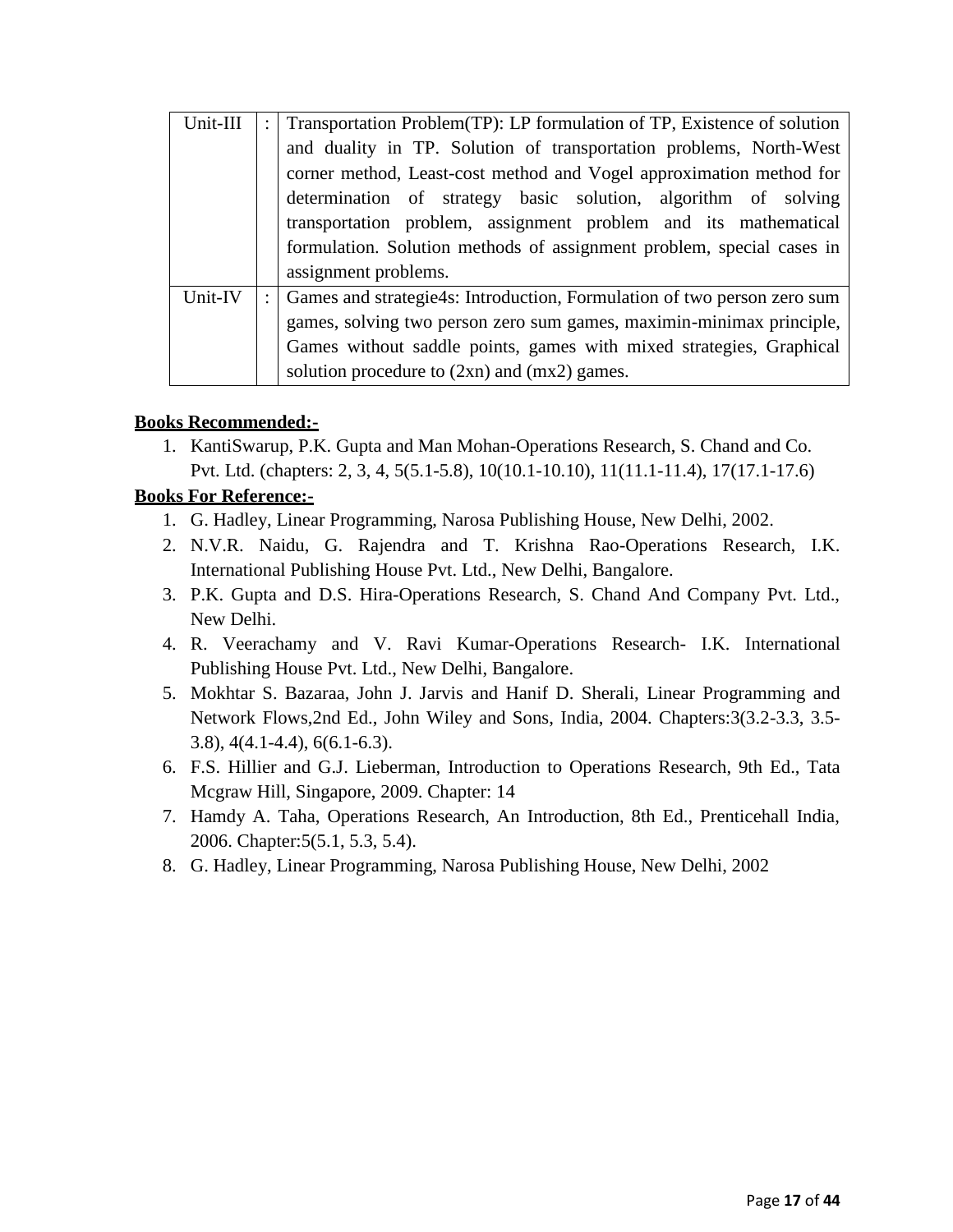## **Discipline Specific Electives(DSE) SEMESTER-V DSE-1**

## **Programming In C++ (Compulsory)**

**Part-I(Marks:75)**

#### **(Theory:60 Marks+Mid-Sem:15 Marks)**

| Unit-I   | Introduction To Structured Programming: Data Types- Simple Data           |
|----------|---------------------------------------------------------------------------|
|          | Types, Oating Data Types, Character Data Types, String Data Types.        |
| Unit-II  | Arithmetic Operators and Operators Precedence, Variables and Constant     |
|          | Declarations, Expressions, Input Using The Extraction Operator >>and      |
|          | Cin, Output Using The Insertion Operator $<<$ and Cout.                   |
| Unit-III | Preprocessor Directives, Increment $(++)$ And Decrement $(%)$ Operations, |
|          | CreatingA C++ Program, Input/ Output, Relational Operators, Logical       |
|          | Operators and Logical Expressions.                                        |
| Unit-IV  | : If And If-Else Statement, Switch and Break Statements. for, While and   |
|          | Do-While Loops and Continue Statement, Nested Control Statement,          |
|          | Value Returning Functions, Value Versus Reference Parameters, Local       |
|          | and Global Variables, One Dimensional Array, Two Dimensional Array,       |
|          | Pointer Data and Pointer Variables.                                       |

## **Book Recommended:-**

1. D. S. Malik: C++ Programming Language, Edition-2009, Course Technology, Cengage Learning,India Edition. Chapters: 2(Pages:37-95), 3(Pages:96-129), 4(Pages:134-178), 5(Pages:181-236),6, 7(Pages:287-304), 9 (Pages: 357-390), 14(Pages:594-600).

## **Books For References:-**

1. E. Balaguruswami: Object Oriented Programming with C++, \_Fth Edition, Tata Mcgraw HillEducation Pvt. Ltd.

- 2. R. JohnsonbaughAnd M. Kalin-Applications Programming In Ansi C, Pearson Education.
- 3. S. B. LippmanAnd J. Lajoie, C++ Primer, 3rd Ed., Addison Wesley, 2000.
- 4. BjarneStroustrup , The C++ Programming Language, 3rd Ed., AddisonWelsley.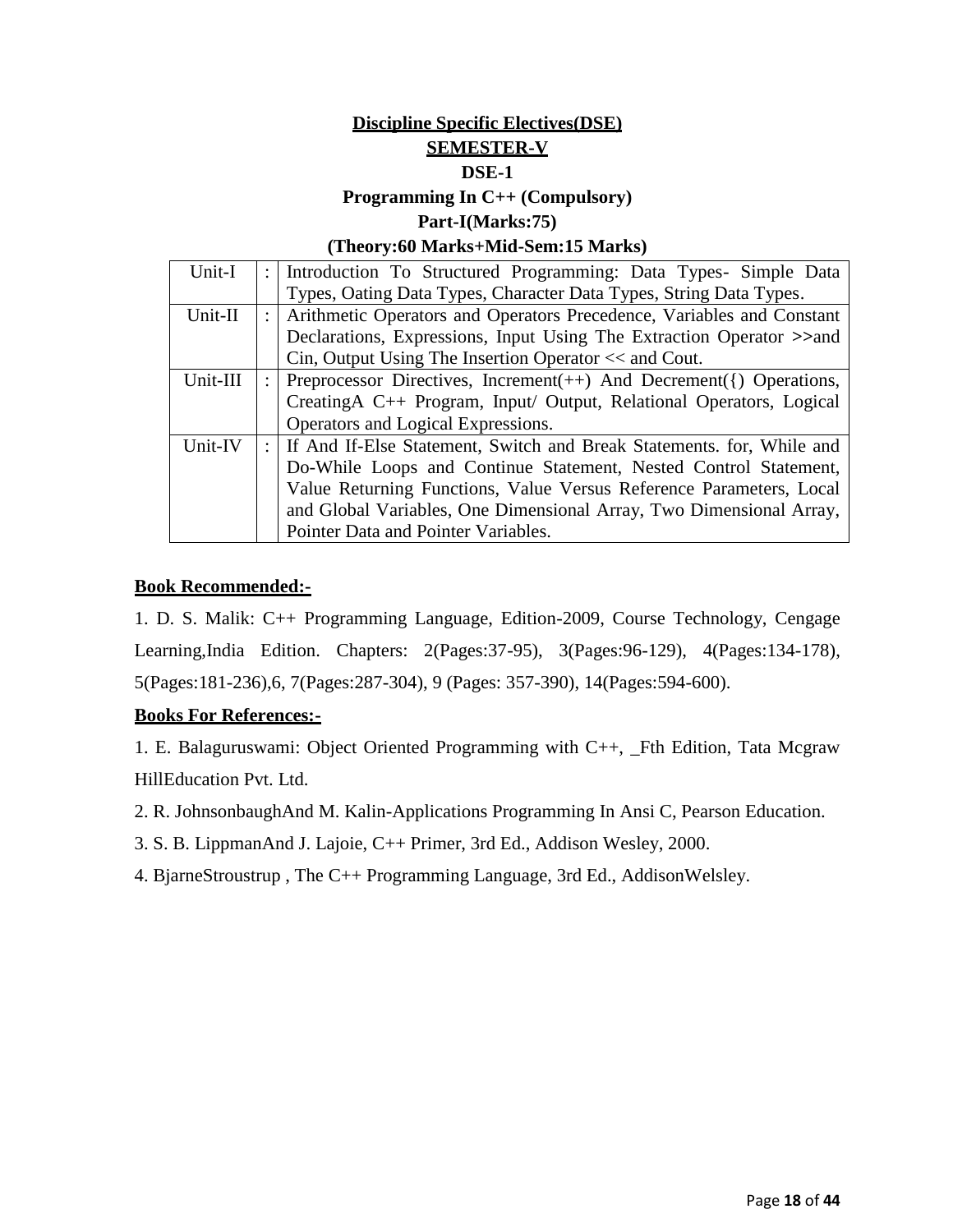## **Part-II(Practical, Marks:25) List OfPracticals (Using Any Software) Practical/Lab Work To Be Performed On A Computer**. **Record =5 Marks; Viva-Voce=5 Marks ; Experiment=15 Marks**

- 1. Calculate the Sum of the series :-  $\frac{1}{1} + \frac{1}{2} + \frac{1}{3} + \frac{1}{N}$  for any Positive Integer N:
- 2. Write a user Defined Function to find the Absolute Value of an Integer and use it to Evaluate the Function( $\Box$ 1)N=Jnj; For N =  $\Box$ 2; $\Box$ 1; 0; 1; 2:
- 3. Calculate the Factorial of any Natural Number.
- 4. Read Oating Numbers and Compute two Averages: The Average of Negative Numbers and the Average of Positive Numbers.
- 5. Write a program that prompts the user to input a positive integer. it should then output a message Indicating whether the number is a Prime Number.
- 6. Write a Program that Prompts the user to input the Value of A; B and C involved in the equation  $ax^2 + bx + c = 0$  and outputs the type of the Roots of the equation. Also the Program should outputs all the Roots of the Equation.
- 7. Write a Program that Generates Random Integer Between 0 and 99: given that first Two Fibonacci Numbers are 0 and 1; Generate all Fibonacci Numbers Less than or equal to Generated Number.
- 8. Write a Program that does the Following:
	- A. Prompts the user to input +Ve Decimal Numbers.
	- B. Prints the +Ve Decimal Numbers.
	- C. Converts each Decimal Number to the Nearest Integer.
	- D. Adds these +Ve Integers.
	- E. Prints the sum and average of them.
- 9. Write a Program that uses Whileloops to perform the following steps:

A. Prompt the user to input Two Integers : First Num and Second Num (first Num Shoul be Less than Second Num).

- B. Output all Odd and Even Numbers Between First Num and Second Num.
- C. Output the Sum of all Even Numbers Between first Num and Second Num.
- D. Output the Sum of the Square of the Odd Numbers Firs Num and Second Num.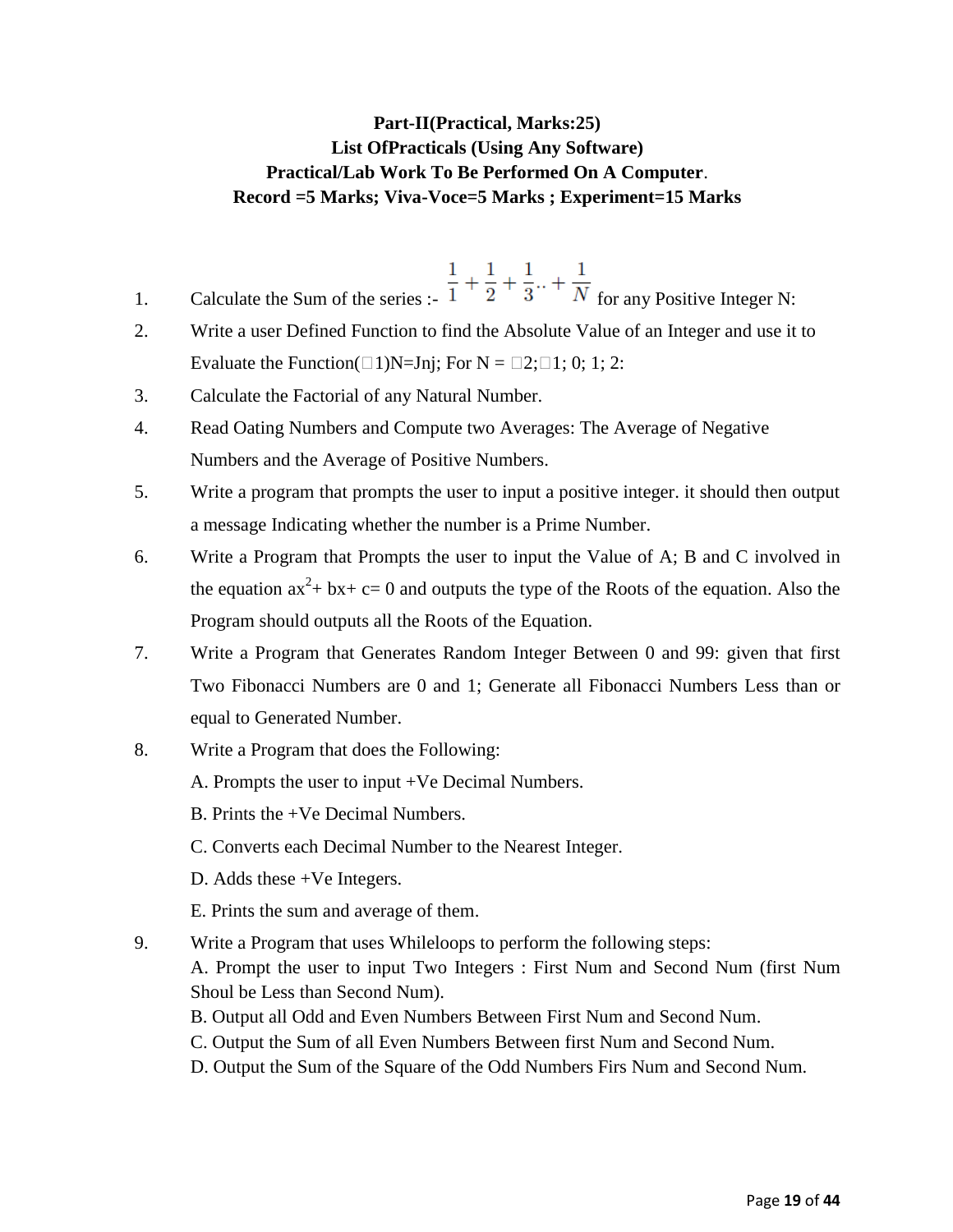E. Output all Uppercase Letters Corresponding to the Numbers Between First Num and Second Num, If any.

- 10. Write a Program That Prompts The User To Input \_Ve Decimal Numbers. The Program Should Then Add The +Ve Decimal Numbers, Convert The Sum To The Nearest Integer, And Print The Result.
- 11. Write A Program That Prompts The User To Enter The Lengths Of Three Sides Of A Triangle And Then Outputs A Message Indicating Whether The Triangle Is A Right Triangleor A Scalene Triangle.
- 12. Write A Value Returning Function Smaller To Determine The Smallest Number From A Set Of Numbers.

Use This Function To Determine The Smallest Number From A Set Of 10 Numbers.

- 13. Write A Function That Takes As A Parameter An Integer (As A Long Value) And Returns The Number Of Odd, Even, And Zero Digits. Also Write A Program To Test Your Function.
- 14. Enter 100 Integers Into An Array And Short Them In An Ascending/ Descending Order And Print The Largest/ Smallest Integers.
- 15. Enter 10 Integers Into An Array And Then Search For A Particular Integer In The Array.
- 16. Multiplication/ Addition of Two Matrices Using Two Dimensional Arrays.
- 17. Using Arrays, Read The Vectors of The Following Type: A = (12345678);B= (02340156) And Compute The Product And Addition Of These Vectors.
- 18. Read From A Text file And Write To A Text file.
- 19. Write A Function, Reverse Digit, That Takes An Integer As A Parameter And Returns The Number With Its Digits Reversed. For Example, The Value of Function Reverse Digit12345 Is 54321 and the Value of Reverse Digit  $\Box$ 532 is  $\Box$ 235: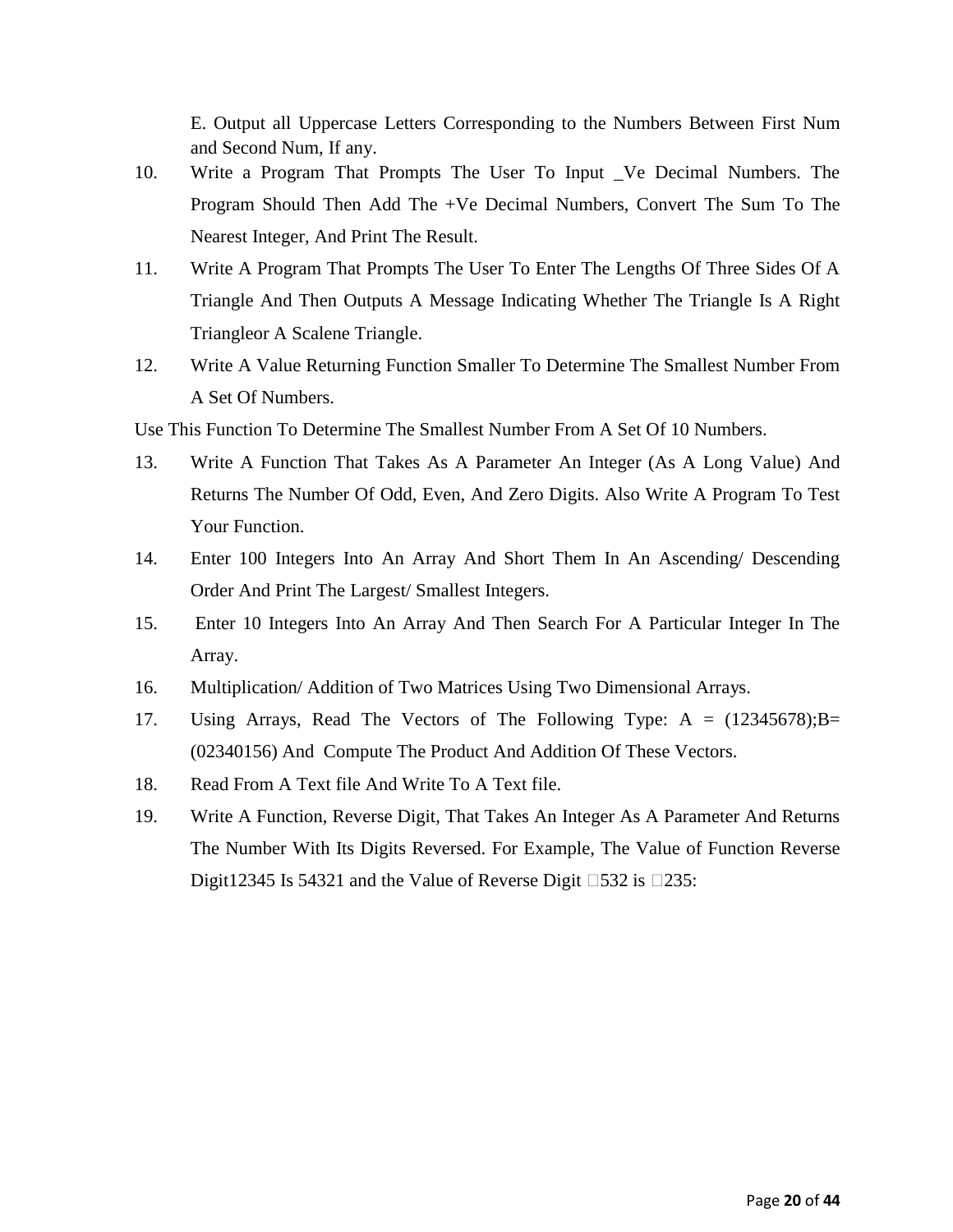## **DSE-II**

## **Total Marks: 100 Theory: 80 Marks+Mid-Sem:20 Marks 5 Lectures, 1 Tutorial (Per Week per Student. (Any One of the Following) 1-Discrete Mathematics**

| Unit-I   | Logic, Proportional Equivalence, Predicates and Quantifiers, Nested<br>Quantifiers, Methods of Proof, Relations and their Properties, n-Ary<br>Relations and their Applications, Boolean Functions and their<br>Representation. The Basic Counting, the Pigeon-Hole Principle,<br>Generalized Permutations and Combinations. |
|----------|------------------------------------------------------------------------------------------------------------------------------------------------------------------------------------------------------------------------------------------------------------------------------------------------------------------------------|
| Unit-II  | Recurrence Relations, Counting Using Recurrence Relations, Solving<br>Linear Homogeneous Recurrence Relations with Constant Coefficients,<br>Generating Functions, Solving Recurrence Relations using Generating<br>Functions.                                                                                               |
| Unit-III | Partially Ordered Sets, Hasse Diagram of Partially Ordered sets, maps<br>between ordered sets, Duality Principle, Lattices as Ordered Sets, Lattices<br>as Algebraic Structures, Sub lattices, Boolean Algebra and Its Properties.                                                                                           |
| Unit-IV  | Graphs: Basic Concepts and Graph Terminology, Representing Graphs<br>and Graph Isomorphism. Distance in a Graph, Cut-Vertices and Cut-<br>Edges, Connectivity, Euler and Hamiltonian Path                                                                                                                                    |

## **Book Recommended:-**

- 1. Kenneth H. Rosen, Discrete Mathematics and Applications, Tata Mcgraw Hill Publications, Chapters: 1(1.1 To 1.5), 4(4.1, 4.2, 4.5), 5(5.1,5.2,5.5), 6(6.1, 6.2, 6.4, 6.5, 6.6), 7(7.1, 7.2), 8, 10(10.1,10.2).
- 2. Discrete Mathematics, R. K Bhist & H. S Dhami Oxford University Press Kolkota

## **Books For References:-**

- 1. B A. Davey and H. A. Priestley, Introduction to Lattices and Order, Cambridge University Press, Cambridge, 1990.
- 2. Edgar G. GoodaireAnd Michael M. Parmenter, Discrete Mathematics with Graph Theory (2<sup>nd</sup>Edition), Pearson Education (Singapore) Pte. Ltd., Indian Reprint 2003.
- 3. Rudolf Lidl and GnterPilz, Applied Abstract Algebra (2nd Edition), Undergraduate Texts in Mathematics, Springer (Sie), Indian Reprint, 2004.
- 4. D.S. Malik-Discrete Mathematics: Theory & Applications, Cengage Learning India Pvt. Ltd.
- 5. Kevin Ferland-Discrete Mathematical Structures, Cengage Learning India Pvt. Ltd.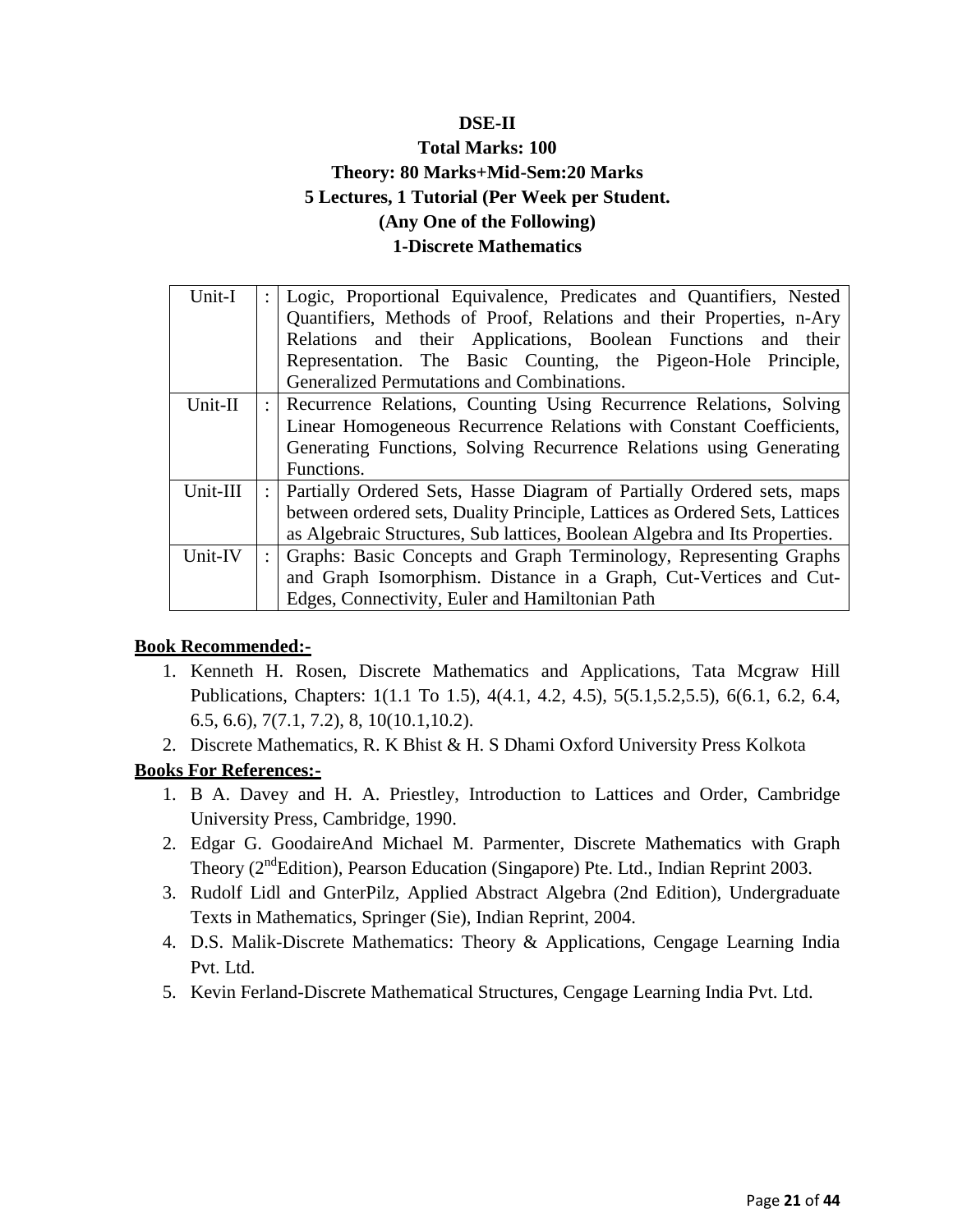## **2. Mathematical Modelling**

| Unit-I   |                | Simple Situations Requiring Mathematical Modeling. The Technique of     |
|----------|----------------|-------------------------------------------------------------------------|
|          |                | Mathematical Modeling, Mathematical Modeling Through Differential       |
|          |                | Equations, Linear Growth and Decay Models, Non-Linear Growth and        |
|          |                | Decay Models, Compartment Models, Mathematical Modeling of              |
|          |                | Geometrical Problems Through Ordinary Differential Equations of first   |
|          |                | Order.                                                                  |
| Unit-II  | $\ddot{\cdot}$ | Mathematical Modeling In Population Dynamics, Mathematical              |
|          |                | Modeling of Epidemics Through Systems of Ordinary Differential          |
|          |                | Equations of first Order, Compartment Models through Systems of         |
|          |                | Ordinary Differential Equations, Mathematical Modeling In Economics     |
|          |                | Through Systems of Ordinary Differential Equations of first Order.      |
| Unit-III |                | Mathematical Models In Medicine, Arms Race, Battles And International   |
|          |                | Trade In Terms of Systems of Ordinary Differential Equations.           |
|          |                | Mathematical Modeling of Planetary Motions, Mathematical Modeling of    |
|          |                | Circular Motion and Motion of Satellites. Mathematical Modeling         |
|          |                | through linear differential equations of second order.                  |
| Unit-IV  |                | Situation Giving Rise to Partial Differential Equations Models, Mass    |
|          |                | Balance Equations: First Method of Getting PDE Models, Momentum         |
|          |                | Balance Equations. The Second Method of Obtaining Partial Differential  |
|          |                | Models, Variational Principles. Third Function, Fourth Method of        |
|          |                | Obtaining Partial Differential Equation Models, Models for Tracing of a |
|          |                | Highway. Situation That can be Modeled through Graphs, Mathematical     |
|          |                | Models in terms of directed Graphs, Optimization Principles and         |
|          |                | Techniques, Mathematical Modeling through Calculus of Variations.       |

## **Books Recommended:-**

1. J.N. Kapur-Mathematical Modeling, Chapters: 1(1.1 And 1.2), 2(2.1 To 2.4, 2.6), 3(3.1 To 3.6),4(4.1 To 4.3), 6(6.1 To 6.6), 7(7.1 To 7.2), 9(9.1 And 9.2).

## **3-Number Theory**

| Unit-I   | : Divisibity Theorem in Integers, Primes and their Distributions,     |
|----------|-----------------------------------------------------------------------|
|          | Fundamental Theorem of Arithmetic, Greatest Common Divisor,           |
|          | Euclidean Algorithms, Modular Arithmetic, Linear Diophantine          |
|          | Equation. Prime Counting Function, Statement of Prime Number          |
|          | theorem, Gold bach Conjecture.                                        |
| Unit-II  | : Introduction to Congruence, Linear Congruence. Chinese Remainder    |
|          | Theorem, Polynomial Congruence, System of Linear Congruence,          |
|          | complete set of Residues, Chinese Remainder Theorem, Fermat's Little  |
|          | Theorem, Wilsons Theorem.                                             |
| Unit-III | : Number Theoretic Functions, Sum and Number of Divisors, Totally     |
|          | Multiplicative Functions, Definition and Properties of the Dirichlet  |
|          | Product, the Mobius Inversion Formula, the Greatest Integer Function, |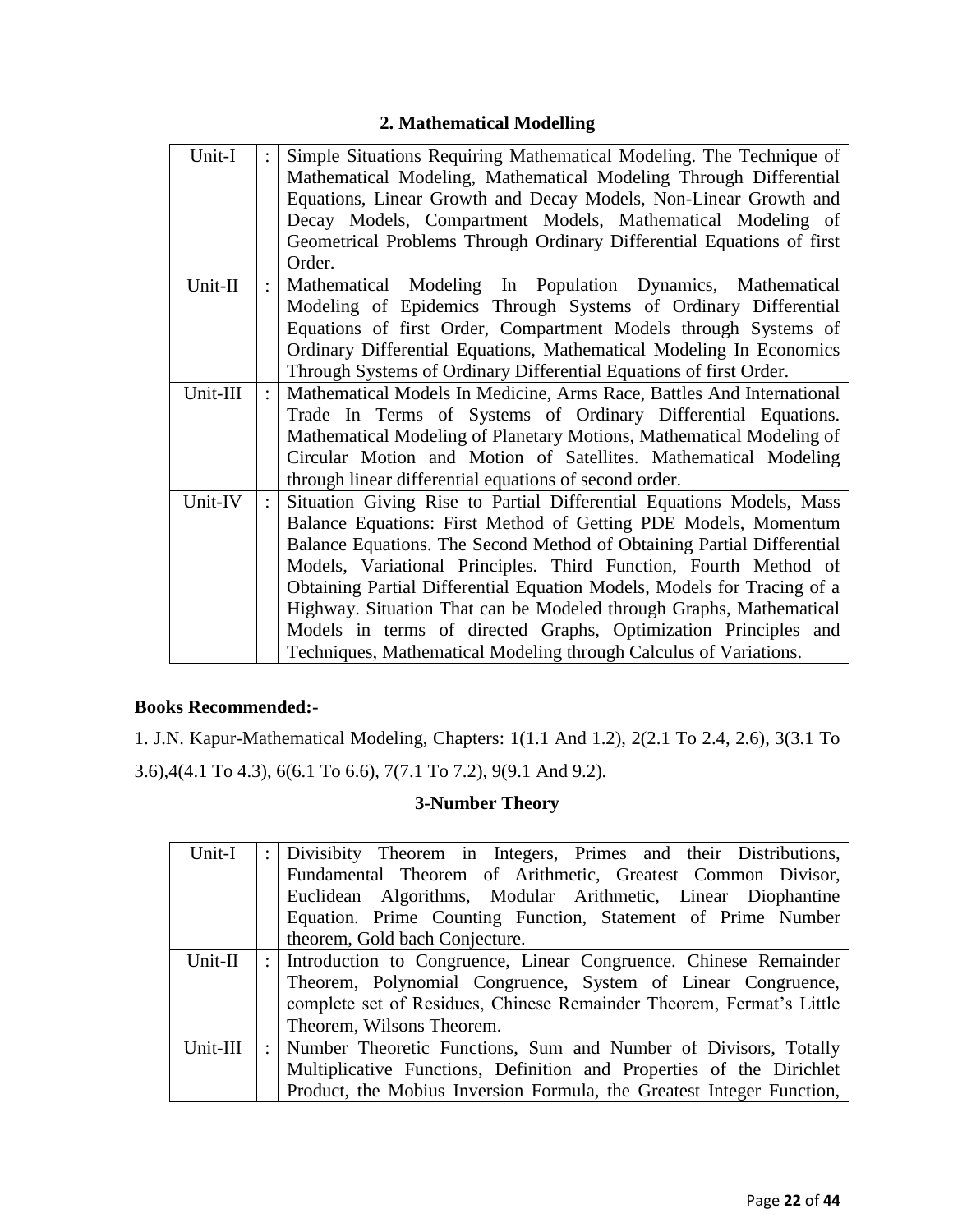|         | Euler's Phi function, Euler's Theorem, Reduced Set of Residues, Some    |
|---------|-------------------------------------------------------------------------|
|         | Properties of Eulers Phi-Function.                                      |
| Unit-IV | :   Order of an Integer Modulo N, Primitive Roots For Primes, Composite |
|         | Numbers Having Primitive Roots, Euler's Criterion, The Legendre         |
|         | Symbol and its Properties, Quadratic Reciprocity, Quadratic Congruence  |
|         | with Composite Moduli.                                                  |

- 1. D.M. Burton-Elementary Number Theory, Mcgraw Hill, Chapters: 2(2.1 To 2.4), 3(3.1 To 3.3),4(4.1 To 4.4), 5(5.1 To 5.4), 6(6.1 To 6.3), 7(7.1 To 7.3), 8(8.1 To 8.2), 9(9.1 To 9.3).
- 2. Basic Number Theory by S.B Malik, Vikash Pub. House (P) New Delhi

## **Books For References:-**

- 1. K.H. Rosen-Elementary Number Theory & its Applications, Pearson Addition Wesley.
- 2. I. NivenAnd H.S. Zuckerman-An Introduction to Theory of Numbers, Wiley Eastern Pvt. Ltd.
- 3. Tom M. Apostol-Introduction to Analytic Number Theory, Springer International Student Edn.
- 4. Neville Robinns, Beginning Number Theory (2nd Edition), Narosa Publishing House Pvt. Limited, Delhi, 2007.

## **SEMESTER-VI**

## **DSE-III**

## **Total Marks:100 Theory: 80 Marks+Mid-Sem: 20 Marks 5 Lectures, 1 Tutorial (Per Week per Student. (Any One of the Following) 1-Differential Geometry**

|         | Unit-I $\vert \cdot \vert$ Theory of space curves: Space curves, planer curves, curvature, torsion<br>and serret frenet formulae. Osculating circles, osculating circles and<br>spheres. Existence of space curves. |
|---------|---------------------------------------------------------------------------------------------------------------------------------------------------------------------------------------------------------------------|
| Unit-II | :   Osculating circles, osculating circles and spheres. Existence of space<br>curves. Evolutes and involutes of curves.                                                                                             |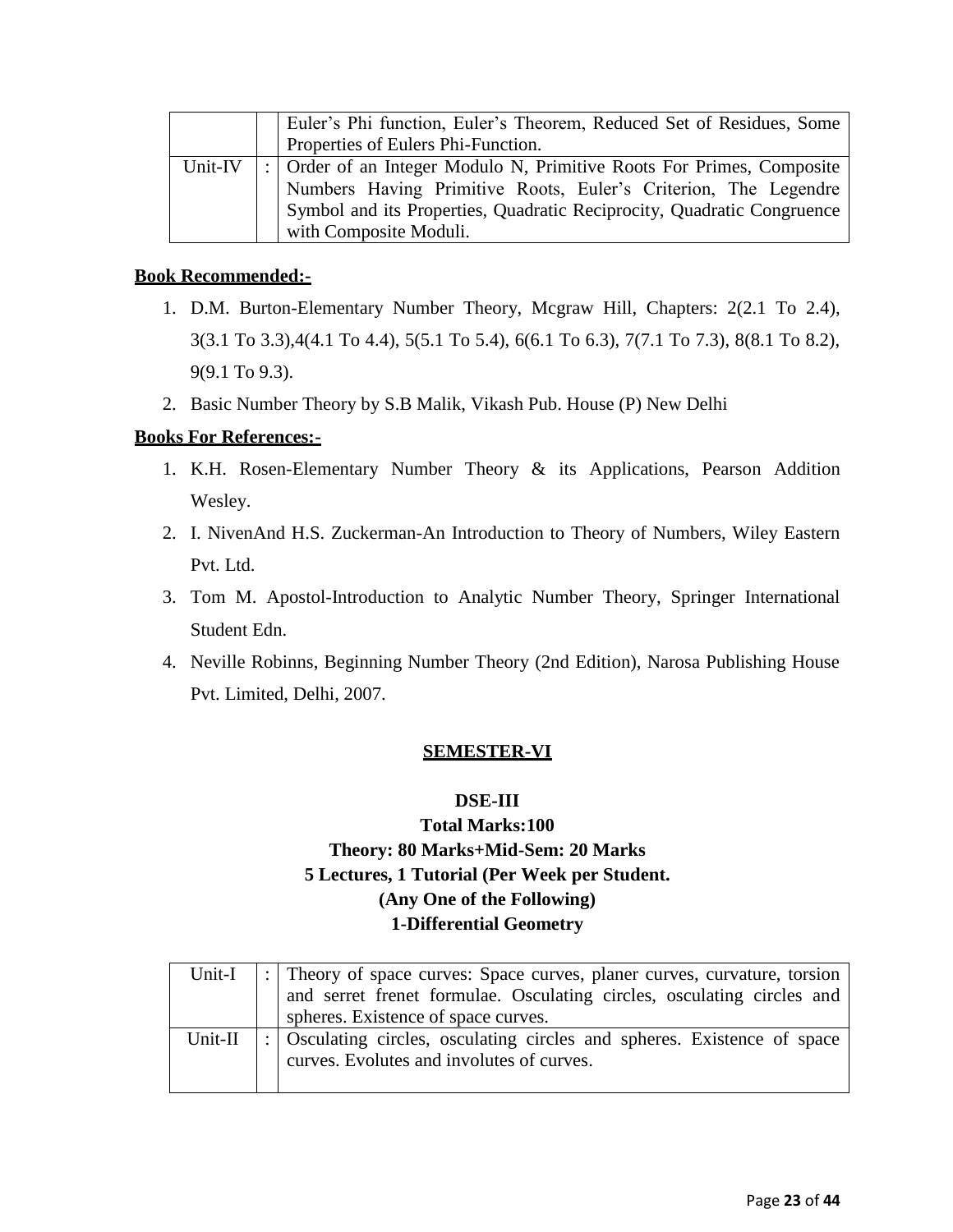| Unit-III | :   Developable: Developable associated with space curves and curve<br>surfaces, minimal surfaces.                                                                                                                                                       |
|----------|----------------------------------------------------------------------------------------------------------------------------------------------------------------------------------------------------------------------------------------------------------|
| Unit-IV  | : Theory of Surfaces: Parametric Curves on Surfaces. Direction<br>  Coefficients. First and Second Fundamental Forms. Principal and<br>  Gaussian Curvatures. Lines of Curvature, Euler's Theorem. Rodrigues<br>Formula, Conjugate and Asymptotic Lines. |

- 1. C.E. Weatherburn, Differential Geometry of Three Dimensions, Cambridge University Press 2003.Chapters:1(1-4, 7,8,10),2(13, 14, 16, 17), 3,4(29-31, 35, 37,38).
- 2. B.P. Acharya and R.N. Das-Fundamentals of Diferential Geometry, Kalyani Publishers, Ludhiana, New Delhi.
- 3. A Text Book of Vector Calculus by Shantinaryan , S.Chand&Co. New Delhi.

## **Books For References:-**

- 1. T.J. Willmore, An Introduction to Differential Geometry, Dover Publications, 2012.
- 2. S. Lang, Fundamentals of Deferential Geometry, Springer, 1999.
- 3. B. O'neill, Elementary Deferential Geometry, 2nd Ed., Academic Press, 2006.
- 4. A.N. Pressley-Elementary Differential Geometry, Springer.

## **2-Mechanics**

| Unit-I    | $\ddot{\cdot}$       | Moment of a Force about a Point and an Axis, Couple and Couple<br>Moment, Moment of a Couple about a Line, Resultant of a Force System, |
|-----------|----------------------|-----------------------------------------------------------------------------------------------------------------------------------------|
|           |                      | Distributed Force System, Free Body Diagram, Free Body Involving                                                                        |
|           |                      | Interior Sections, General Equations of Equilibrium, Two Point                                                                          |
|           |                      | Equivalent Loading, Problems Arising from Structures,<br><b>Static</b>                                                                  |
|           |                      | Indeterminacy.                                                                                                                          |
| $Unit-II$ |                      | Laws of Coulomb Friction, Application to Simple and Complex Surface                                                                     |
|           |                      | Contact Friction Problems, Trans Mission of Power Through Belts,                                                                        |
|           |                      | Screw Jack, Wedge, first Moment of an area and The Centroid, other                                                                      |
|           |                      | Centers, Theorem of Pappus-Guldinus, Second Moments and the Product                                                                     |
|           |                      | of area of a Plane Area, Trans Fer Theorems, Relation Between Second                                                                    |
|           |                      | Moments and Products of area, Polar Moment of area, Principal Axes.                                                                     |
| Unit-III  | $\ddot{\phantom{a}}$ | Conservative Force field, Conservation For Mechanical Energy, Work                                                                      |
|           |                      | Energy Equation, Kinetic Energy and Work Kinetic Energy Expression                                                                      |
|           |                      | Based on Center of Mass. Moment of Momentum Equation For a Single                                                                       |
|           |                      | Particle and a System of Particles.                                                                                                     |
| Unit-IV   |                      | Translation And Rotation of Rigid Bodies. Chasles theorem, general                                                                      |
|           |                      | relationship between time derivatives of a vector for different references,                                                             |
|           |                      | relationship between velocities of a particle for different references,                                                                 |
|           |                      | acceleration of particle for different references.                                                                                      |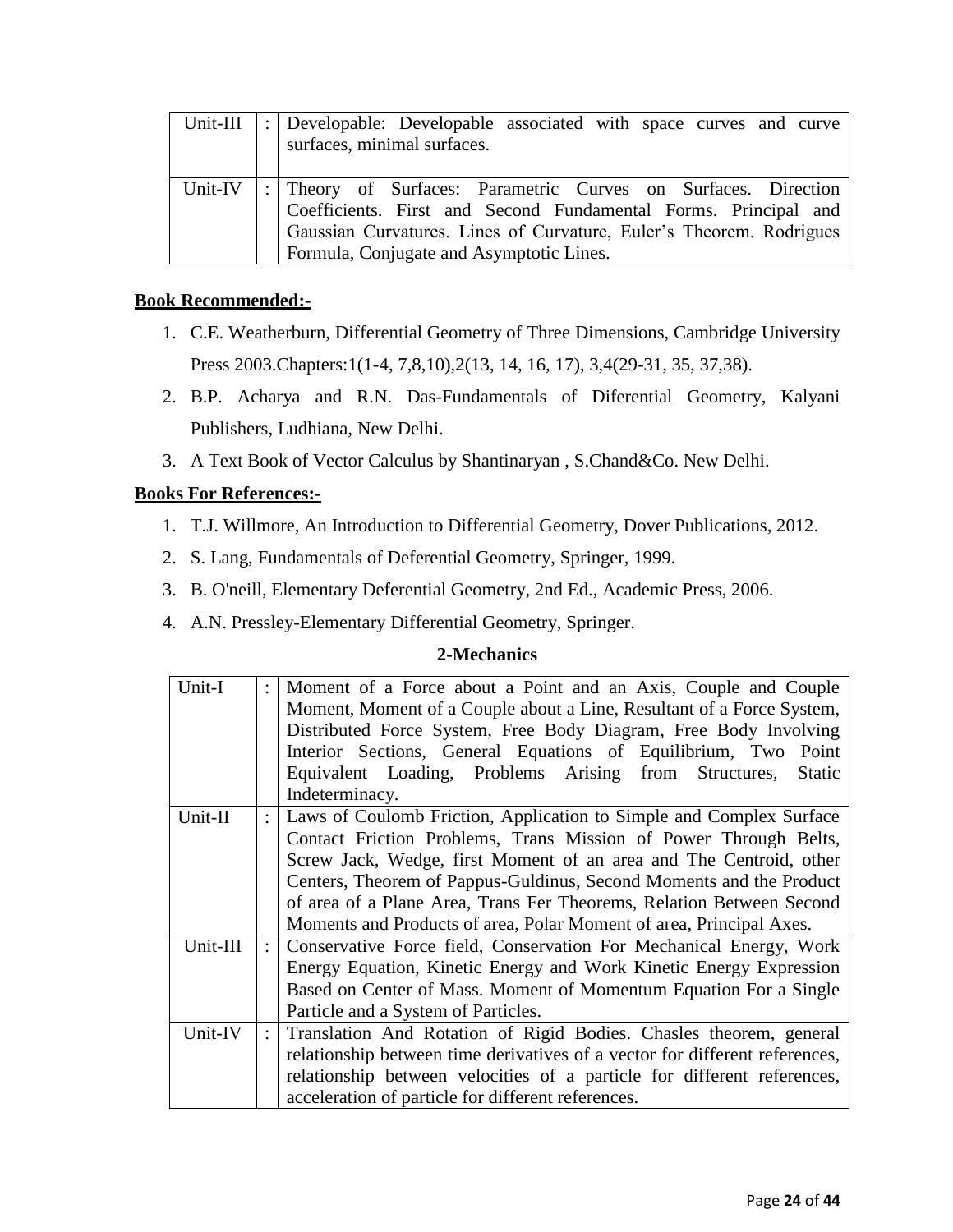1. I.H. Shames and G. Krishna Mohan Rao, Engineering Mechanics: Statics and Dynamics, (4<sup>th</sup>Ed.), Dorling Kindersley (India) Pvt. Ltd. (Pearson Education), Delhi, 2009. Chapters:3, 4, 5,6(6.1-6.7), 7, 11, 12(12.5, 12.6), 13.

## **Books For References:-**

- 1. R.C. Hibbeler and Ashok Gupta, Engineering Mechanics: Statics and Dynamics, 11th Ed., Dorling Kindersley (India) Pvt. Ltd. (Pearson Education), Delhi.
- 2. Grant R Fowles, Analytical Mechanics, Cengage Learning India Pvt. Ltd.

| Unit-I   | $\ddot{\phantom{a}}$ | Polynomial Rings Over Commutative Rings, Division Algorithm And            |
|----------|----------------------|----------------------------------------------------------------------------|
|          |                      | Consequences, Principal Ideal Domains, Factorization Of Polynomials,       |
|          |                      | Reducibility Tests, Irreducibility Tests, Eisenstein Criterion, Unique     |
|          |                      | factorization in $Z[X]$ .                                                  |
| Unit-II  |                      | Divisibility In Integral Domains, Irreducibles, Primes,<br>Unique          |
|          |                      | Factorization Domains, Euclidean Domains.                                  |
| Unit-III |                      | dual spaces, dual basis, double dual, transpose of a linear transformation |
|          |                      | and its matrix in the dual basis, annihilators, eigenspaces of a linear    |
|          |                      | operator, diagonalizability, invariant subspaces and Cayley Hamilton       |
|          |                      | theorem, the minimal polynomial for a linear operator.                     |
| Unit-IV  |                      | Inner product spaces and norms, gram-schmidt orthogonalisation process,    |
|          |                      | orthogonal complements, bessels inequality. The adjoint of a linear        |
|          |                      | operator, least squares approximation, minimal solutions tosystems of      |
|          |                      | linear equations, normal and self-adjoint operators, orthogonal            |
|          |                      | projections and spectral theorem.                                          |

## **3-Ring Theory and Linear Algebra-II**

## **Books Recommended:-**

- 1. Joseph A. Gallian, Contemporary Abstract Algebra (4th Ed.), Narosa Publishing House, 1999.Chapters: 16, 17, 18.
- 2. Stephen H. Friedberg, Arnold J. Insel, Lawrence E. Spence, Linear Algebra (4th Edition), PrenticeHallOf India Pvt. Ltd., New Delhi, 2004. Chapters: 2(2.6 Only), 5(5.1, 5.2, 5.4), 6(6.1, 6.4, 6.6),7(7.3 Only).

## **Books For References:-**

(For Linear Algebra)

- 1. S Lang, Introduction To Linear Algebra (2nd Edition), Springer, 2005
- 2. Gilbert Strang, Linear Algebra And Its Applications, Thomson, 2007
- 3. S. Kumaresan, Linear Algebra- A Geometric Approach, Prentice Hall Of India, 1999.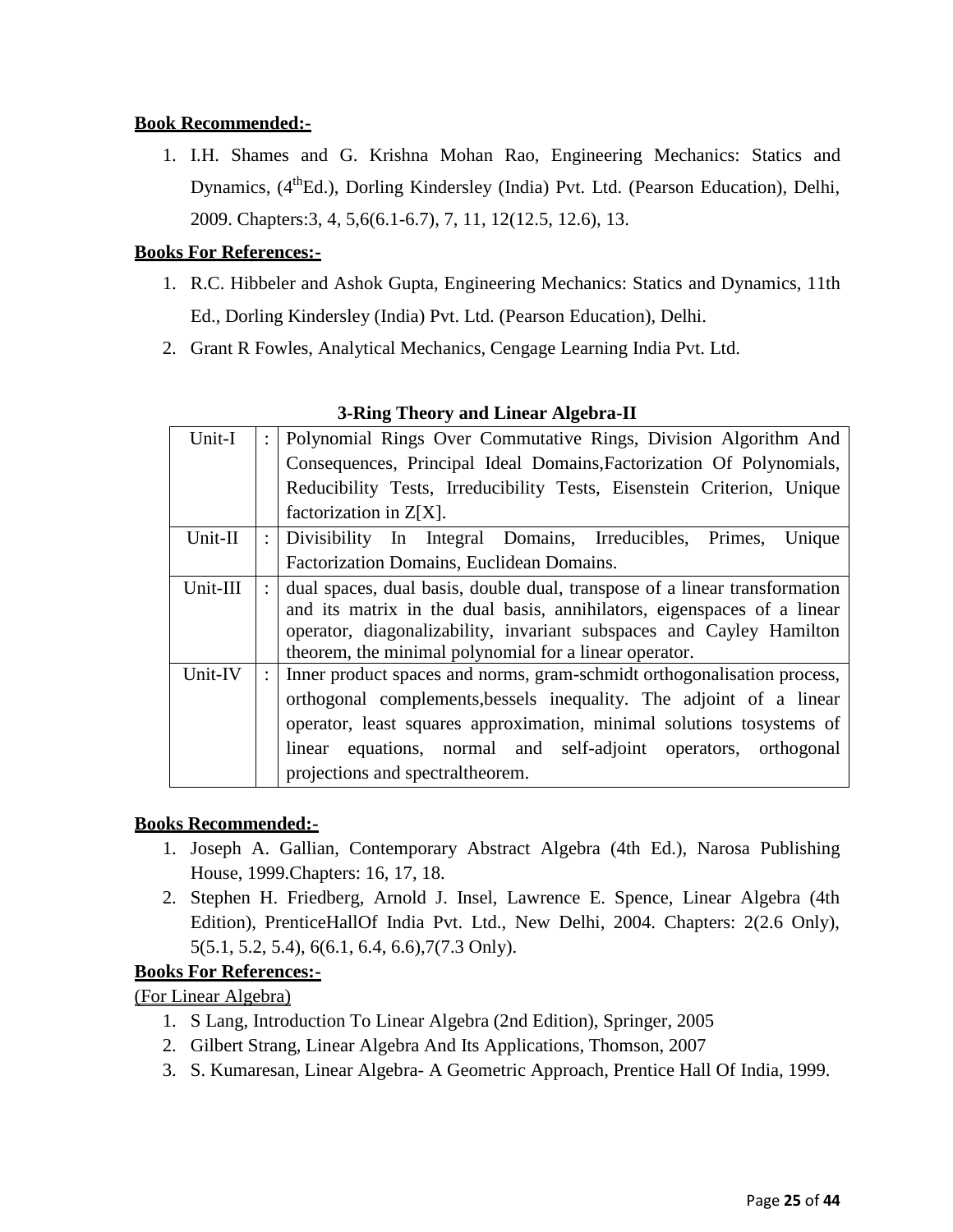4. Kenneth Ho\_Man, Ray Alden Kunze, Linear Algebra 2nd Ed., Prentice-Hall Of India Pvt.Limited, 1971.

## (For Ring Theory )

- 1. John B.Fraleigh, A \_Rst Course In Abstract Algebra, 7th Edition, Pearson Education India, 2003.
- 2. Herstein, Topics In Algebra (2nd Edition), John Wiley & Sons, 2006
- 3. M IchaelArtin, Algebra (2nd Edition), Pearson Prentice Hall, 2011
- 4. Robinson, Derek John Scott., An Introduction To Abstract Algebra, Hindustan Book Agency, 2010.

## **DSE-IV**

## **Project Work(Compulsory)**

## **Total Marks:100 (Project:75 Marks+Viva-Voce:25 Marks) Record =5 Marks ; Viva-Voce=5 Marks ; Experiment=15 Marks**

## **Generic Electives/Interdisciplinary (04 Papers, 02 Papers Each From Two Allied Disciplines) (Credit: 06 Each, Marks:100) GE-I TO GE-IV GE-I: Calculus And Ordinary Differential Equations**

| Unit-I   |                      | Curvature, asymptotes, tracing of curves (cartenary, cycloid, folium of                                                                                                                                                                                                                                                                                                                                                             |
|----------|----------------------|-------------------------------------------------------------------------------------------------------------------------------------------------------------------------------------------------------------------------------------------------------------------------------------------------------------------------------------------------------------------------------------------------------------------------------------|
|          |                      | descartes, astroid, limacon, cissoid & loops), rectification, quardrature,                                                                                                                                                                                                                                                                                                                                                          |
|          |                      | volume and surface area of solids of revolution.                                                                                                                                                                                                                                                                                                                                                                                    |
| Unit-II  |                      | Sphere, cones and cylinders, conicoid.                                                                                                                                                                                                                                                                                                                                                                                              |
| Unit-III |                      | Explicit and implicit functions, limit and continuity of functions of<br>several variables, partial derivatives, partial derivatives of higher orders,<br>homogeneous functions, change of variables, mean value theorem, taylors<br>theorem and maclaurins theorem for functions of two variables, maxima<br>and minima of functions of two and three variables, implicit functions,<br>lagranges multipliers. multiple integrals. |
| Unit-IV  | $\ddot{\phantom{a}}$ | Ordinary differential equations of 1st order and 1st degree (variables<br>separable, homogenous, exact and linear). equations of 1st order but<br>higher degree. Second Order Linear Equations with Constant<br>Coefficients, Homogeneous Forms, Second Order Equations with<br>Variable Coefficients, Variation of Parameters. Laplace Transforms and<br>its Applications to Solutions of Differential Equations.                  |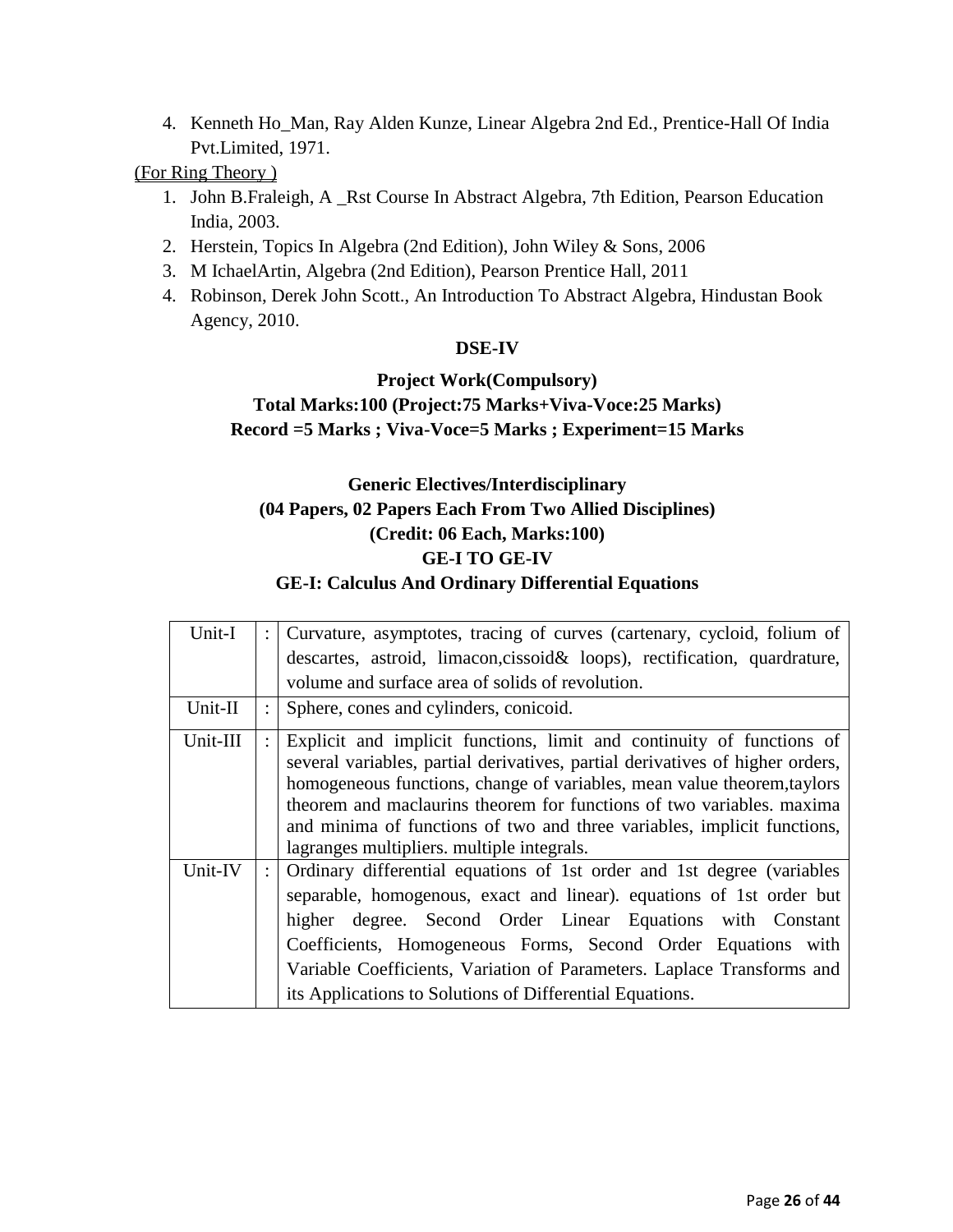- 1. Shantinarayan-Text Book of Calculus, Part-II, S. Chand and Co., Chapter-8 (Art. 24, 25, 26)
- 2. Shantinarayan-Text Book of Calculus, Part-III, S. Chand and Co., Chapter-1 (Art 1,2), 3, 4(Art.10 To 12 Ommitting Simpsons Rule), 5(Art-13) And 6(Art-15).
- 3. Analytical Solid Geometry by Shantinaryana & P.K . Mittal , S. Chand & Co. .
- 4. Santosh K. Sengar-Advanced Calculus, Chapters: 2, 4, 5, 6, 7, 11, 12, 13.
- 5. J. Sinharoy and S. Padhy-A Course of Ordinary and Partial Differential Equations, Kalyani Publishers. Chapters: 2(2.1 To 2.7), 3, 4(4.1 To 4.7), 5, 9(9.1, 9.2, 9.3, 9.4, 9.5, 9.10, 9.11, 9.13).
- 6. Mathematics for Degree Students By P.K. Mittal , S.Chand & Co.(For B.Sc.  $1<sup>st</sup>$  Year)

## **Books For References:-**

- 1. David V. Weider-Advanced Calculus, Dover Publications.
- 2. Martin Braun-Differential Equations and their Applications-Martin Braun, Springer International.
- 3. M.D. Raisinghania-Advanced Differential Equations, S. Chand & Company Ltd., New Delhi.27

| Unit-I   |                      | Vector space, subspace, span of a set, linear dependence and                    |
|----------|----------------------|---------------------------------------------------------------------------------|
|          |                      | independence, dimensions and basis.linear transformations, range, kernel,       |
|          |                      | rank, nullity, inverse of a linear map, rank-nullity theorem.                   |
| Unit-II  | $\ddot{\phantom{0}}$ | Matrices and linear maps, rank and nullity of a matrix, transpose of a          |
|          |                      | matrix, types of matrices. Elementary row operations, system of linear          |
|          |                      | equations, matrix inversion using row operations, determinant and rank of       |
|          |                      | matrices, Eigen values, Eigen vectors, quadratic forms.                         |
| Unit-III | $\ddot{\phantom{0}}$ | Group theory: definition and examples, subgroups, normal subgroups,             |
|          |                      | cyclic<br>groups, cosets, quotient groups, permutation<br>groups,               |
|          |                      | homomorphism.                                                                   |
| Unit-IV  |                      | Ring theory: definition and examples, some special classes of rings,            |
|          |                      | ideals, quotient rings, ring homomorphism. Isomorphism theorems. Zero           |
|          |                      | divisors, integral domain, finite fields, finite field z/pz, field of quotients |
|          |                      | of an integral domain, polynomial ring, division algorithm, remainder           |
|          |                      | theorem, factorization of polynomials, irreducible and reducible                |
|          |                      | polynomials, primitive polynomials, irreducibility tests, Eisenstein            |
|          |                      | criterion.                                                                      |

## **GE-II: Linear Algebra and Advanced Algebra**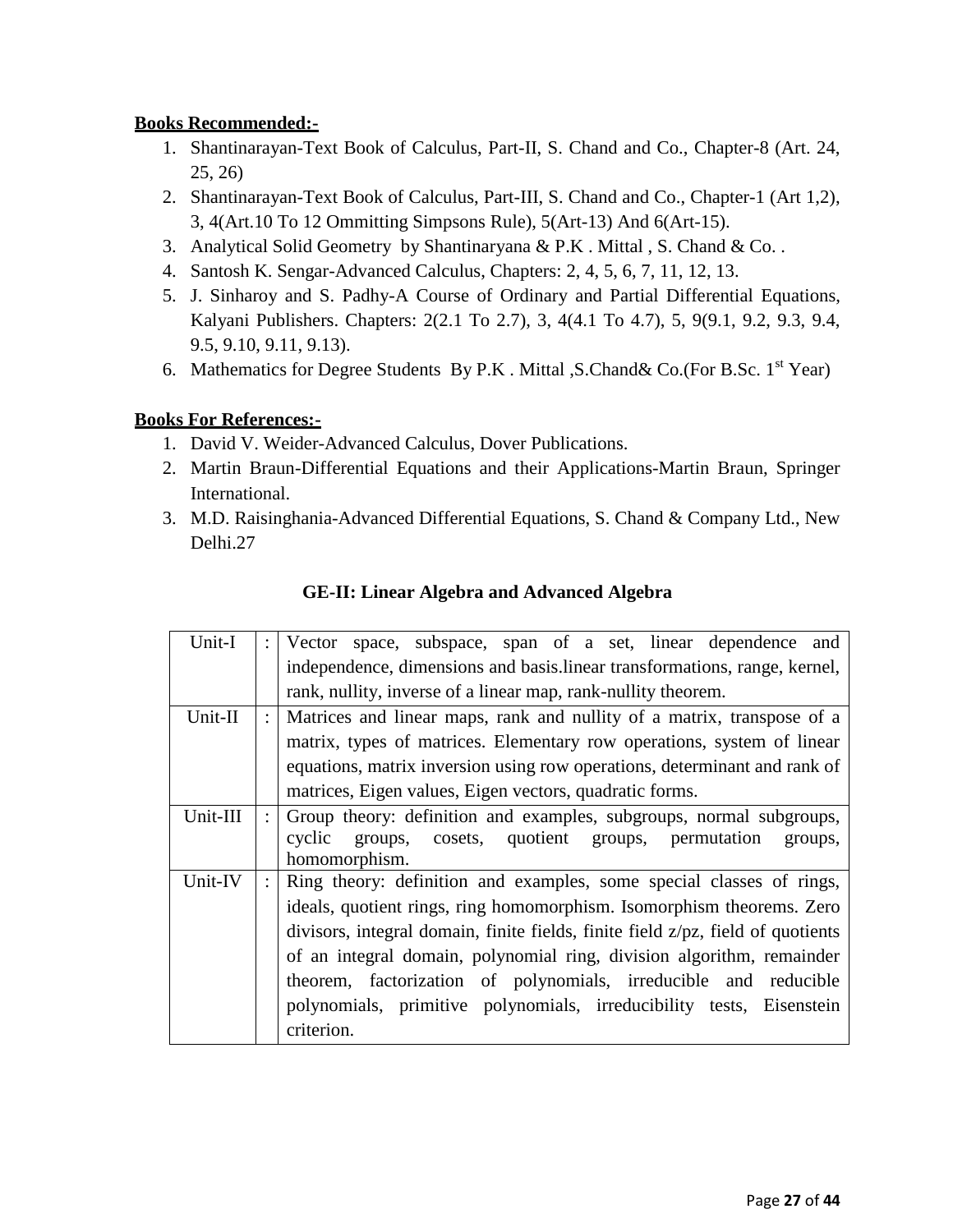- 1. V. Krishnamurty, V. P. Mainra, J. L. Arora-An Introduction To Linear Algebra, Affliated East-West Press Pvt. Ltd., New Delhi, Chapters: 3, 4(4.1 To 4.7), 5(Except 5.3), 6(6.1, 6.2, 6.5, 6.6, 6.8),7(7.4 Only).
- 2. I.H. Seth-Abstract Algebra, Prentice Hall Of India Pvt. Ltd., New Delhi. Chapters:13, 14, 15, 16,17,18,19,20.
- 3. Mathematics For Degree Students By P.K. Mittal , S.Chand & Co. (For B.Sc.  $1<sup>st</sup>$  Year)

## **Books For References:-**

- 1. S. Kumaresan-Linear Algebra: A Geometric Approach, Prentice Hall Of India.
- 2. Rao AndBhimasankaran-Linear Algebra, Hindustan Publishing House.
- 3. S. Singh-Linear Algebra, Vikas Publishing House Pvt. Ltd., New Delhi.
- 4. Gilbert Strang-Linear Algebra & Its Applications, Cengage Learning India Pvt. Ltd.
- 5. I.N. Herstein-Topics In Algebra, Wiley Eastern Pvt. Ltd.
- 6. Gallian-Contemporary Abstract Algebra, Narosa Publishing House.
- 7. Artin-Algebra, Prentice Hall Of India.
- 8. V.K. Khanna And S.K. Bhambri-A Course In Abstract Algebra, Vikas Publishing House Pvt. Ltd.,New Delhi.

## **SKILL ENHANCEMENT COURSES(SEC)**

## **(Credit: 2 Each, Total Marks:50) SEC-I TO SEC-II**

## **SEC-I**

## **Communicative English and Writing Skill(Compulsory) SEC-II (Any One of the Following)**

## **1-Computer Graphics**

Development of Computer Graphics: Raster Scan and Random Scan Graphics Storages, Displays Processors and Character Generators, Colour Display Techniques, Interactive Input/Output Devices. Points, Lines and Curves: Scan Conversion, Line-Drawing Algorithms, Circle and Ellipse Generation, Conic-Section Generation, Polygon filling Anti Aliasing. Two-Dimensional Viewing: Coordinate Systems, Linear Transfor-Mations, Line and Polygon Clipping Algorithms.

- 1. D. Hearn and M.P. Baker-Computer Graphics, 2nd Ed., Prenticehall of India, 2004.
- 2. J.D. Foley, A Van Dam, S.K. Feiner And J.F. Hughes-Computer Graphics: 2nd Ed., Addison-Wesley, Ma, 1990.
- 3. D.F. Rogers-Procedural Elements in Computer Graphics, 2nd Ed., Mcgraw Hill Book Company,2001.
- 4. D.F. Rogers and A.J. Admas-Mathematical Elements In Computer Graphics, 2nd Ed., Mcgrawhill Book Company, 1990.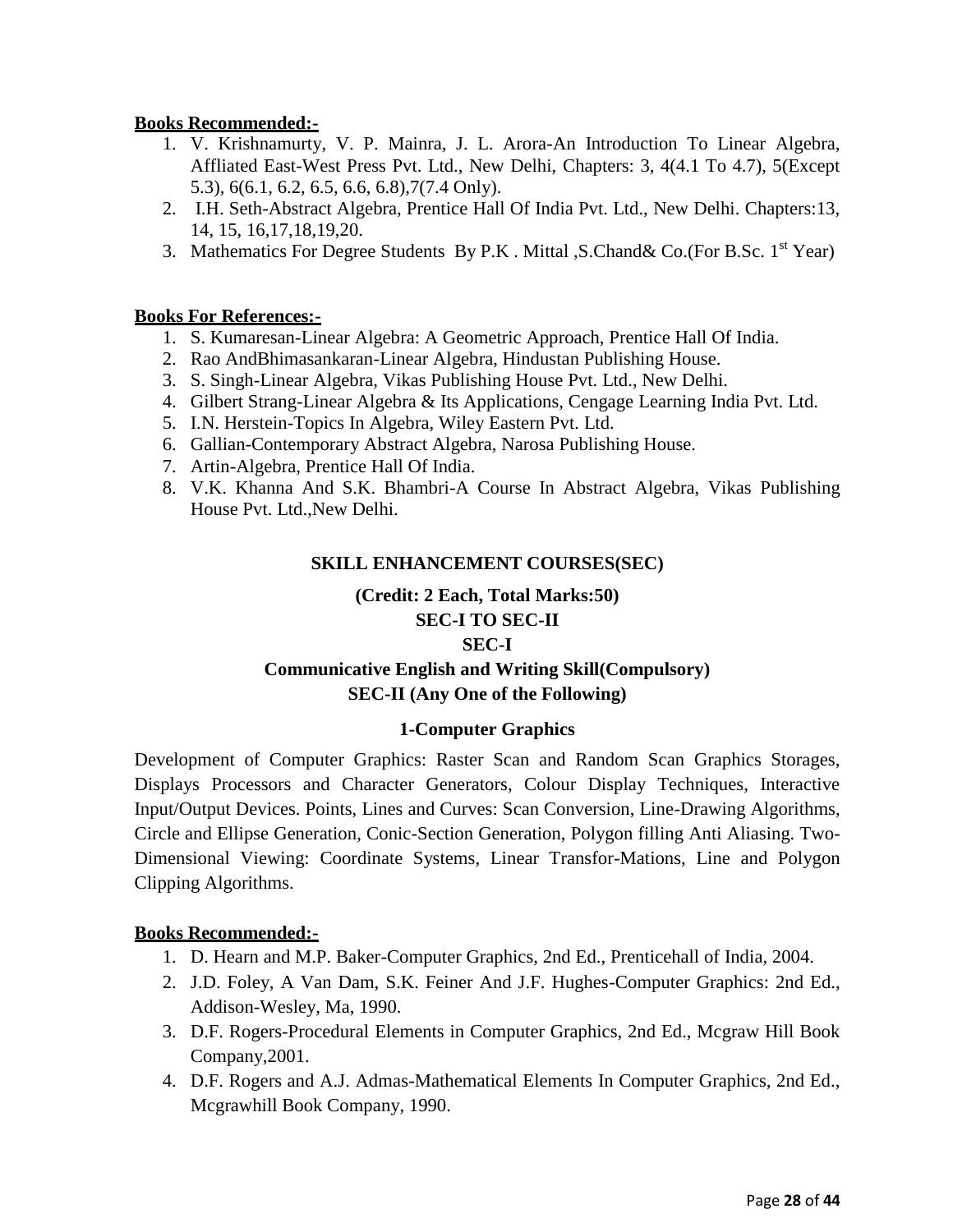## **2-Logic and Sets**

Introduction, Propositions, Truth Table, Negation, Conjunction and Disjunction. Implications, Biconditional Propositions, Converse, Contra Positive and Inverse Propositions and Precedence of Logical Operators. Propositional Equivalence: Logical Equivalences. Predicates & Quantifiers: Introduction, Quantifiers, Binding Variables and Negations. Sets, Subsets, Set Operations and the Laws of Set Theory and Venn Diagrams. Examples Of finite and Infinite Sets. Finite Sets and Counting Principle. Empty Set, Properties of Empty Set. Standard Set Operations. Classes of Sets. Power Set of a Set. Difference and Symmetric Difference of Two Sets. Set Identities, Generalized Union and Intersections. Relation: Product Set, Composition of Relations, Types of Relations, Partitions, Equivalence Relations With Example of Congruence Modulo Relation, Partial Ordering Relations, Nary Relations.

## **Books Recommended:-**

- 1. R.P. Grimaldi-Discrete Mathematics and Combinatorial Mathematics, Pearson Education, 1998.
- 2. P.R. Halmos-Naive Set Theory, Springer, 1974.
- 3. E. Kamke-Theory of Sets, Dover Publishers, 1950.
- 4. Discrete Mathematics ,R.K Bhist & H.SDhami Oxford University Press Kolkota .
- 5. Discrete Mathematics N.C.H Iyengar& Others Vikas Pub.House New Delhi.

## **3-Combinartorial Mathematics**

Basic Counting Principles, Permutations and Combinations (With and Without Repetitions), Binomial theorem, Multinomial Theorem, Counting Subsets, Set-Partitions, Stirling Numbers Principle of Inclusion and Exclusion, Derangements, Inversion Formulae Generating Functions: Algebra of Formal Power series, Generating Function Models, Calculating Generating Functions, Exponential Generating Functions. Recurrence Relations: Recurrence Relation Models, Divide and Conquer Relations, Solution of Recurrence relations, Solutions by Generating Functions. Integer Partitions, Systems of Distinct Representatives.

- 1. J.H. Van Lint and R.M. Wilson-A Course in Combinatorics, 2nd Ed., Cambridge University Press,2001.
- 2. V. Krishnamurthy-Combinatorics, Theory and Application, A\_Liated East-West Press 1985.
- 3. P.J. Cameron-Combinatorics, Topics, Techniques, Algorithms, Cambridge University Press, 1995.
- 4. M. Jr. Hall-Combinatorial Theory, 2nd Ed., John Wiley & Sons, 1986.
- 5. S.S. Sane-Combinatorial Techniques, Hindustan Book Agency, 2013.
- 6. R.A. Brualdi-Introductory Combinatorics, 5th Ed., Pearson Education Inc., 2009.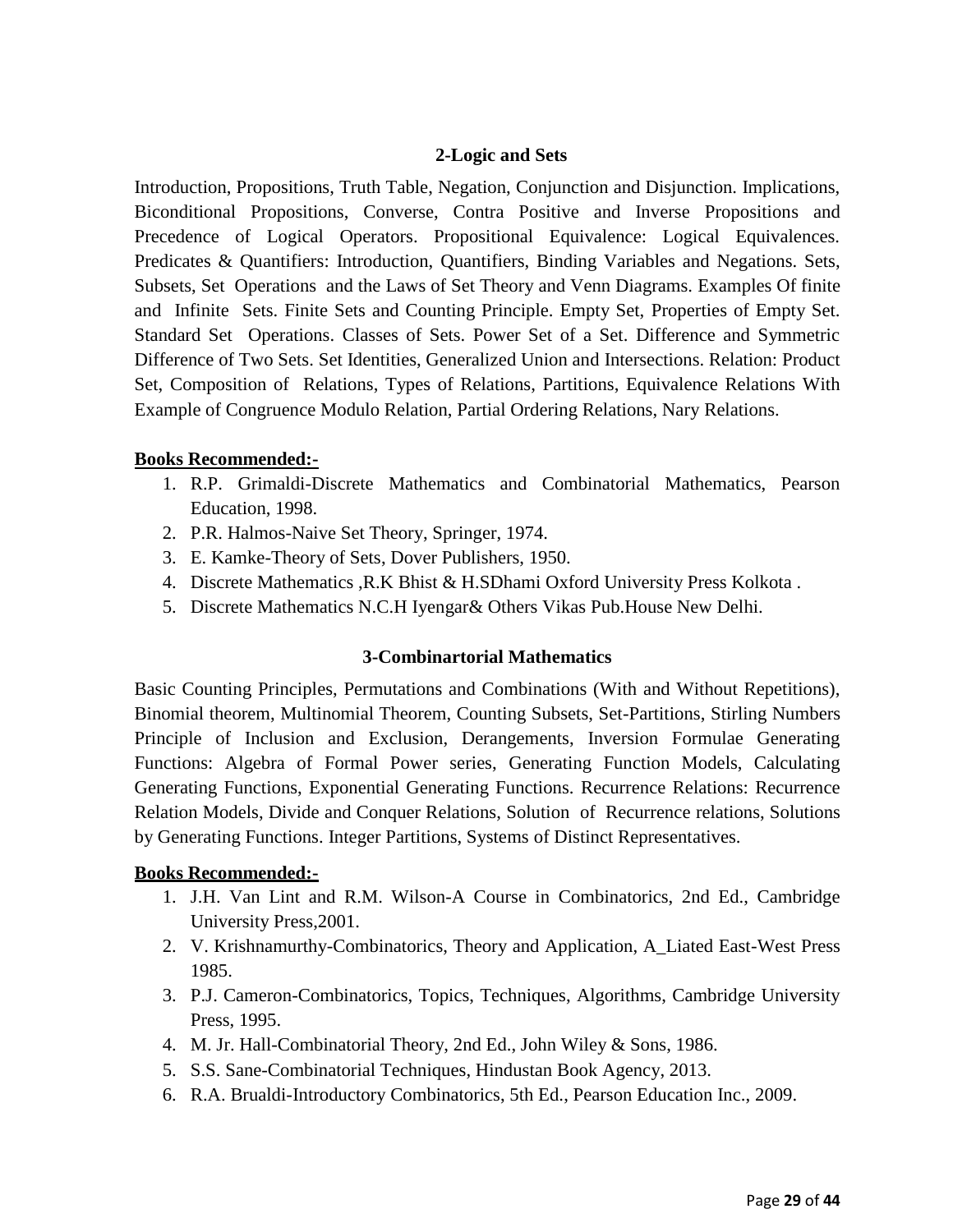## **4-Information Security**

Overview of Security: Protection Versus Security; Aspects of Securitydata Integrity, Data Availability, Privacy; Security Problems, User Authentication, Orange Book. Security Threats: Program Threats, Worms, Viruses, Trojan Horse, Trap Door, Stack and Bu\_Er over Ow; System Threats- Intruders; Communication Threats- Tapping and Piracy. Security Mechanisms: Intrusion Detection, Auditing and Logging, Tripwire, System-Call Monitoring.

- 1. C. Peeger and S.L. Peeger-Security in Computing , 3rd Ed., Prentice-Hall of India, 2007.
- 2. D. Gollmann-Computer Security, John Wiley And Sons, Ny, 2002.
- 3. J. Piwprzyk, T. HardjonoAnd J. Seberry-Fundamentals of Computer Security, Springer- Verlagberlin, 2003.
- 4. J.M. Kizza-Computer Network Security, Springer, 2007.
- 5. M. Merkow and J. Breithaupt-Information Security: Principles and Practices, Pearson Education,2006.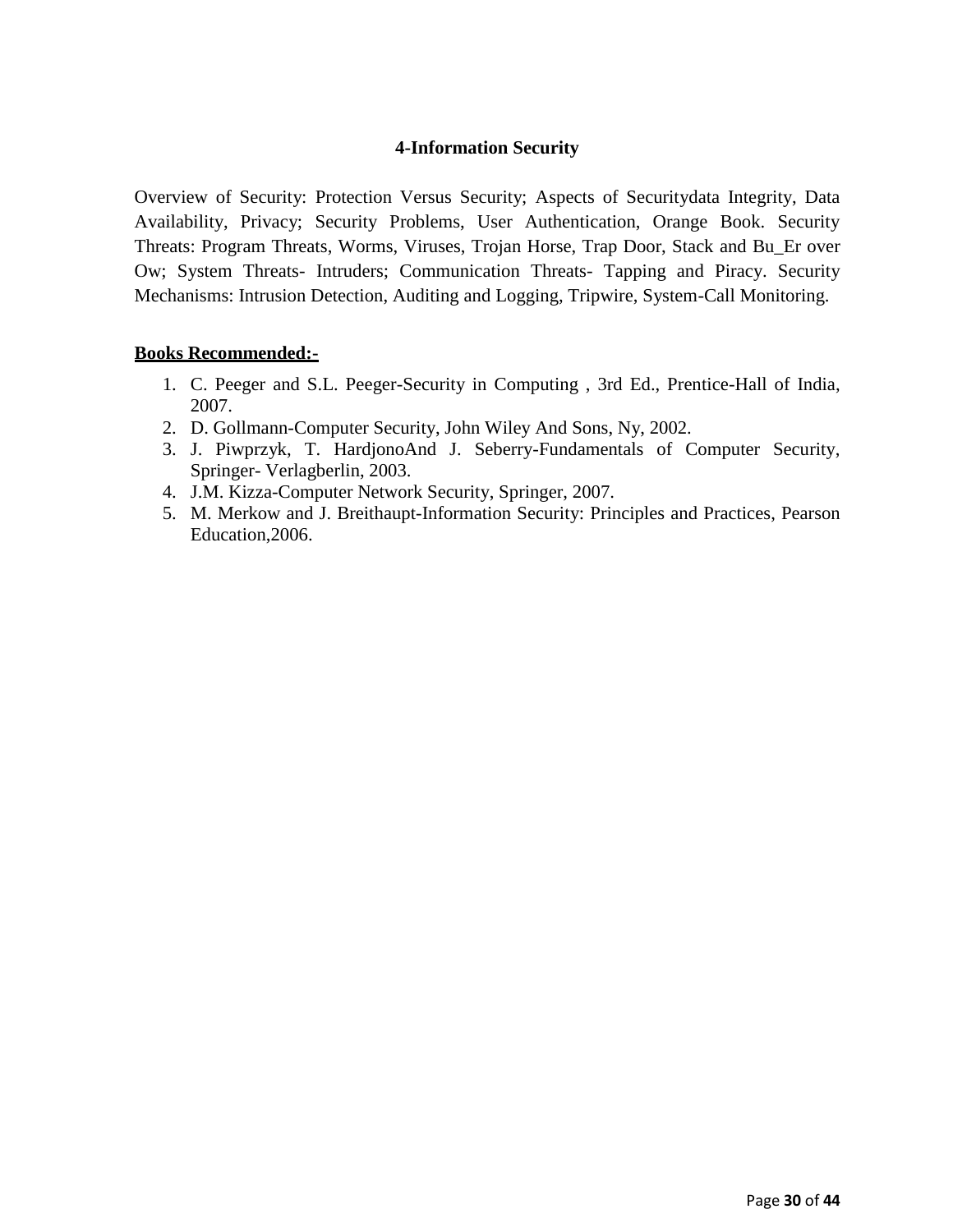## **B.A. / B.SC. MATHEMATICS COURSE (REGULAR)**

# **Structure under CHOICE BASED CREDIT SYSTEM**

**FOR** 

# **SESSION 2016-2017**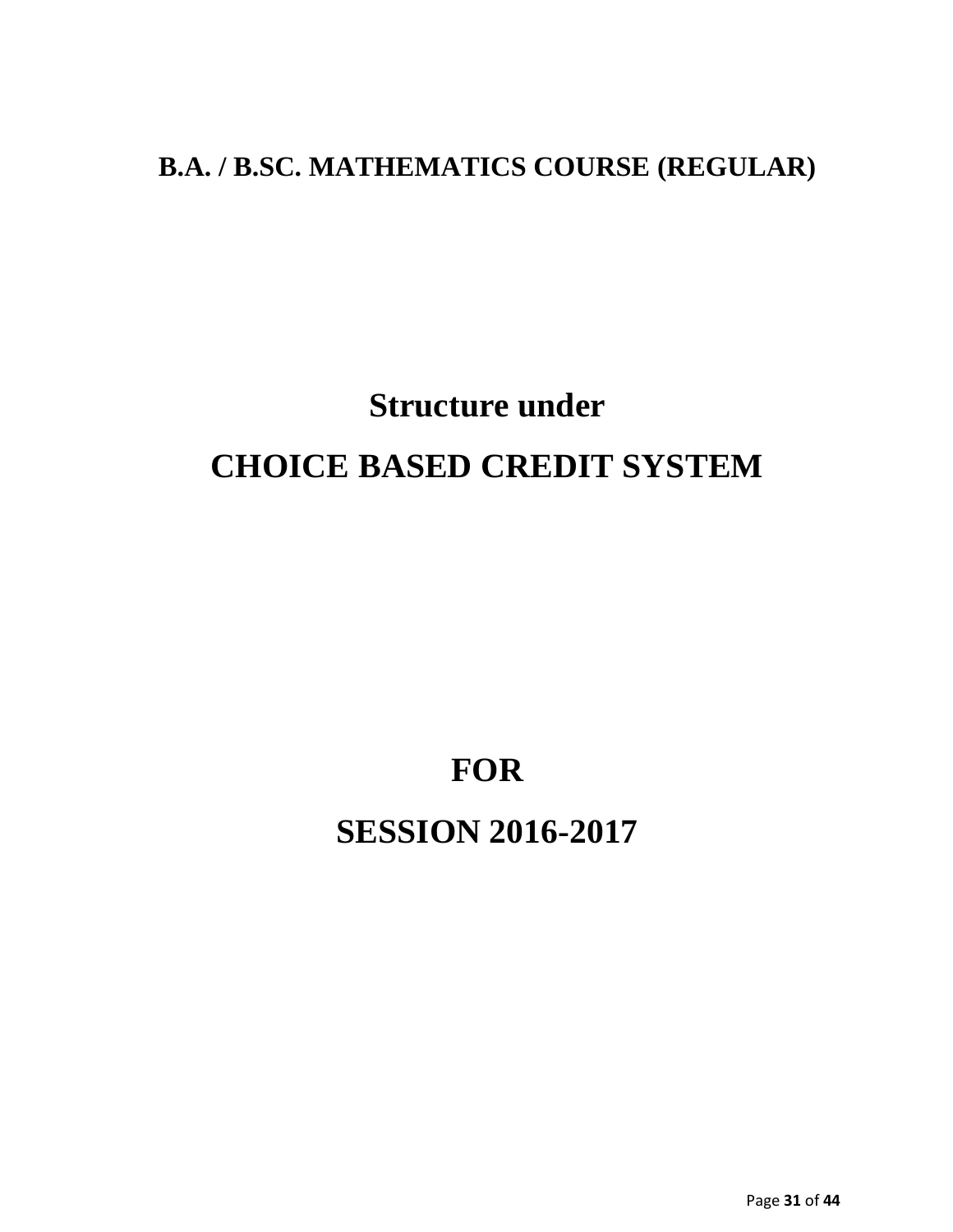

# **BERHAMPUR UNIVERSITY**

**Core Courses**

**B.A/B.Sc.- Mathematics**

**SEMESTER-1**

**C-I: Differential Calculus**

**(Credit: 06, Marks-100)**

**Theory: 80 Marks+ Mid Sem: 20 Marks**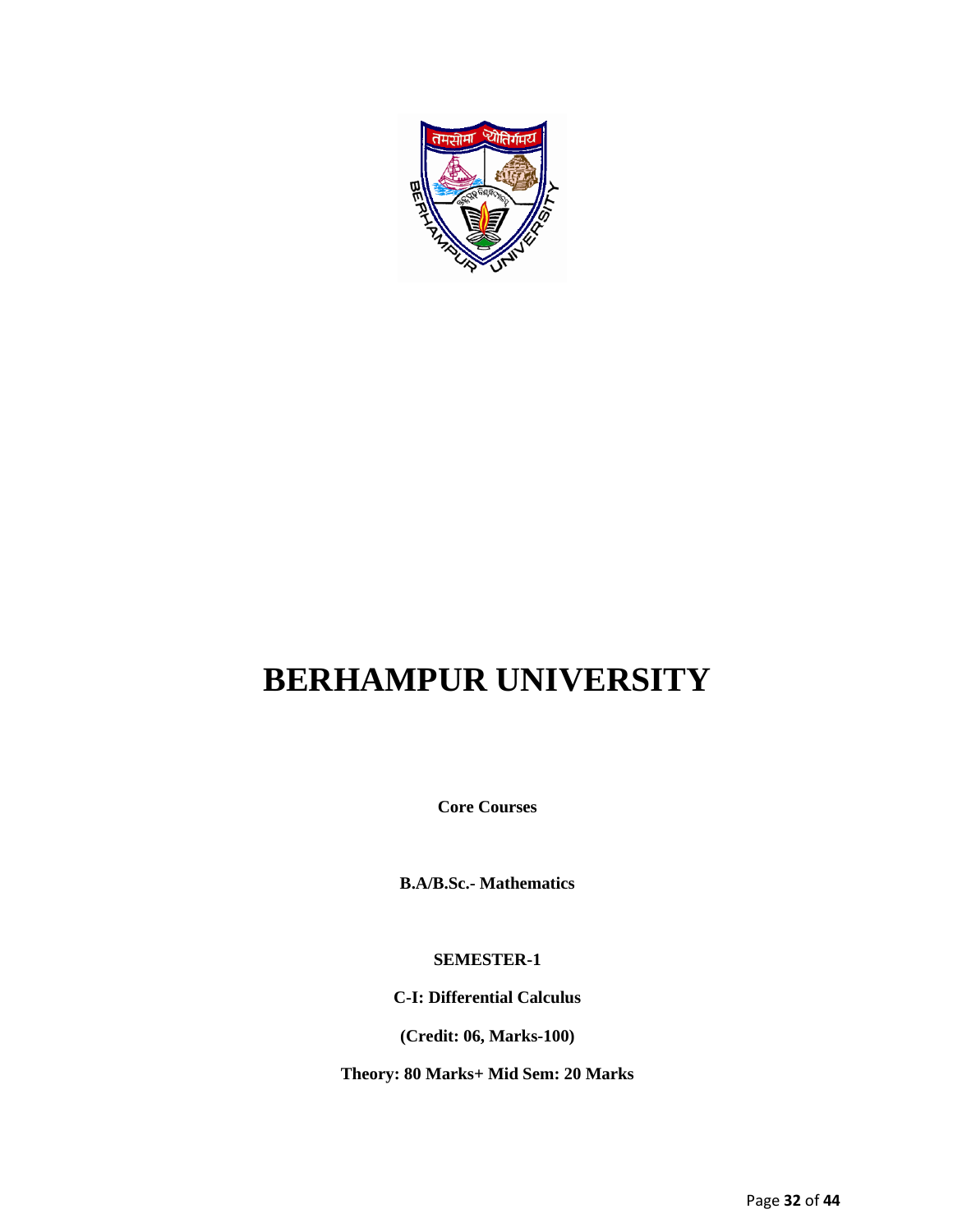#### **5 Lectures, 1 Tutorial(Per week per student)**

#### **C- : Differential Calculus**

| Unit-I    |                      | Limit and continuity ( $\in$ and $\delta$ definition), Types of discontinuity,                                                                                                                                                 |
|-----------|----------------------|--------------------------------------------------------------------------------------------------------------------------------------------------------------------------------------------------------------------------------|
|           |                      | Differentiability of functions, successive Differentiation, Leibnitz theorem.                                                                                                                                                  |
| $Unit-II$ |                      | Partial differentiation, Euler's Theorem of homogeneous functions, tangent and<br>normals.                                                                                                                                     |
| Unit-III  |                      | Rolles Theorem, Lagranges Mean value Theorem, Cauchys Mean value theorem,<br>taylor's Theorem, Taylor's series, Maclaurina's series of six x, Cos x, $e^x$ , log (1+<br>x), $(1 + x)^{m}$ Maxima and Minima, Inderminant form. |
| Unit-IV   | $\ddot{\phantom{a}}$ | Curvature and Asymptotes. Singular Points, Tracing of Curves, Parametric<br>representation of Curves and tracing of Parametric Curves, polar co-ordinates and<br>tracing of curves in polar co-ordinator.                      |

**Book Recommended:**

Shantinarayan: Differential Calculus, S.Chand & Co.

**Chapters:** 3(3.1,3.2,3.6,3.7,3.8), 4(4.1),5,6,7(7.1-7.8), 8(8.1-8.6), 9,10,11(11.1-11.6),14(14.1- 14.6),15,16,17.

#### **Reference Books:**

- 1. Santosh K, Sengar: Advanced Calculus, Cinegage India Publications.
- 2. H. Anton, I. Birens and S. Davis :Calculus, Jhon Wiley and Sons Inc. , 2002.
- 3. Shantinarayan: Text Book of Calculus Part-II, S. Chand & Co.
- 4. Shantinarayan: Text Book of Calculus Part-III, S. Chand & Co.

#### **SEMESTER-II**

#### **C-2: Differential Equations**

**(Credit: 06, Marks-100)**

**Theory: 80 Marks+ Mid Sem: 20 Marks**

#### **5 Lectures, 1 Tutorial(Per week per student)**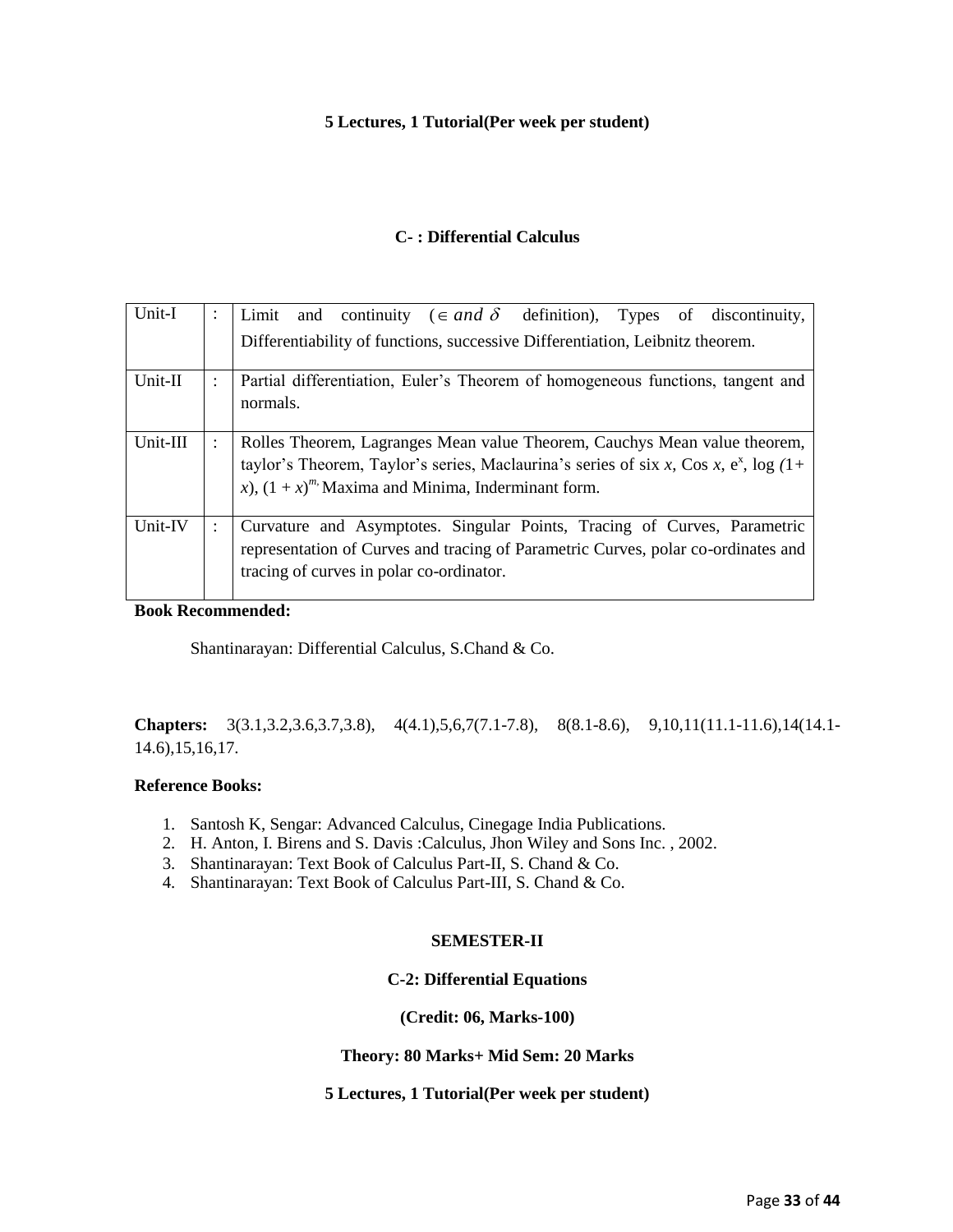| Unit-I   | $\ddot{\cdot}$ | First Order First Degree Equations: variable separable Homogeneous Equations,<br>Exact Equations, Integrating factors, Linear Equations, Equations Reducible to<br>Linear form. Equations of First Order but of Higher Degree: Equations Solvable<br>for $p$ , Equations Solvable for $y$ Equations solvable for $x$ , Equations with one<br>variable missing, Equations homogeneous in $x$ and $y$ , the Clairaut Equation, The<br>Lagrange Equation. |
|----------|----------------|--------------------------------------------------------------------------------------------------------------------------------------------------------------------------------------------------------------------------------------------------------------------------------------------------------------------------------------------------------------------------------------------------------------------------------------------------------|
| Unit-II  |                | Homogeneous Linear Equations with constant coefficients, Non-homogeneous<br>Linear Equations with constant coefficients, The method of variation of<br>parameters. The Cauchy-Euler equation, simultaneous differential equation $\&$<br>total differential equation.                                                                                                                                                                                  |
| Unit-III |                | Order and degree of partial differential equations, concept of linear and non-<br>linear partial differential equations, linear partial differential equation of first<br>order, Lagranges method, Charpits method.                                                                                                                                                                                                                                    |
| Unit-IV  |                | Classification of second order partial differential equations into elliptic, parabolic<br>and hyperbolic through illustrations only.                                                                                                                                                                                                                                                                                                                   |

J. Sinha Roy and S, Padhy, A Course on Ordinary and Partial Differential Equations, kalyani Publishers, New Delhi, Ludhiana, 2012.

**Chapters:** 1,2(2.1 to 2.7), 3,4(4.1 to 4.7), 5,11,12,13(13.1 – 13.5)

#### **Books for Reference:**

- 1. Martin Braun, Differential Equations and their Applications, Springer International.
- 2. M.D. Raisinghania- Advanced Differential Equation, S. Chand & Company Ltd., New Delhi.
- 3. S.L.Ross, differential Equations, John Wiley & Sons, India, 2004.

#### **SEMESTER-III**

#### **C-3: Real Analysis**

#### **(Credit: 06, Marks-100)**

#### **Theory: 80 Marks+ Mid Sem: 20 Marks**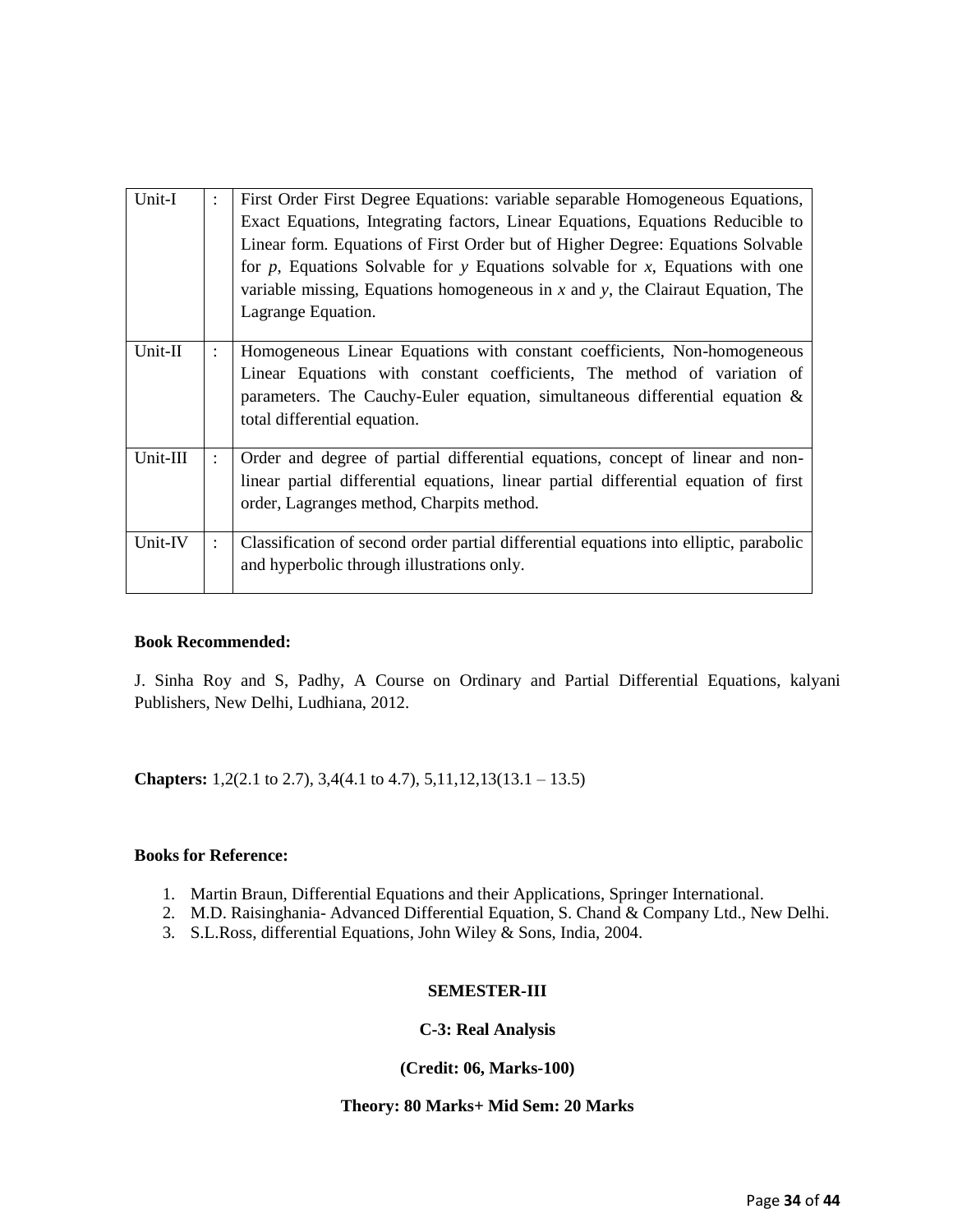#### **5 Lectures, 1 Tutorial(Per week per student)**

| Unit-I   | ÷ | Field Structure and order structure, Bounded and unbounded sets, supremum,<br>Infimum, Completenerss in the set of Real numbers, Absolute value of Real<br>numbers. Neighbourhood of a point open sets, closed sets and countable sets:<br>Limit points of a set, closed sets: closure of a set, countable and uncountable sets,<br>Bolzano Weirstrass Theorem for sets.                               |
|----------|---|--------------------------------------------------------------------------------------------------------------------------------------------------------------------------------------------------------------------------------------------------------------------------------------------------------------------------------------------------------------------------------------------------------|
| Unit-II  |   | Real Sequences: Sequences, Limit Points of a Sequence, Limits Infecior and<br>Superior, Convergence Sequences, Non-Convergent Sequences (Definitions),<br>cauchy's General Principle of Convergence, Algebra of Sequences, Monotonic<br>Sequence. Some Important Theorems of Sequences : Sandwich Theorem,<br>Cauchy's first theorem on limits Cesaro's theorem, Monotonic Sequences,<br>Subsequences. |
| Unit-III |   | Infinite Series: Positive term series, comparison tests for positive term series,<br>Cauchy's Root Test, D'Alember Ratio Test, Raabe's Test, Logarithmic Test,<br>Integral Test, Gauss Test Uniform convergence.                                                                                                                                                                                       |
| Unit-IV  |   | Sequences and series of functions, pointwise and uniform-convergences, Mn-test,<br>M-test, statement of results about uniform conversences, differentiability and<br>integrability of function, power series and radius of convergence.                                                                                                                                                                |

#### **Book Recommended:**

1. S.C.Malik and Savita Arora-Mathematica Analysis, New Age International Publications(New Edition).

#### **Chapters:** 1,2,3,4, 12(1-4), 13(1-2)

#### **Books for Reference:**

- 1. Shantinarayan, Dr. M.D. Raisinghania: Elements of Real Analysis, S. Chand & Company Pvt. Ltd., New Delhi.
- 2. G. Das & S. Pattanayak: Fundamentals of Mathematical Analysis, TMH Publishing Co.
- 3. D. Somasundaram and B. Choudhury: A First course on Mathematical Analysis, Narosa Publishing House.
- 4. R. G. Bartle & D.R. Sherbert: Introduction to Real Analysis, Jhon Wiley and Sons India.
- 5. S.L Gupta & Nisha Rani: Real Analysis, Vikas Publishing House Pvt. Ltd., New Delhi.

#### **SEMESTER-IV**

#### **C-4: Algebra**

#### **(Credit: 06, Marks-100)**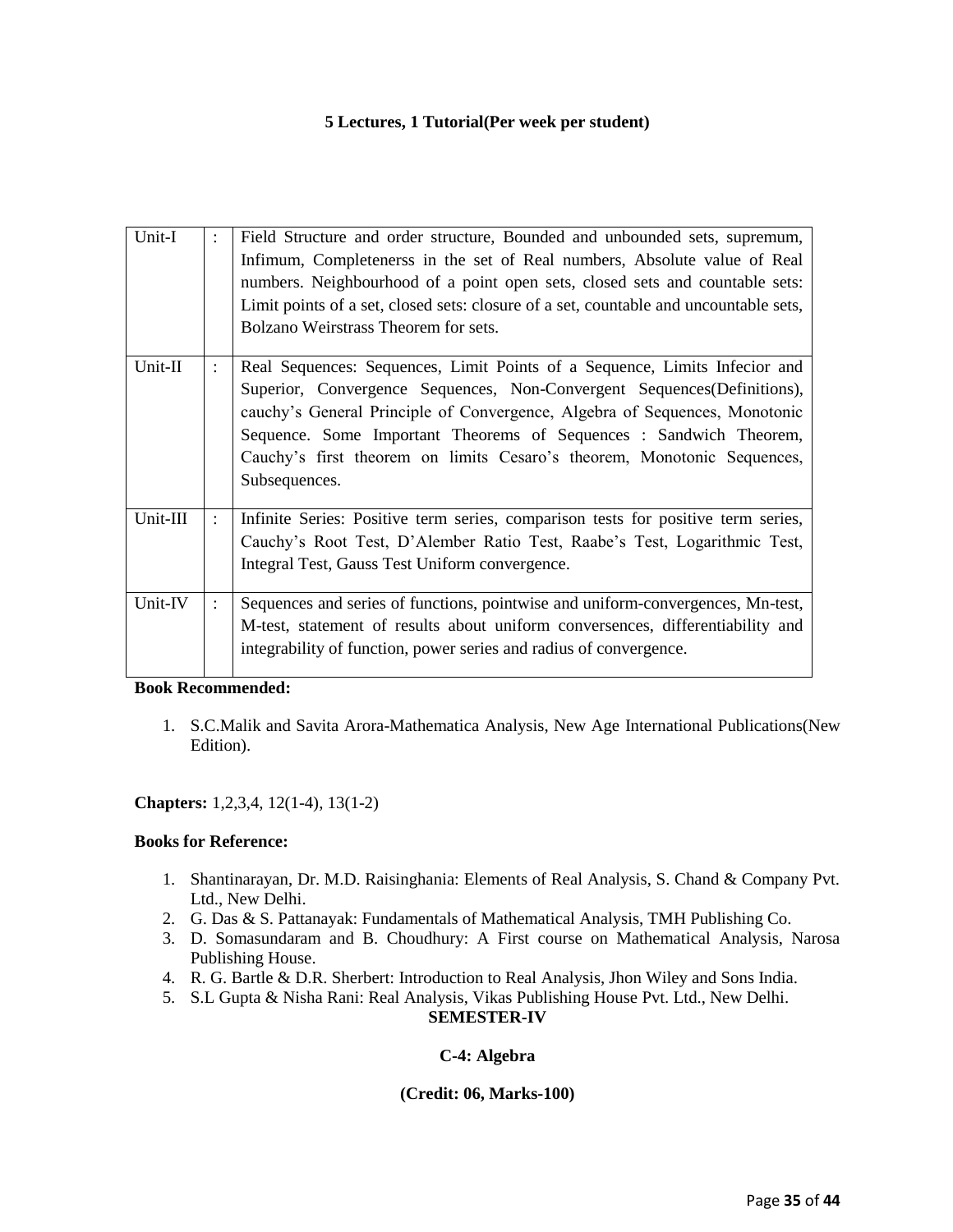#### **Theory: 80 Marks+ Mid Sem: 20 Marks**

#### **5 Lectures, 1 Tutorial(Per week per student)**

| Unit-I   | Equivalence relations, Functions, composition of functions Invertible functions,<br>one to one correspondence and cardinality of a set. Well ordering property of<br>positive integers. Division algorithm, divisibility and Euclidean algorithm,<br>Congruence relation between integers, principle of Mathematical Induction<br>statement of Fundamental Theorem of Arithmetic. |
|----------|-----------------------------------------------------------------------------------------------------------------------------------------------------------------------------------------------------------------------------------------------------------------------------------------------------------------------------------------------------------------------------------|
| Unit-II  | Definition and examples of groups, examples of abelian and non-abelian groups,<br>the group $z_n$ integers under addition modulo <i>n</i> cyclic groups from number system,<br>complex roots of unity, the permutation group symmetric $(n)$ .                                                                                                                                    |
| Unit-III | Subgroups, cyclic Subgroups, A Counting Principle, Normal Subgroups and<br>Quotient Groups. Homorphis.                                                                                                                                                                                                                                                                            |
| Unit-IV  | Definition and Examples of Rings, Some Special Classes of Rings,<br>Homomorphisms, Subrings and Ideals, Integral domain and Fields with<br>examples.                                                                                                                                                                                                                              |

## **Book Recommended:**

I.N.Herstein: Topics in algebra, John Wiley and  $Sons(3<sup>rd</sup> edition)$ .

**Chapters:** 1,2(2.1 to 2.7), 3(3.1-3.4, 3.6)

#### **Reference Books:**

- 1. Joseph A. Gallian: Contemporary Abstract Algebra (4<sup>th</sup> Edition), Narosa Publishing House, New Delhi.
- 2. M.K. Sen, Shamik Ghosh, Parthsarathi, Mukhopadhya: Topics in Abstract Algebra, Second Edition, University Press.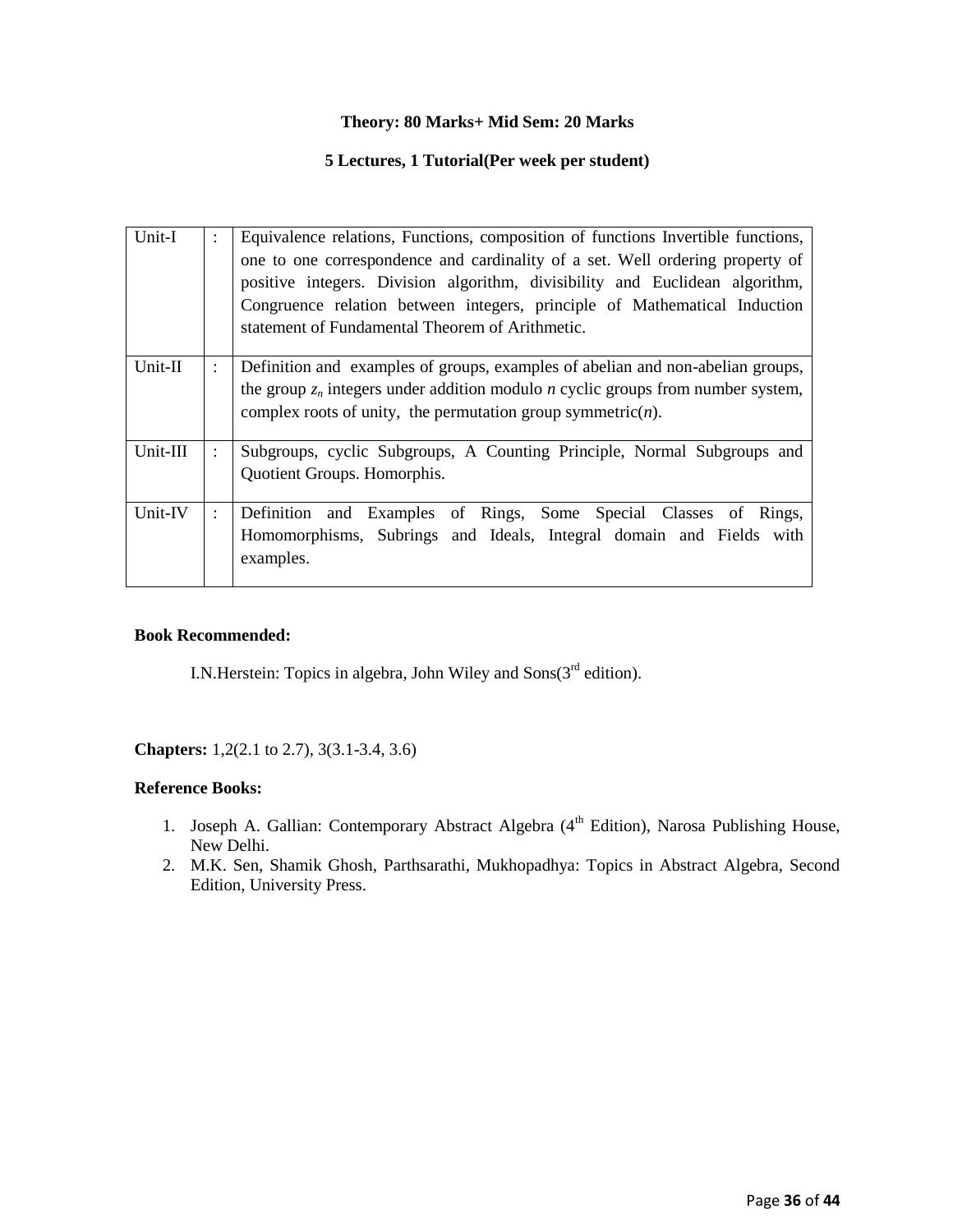#### **SEMESTER-V**

#### **DISCIPLINE SPECIFIC ELECTIVE COURSES(DSE)**

#### **(Credit: 06, Marks-100)**

#### **Theory: 80 Marks+ Mid Sem: 20 Marks**

#### **5 Lectures, 1 Tutorial(Per week per student)**

#### **DSE-A(Any One of the following)**

#### **1. LINEAR ALGEBRA**

| Unit-I   | Vector space, Subspace, algebra of subspaces, quotient spaces, linear<br>combination of vectors, linear span, linear independence basis and dimension,<br>dimension of subspaces. |
|----------|-----------------------------------------------------------------------------------------------------------------------------------------------------------------------------------|
| Unit-II  | Linear transformations, Null Space, Range, Rank and Nulity of a Linear                                                                                                            |
|          | Transformation, Matrix Representation of a linear transformation, Algebra of                                                                                                      |
|          | <b>Linear Transformations.</b>                                                                                                                                                    |
| Unit-III | Dual space, dual basis, double dual, eigen value and eigen vector, characteristic<br>polunomial.                                                                                  |
|          |                                                                                                                                                                                   |
| Unit-IV  | Isomorphism, Isomorphism theorems, Invertibility and Isomorphisms, change of<br>co-ordinate matrix.                                                                               |

#### **Book Recommended:**

V. Krishnamurthy, V.P.Mainra, J.L.Arora: An Introduction to Linear Algebra, East-West Press Pvt. Ltd., New Delhi.

#### **Books for Reference:**

1. Stephen, H, Friedberg, Arnold J, Insel Tawrence, F. Spence, Linear Algebra, 4<sup>th</sup> Ed., Prentice Hall of India Pvt. Ltd., New Delhi, 2004.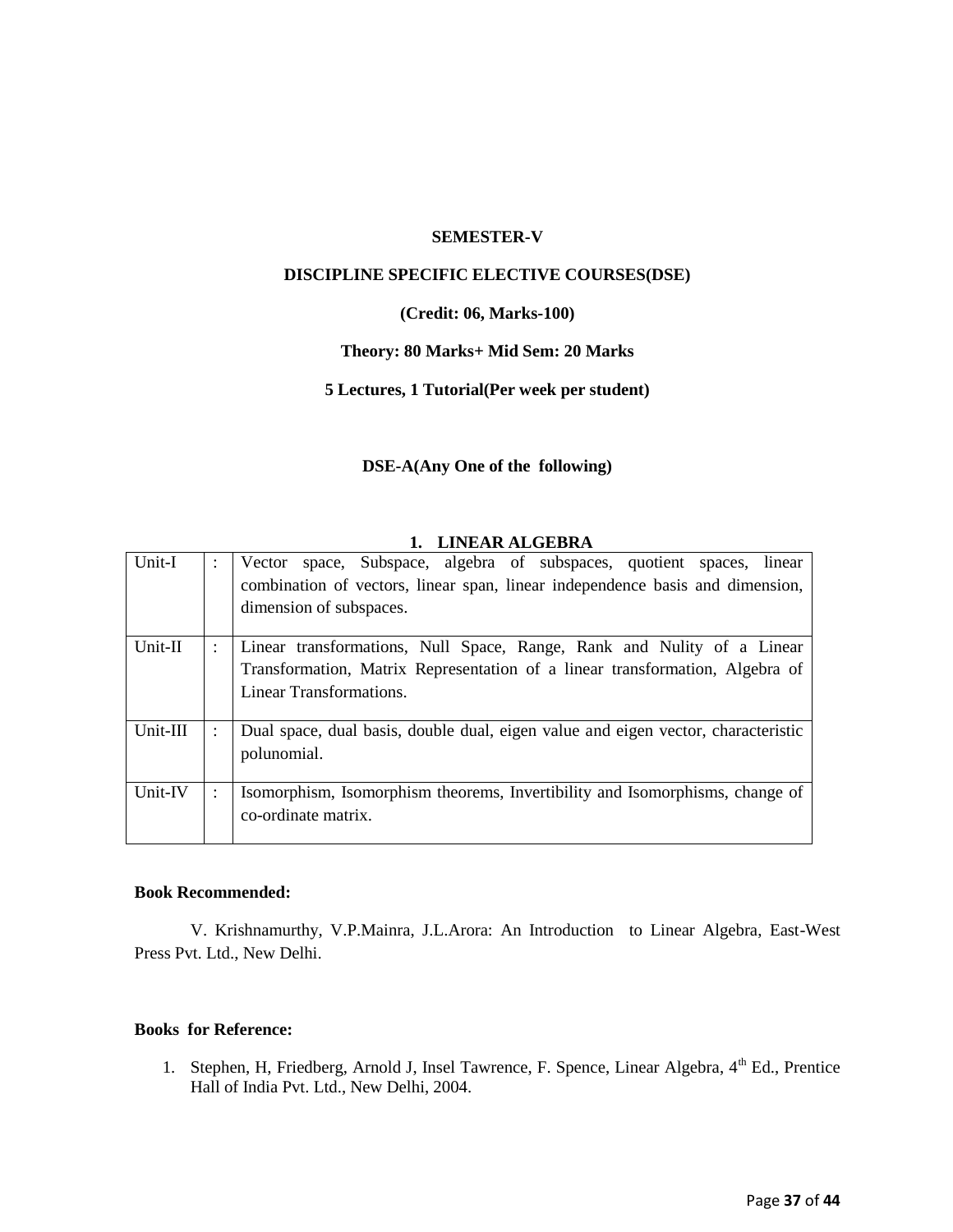- 2. David, C. Lay, Linear Algebra and its Applications,  $3<sup>rd</sup>$  Ed. Pearson Education Asia, Indian Reprint, 2007.
- 3. S. Lang: Introduction to Linear Algebra,  $2<sup>nd</sup>$  Ed. Springer, 2005.

#### **1. MECHANICS**

| Unit-I    | ٠ | Conditions of equilibrium of a particle and of coplanar forces acting on a rigid                                                                  |
|-----------|---|---------------------------------------------------------------------------------------------------------------------------------------------------|
|           |   | Body. Laws of friction.                                                                                                                           |
| $Unit-II$ |   | Problems of equilibrium under forces including friction, centre of gravity, work<br>and potential energy.                                         |
| Unit-III  |   | Velocity and acceleration of a particle along a curve, radial and transverse<br>components (plane curve) tangential and normal components (Space) |
| Unit-IV   |   | Newtons Law of Motion, Simple Harmonic Motion. Simple pendulum, Projectile<br>Motion.                                                             |

#### **Book Recommended:**

- 1. A.S.Ramsey, Statics, CBS Publishers and Distributors(Indian Reprint), 1998.
- 2. A.P.Roberts: Statics and Dynamics with Background in Mathematics, Cambridge University Press, 2003.

#### **Books for Reference:**

- 1. P.Duriapandian, Laxmi Duraipandian, Muthamizh jayapragasam: Mechanics(For B.Sc. Students of Mathematics, Physics and Engineering Courses of all Indian Universities), S.Chand & Company Ltd., New Delhi.
- 2. J.L.Synge and Griffith-Mechanics, Mc Graw-Hill.
- 3. Grant R fowles- Analytical Mechanics, Cengage Learning India Pvt. Ltd.

#### **SEMESTER-VI**

#### **DSE-B (Any one of the following)**

#### **1. NUMERICAL METHODS**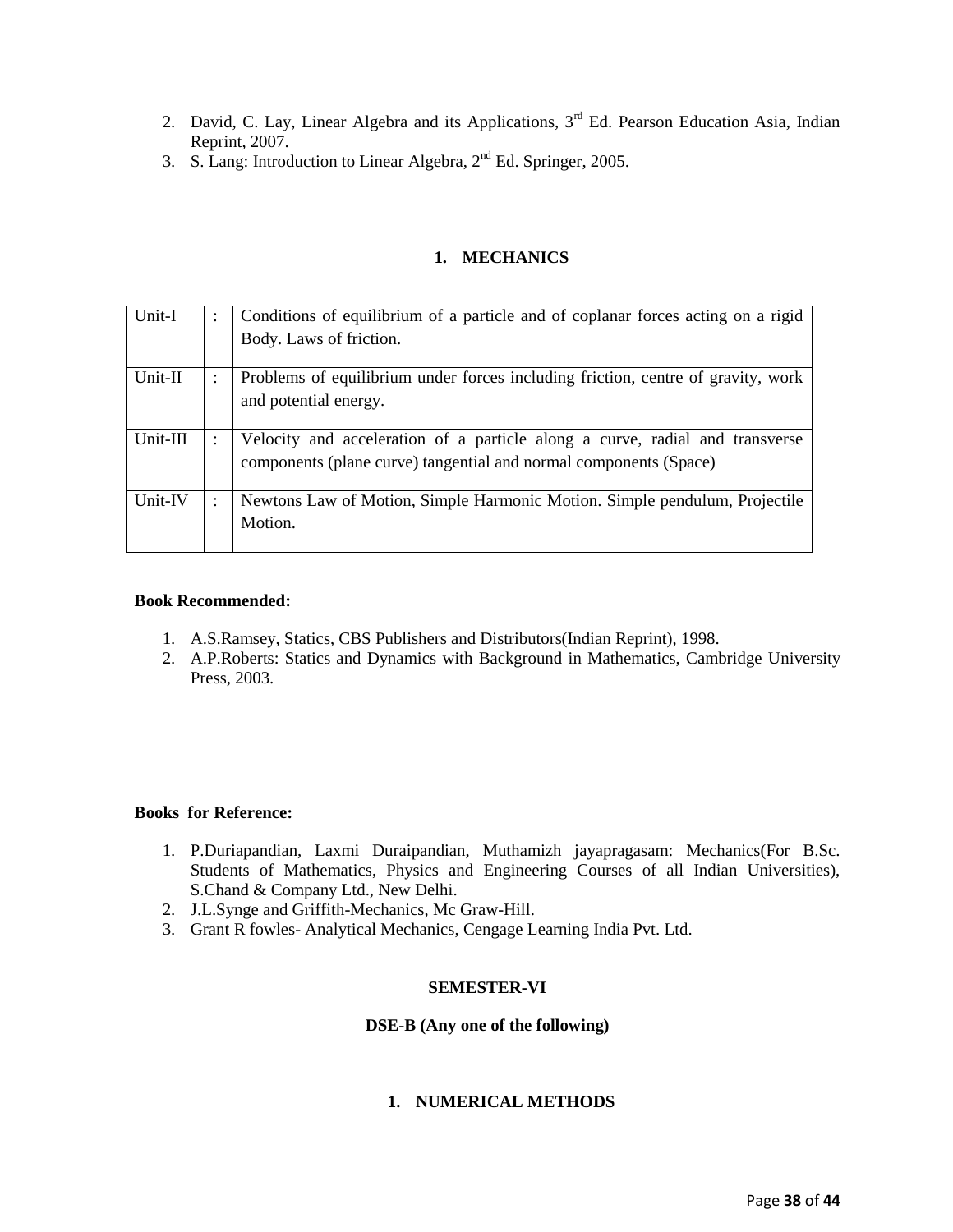| Unit-I    | Algorithms, Convergence, Errors: Relative, Absolute, Round off, Truncation,<br>Transcendental and Poly-nomial equations, Bisection Method, Newtons Method,<br>Secant Method, Rate of Convergence of these methods.                                                              |
|-----------|---------------------------------------------------------------------------------------------------------------------------------------------------------------------------------------------------------------------------------------------------------------------------------|
| $Unit-II$ | System of Linear algebraic equations: Gaussian Elimination and Gauss Jordan<br>methods. Gauss Jacobi Method, Gauss Seidel Method and Their Convergence<br>analysis.                                                                                                             |
| Unit-III  | Interpolation: lagrange and Newtons Methods. Error bounds, finite difference<br>operators, Gregory forward and backward difference interpolation.                                                                                                                               |
| Unit-IV   | Numerical Integration: Trapezoidal rule, Simpsons rule, Simpsons 3/8 <sup>th</sup> rule,<br>Booles Rule, Mid point rule, composite Trapezoidal rule, composite Simpsons<br>rule. Ordinary Differential Equations: Eulers Method, Runge-Kutta Methods of<br>orders two and four. |

B.P.Acharya and R.N.Das-A course on Numerical Analysis Kalyani Publishers, New Delhi, Ludhiana.

**Chapters:** 1,2(2.1 to 2.4, 2.6, 2.8, 2.9), 3(3.1 to 3.4, 3.6 to 3.8, 3.10), 4(4.1, 4.2), 5(5.1, 5.2, 5.3), 6(6.1, 6.2, 6.3, 6.10, 6.11), 7(7.1, 7.2, 7.3, 7.4 & 7.7)

#### **Books for Reference:**

- 1. M.K.jain, S.R.K. Iyenger and R.K.Jain, Numerical Methods for Scientific and Engineering Computation  $6<sup>th</sup>$  Edi, New Age International Publisher, India, 2007.
- 2. Uri M. Ascher and Chen Grief, A First Couse in Numerical Method  $7<sup>th</sup>$  Ed. PHI Learning Private Limited, 2013.

#### **2. LINEAR PROGRAMMING**

| Unit-I | :   Introduction to linear programming problems(LPP), Mathematical formulation of |
|--------|-----------------------------------------------------------------------------------|
|        | the LPP with illustrations, Graphical method, General Linear Programming          |
|        | problems. Canonical & standard form of LPP. Theory of Simplex method,             |
|        | Optimality and unboundedness, the Simjplex algorithm, simplex method in           |
|        | tableau format, Introduction to artificial variables. Two phase method. Big-M     |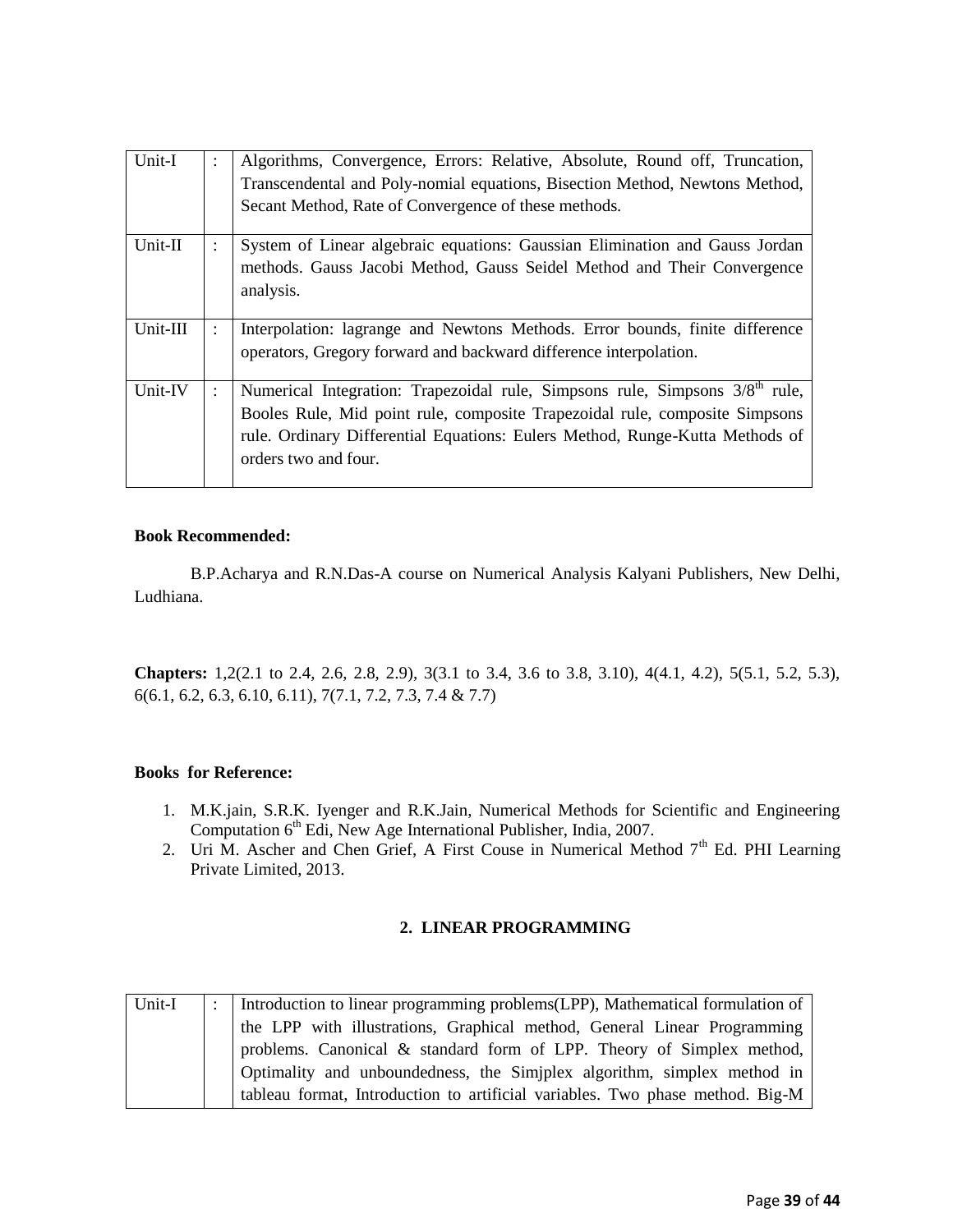|          |                      | method and their comparisons.                                                                                                                                                                                                                                                                                                                                                                                                                             |
|----------|----------------------|-----------------------------------------------------------------------------------------------------------------------------------------------------------------------------------------------------------------------------------------------------------------------------------------------------------------------------------------------------------------------------------------------------------------------------------------------------------|
| Unit-II  | $\ddot{\phantom{0}}$ | Duality in LPP: Introduction, General Primal-Dual pair, Formulation of the Dual<br>problem, Primal Dual relationships, Duality theorems, Complementary slackness<br>theorem. Duality & Simplex method Economic interpretation of the Duality.                                                                                                                                                                                                             |
| Unit-III |                      | Transportation Problem(TP) : LP formulation of TP Existence of solution and<br>Duality in TP. Solution of Transportation problems. North West corner method.<br>Least Cost method and Vogel approximation method for determination of<br>starting basic solution. Algorithm for solving transportation problem. Assignment<br>problem and its mathematical formulation, Solujtion methods of Assignment<br>problem, Special cases in Assignment problems. |
| Unit-IV  |                      | Games and Strategies : Introduction, Formulation of two person zero sum games,<br>solving two person zsero sum games. Maxmin-Minimax principle, Games<br>without saddle points, Games with mixed strategies, Graphical solution procedure<br>to $(2 \times n)$ and $(m \times 2)$ games.                                                                                                                                                                  |

1. Kanti Swarup, P.K.Gupta and Man Mohan. Operations Research, S. Chand and Co. Pvt. Ltd., chapters: 2,3,4,5(5.1-5.8), 10(10.1-10.10), 11(11.1, 11.4), 17(17.1, 17.6).

#### **Book for References:**

- 1. G. Hardly, Linear Programming, Narosa Publishing House, New Delhi, 2002.
- 2. N.V.R. Naidu, G.Rajendra and T. Krishna Rao, Operations Research, I.K. International Publishing House Pvt. Ltd. New Delhi, Bangalore.
- 3. R.Veerachamy and V. Rabi Kumar: Operations Reserarch, I.K. International Publishing House Pvt. Ltd., New Delhi, Bangalore.
- 4. P.K.Gupta and D.S.Hira, Operations Research, S. Chand and Company Pvt. Ltd., New Delhi.
- 5. Mokhtar S. Bazaraa, John J. Jarvis and Hanif D. Sherah: Linear Programming and Network Flows, 2nd Ed. John Wiley and Sons, India, 2004.
- 6. F.S. Hiooller and G.J. Lieberman Introduction to Operations Research 9 th Ed., Tata McGraw Hill, Singapore, 2009.
- 7. Hamdy A. Taha Operations Research, An Intriduction,  $8<sup>th</sup>$  Ed. Prentice Hall India, 2006.
- 8. Uri M. Ascher and chen Gried, a first Course in Numerical Method,  $7<sup>th</sup>$  Edition, PHI Learning Private Limited, 2011.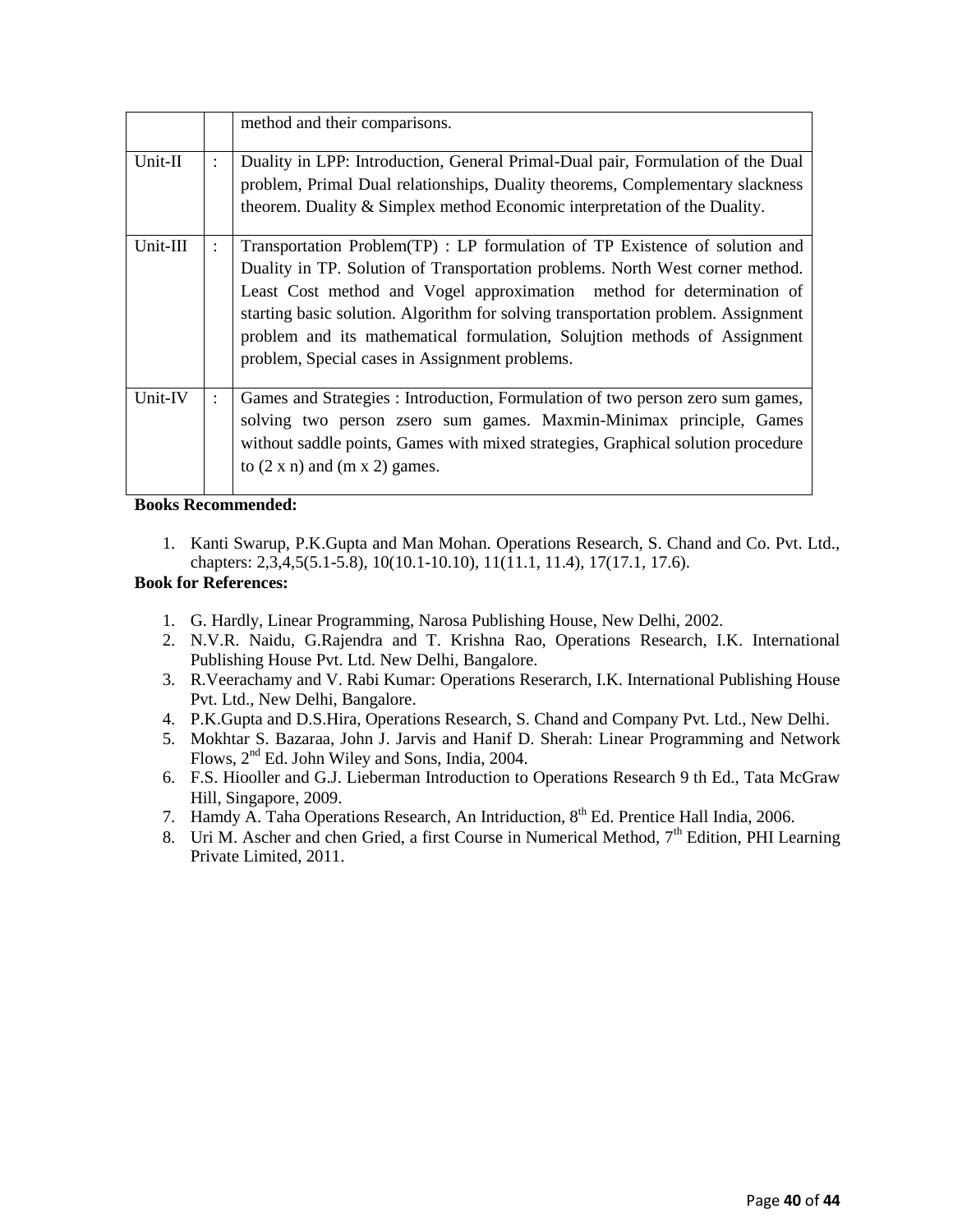# **FOR B.A (REGULAR) STUDENTS**

## **Generic Electives/Interdisciplinary**

(Credit: 06 Each, Marks:100)

## GE-I & GE-II

## **GE-I: Calculus And Ordinary Differential Equations**

| Unit-I   | ÷                    | Curvature, asymptotes, tracing of curves (cartenary, cycloid, folium of<br>descartes, astroid, limacon, cissoid & loops), rectification, quardrature, volume<br>and surface area of solids of revolution.                                                                                                                                                                                                                           |
|----------|----------------------|-------------------------------------------------------------------------------------------------------------------------------------------------------------------------------------------------------------------------------------------------------------------------------------------------------------------------------------------------------------------------------------------------------------------------------------|
| Unit-II  |                      | Sphere, cones and cylinders, conicoid.                                                                                                                                                                                                                                                                                                                                                                                              |
| Unit-III |                      | Explicit and implicit functions, limit and continuity of functions of several<br>variables, partial derivatives, partial derivatives of higher orders, homogeneous<br>functions, change of variables, mean value theorem, taylors theorem and<br>maclaurins theorem for functions of two variables. maxima and minima of<br>functions of two and three variables, implicit functions, lagranges multipliers.<br>multiple integrals. |
| Unit-IV  | $\ddot{\phantom{a}}$ | Ordinary differential equations of 1st order and 1st degree (variables separable,<br>homogenous, exact and linear). equations of 1st order but higher degree.<br>Second Order Linear Equations With Constant Coefficients, Homogeneous                                                                                                                                                                                              |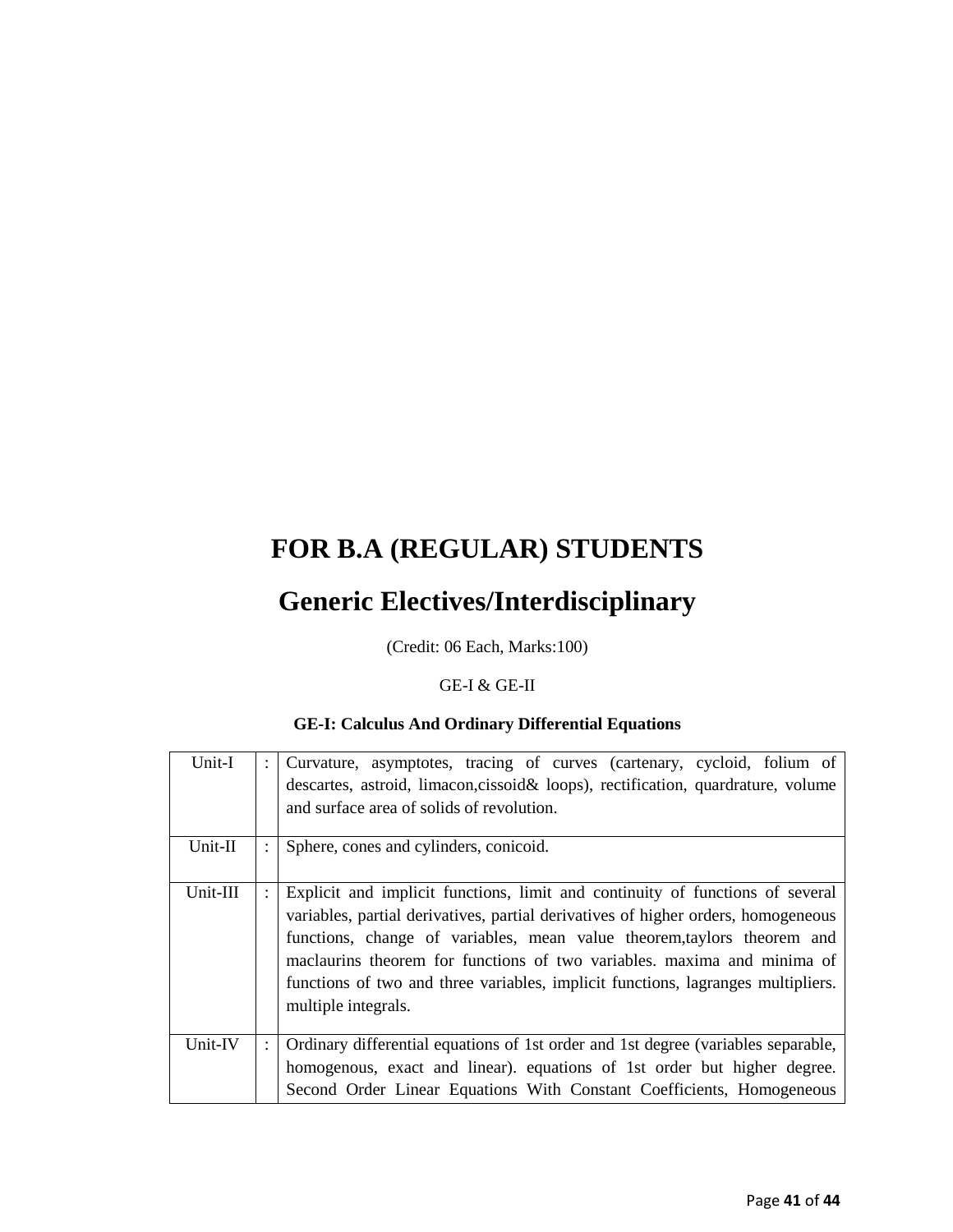| Forms, Second Order Equations With Variable Coefficients, Variation Of |
|------------------------------------------------------------------------|
| Parameters. Laplace Transforms And Its Applications To Solutions Of    |
| Differential Equations.                                                |

1. Shantinarayan-Text Book Of Calculus, Part-II, S. Chand And Co., Chapter-8 (Art. 24, 25, 26)

2. Shantinarayan-Text Book Of Calculus, Part-III, S. Chand And Co., Chapter-1 (Art 1,2), 3, 4(Art.10 To 12 Ommitting Simpsons Rule), 5(Art-13) And 6(Art-15).

3.Analytical Solid Geometry By Shantinaryana& P.K . Mittal ,S.Chand& Co. .

4. Santosh K. Sengar-Advanced Calculus, Chapters: 2, 4, 5, 6, 7, 11, 12, 13.

5. J. SinharoyAnd S. Padhy-A Course Of Ordinary And Partial Differential Equations, Kalyani Publishers. Chapters: 2(2.1 To 2.7), 3, 4(4.1 To 4.7), 5, 9(9.1, 9.2, 9.3, 9.4, 9.5, 9.10, 9.11, 9.13).

6. Mathematics For Degree Students By P.K. Mittal , S. Chand & Co. (For B.Sc.  $1<sup>st</sup>$  Year)

#### **Books For References:-**

1. David V. Weider-Advanced Calculus, Dover Publications.

2. Martin Braun-Differential Equations And Their Applications-Martin Braun, Springer International.

3. M.D. Raisinghania-Advanced Differential Equations, S. Chand & Company Ltd., New Delhi.27

## **GE-II: Linear Algebra and Advanced Algebra**

| Unit-I | $\vert$ : Vector space, subspace, span of a set, linear dependence and independence, |
|--------|--------------------------------------------------------------------------------------|
|        | dimensions and basis. linear transformations, range, kernel, rank, nullity, inverse  |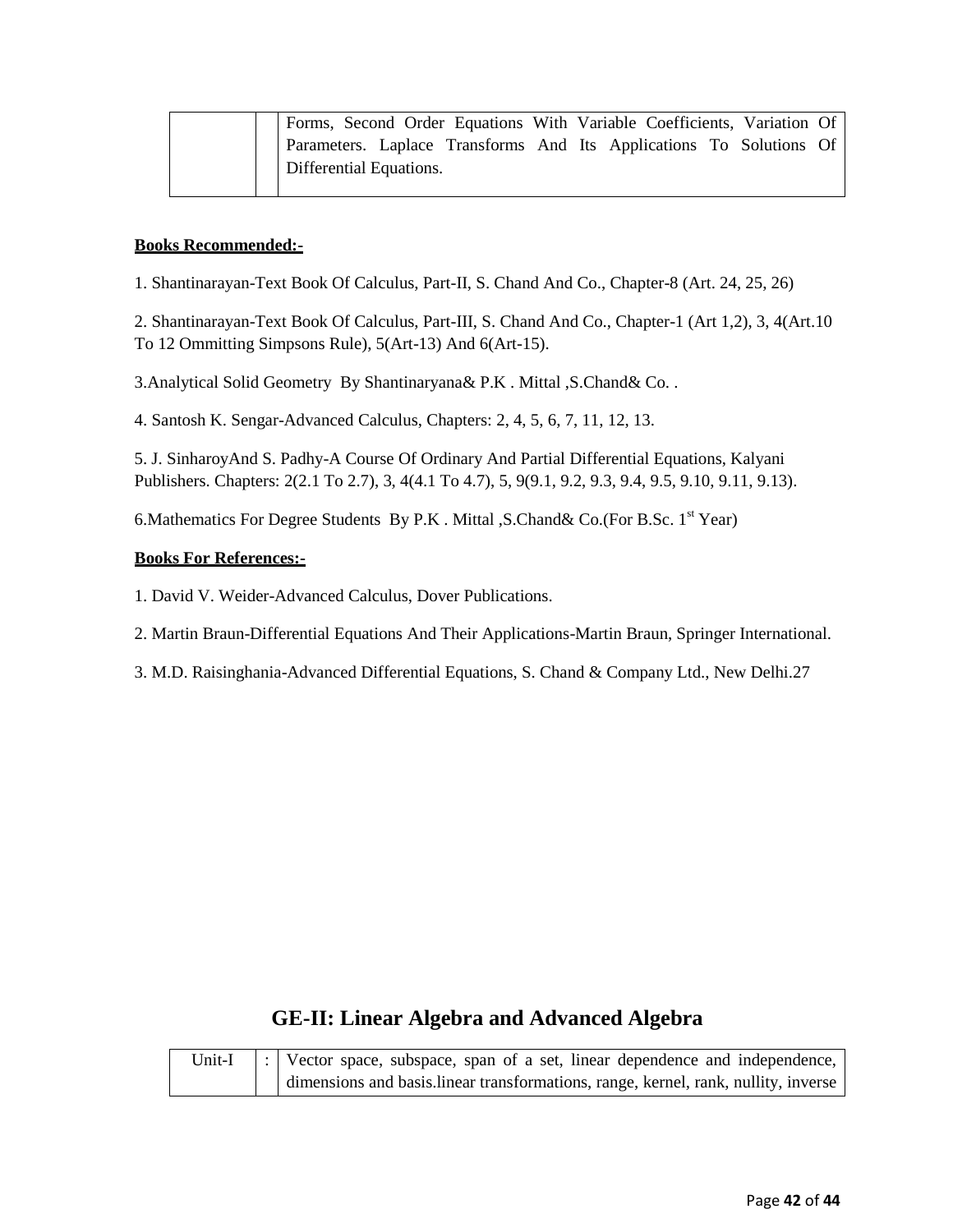|           |                | of a linear map, rank-nullity theorem.                                                                                                                                                                                                                                                                                                                                                                                                                           |
|-----------|----------------|------------------------------------------------------------------------------------------------------------------------------------------------------------------------------------------------------------------------------------------------------------------------------------------------------------------------------------------------------------------------------------------------------------------------------------------------------------------|
| $Unit-II$ | $\ddot{\cdot}$ | Matrices and linear maps, rank and nullity of a matrix, transpose of a matrix,<br>types of matrices. Elementary row operations, system of linear equations,<br>matrix inversion using row operations, determinant and rank of matrices, Eigen<br>values, Eigen vectors, quadratic forms.                                                                                                                                                                         |
| Unit-III  |                | Group theory: definition and examples, subgroups, normal subgroups, cyclic<br>groups, cosets, quotient groups, permutation groups, homomorphism.                                                                                                                                                                                                                                                                                                                 |
| Unit-IV   |                | Ring theory: definition and examples, some special classes of rings, ideals,<br>quotient rings, ring homomorphism. Isomorphism theorems. Zero divisors,<br>integral domain, finite fields, finite field z/pz, field of quotients of an integral<br>domain, polynomial ring, division algorithm, remainder theorem, factorization<br>of polynomials, irreducible and reducible polynomials, primitive polynomials,<br>irreducibility tests, Eisenstein criterion. |

1. V. Krishnamurty, V. P. Mainra, J. L. Arora-An Introduction To Linear Algebra, Affliated East-West Press Pvt. Ltd., New Delhi, Chapters: 3, 4(4.1 To 4.7), 5(Except 5.3), 6(6.1, 6.2, 6.5, 6.6, 6.8),7(7.4 Only).

2. I.H. Seth-Abstract Algebra, Prentice Hall Of India Pvt. Ltd., New Delhi. Chapters:13, 14, 15, 16,17,18,19,20.

3. Mathematics For Degree Students By P.K. Mittal , S. Chand & Co. (For B.Sc. 1<sup>st</sup> Year)

## **Books For References:-**

- 1. S. Kumaresan-Linear Algebra: A Geometric Approach, Prentice Hall Of India.
- 2. Rao AndBhimasankaran-Linear Algebra, Hindustan Publishing House.
- 3. S. Singh-Linear Algebra, Vikas Publishing House Pvt. Ltd., New Delhi.
- 4. Gilbert Strang-Linear Algebra & Its Applications, Cengage Learning India Pvt. Ltd.
- 5. I.N. Herstein-Topics In Algebra, Wiley Eastern Pvt. Ltd.
- 6. Gallian-Contemporary Abstract Algebra, Narosa Publishing House.
- 7. Artin-Algebra, Prentice Hall Of India.